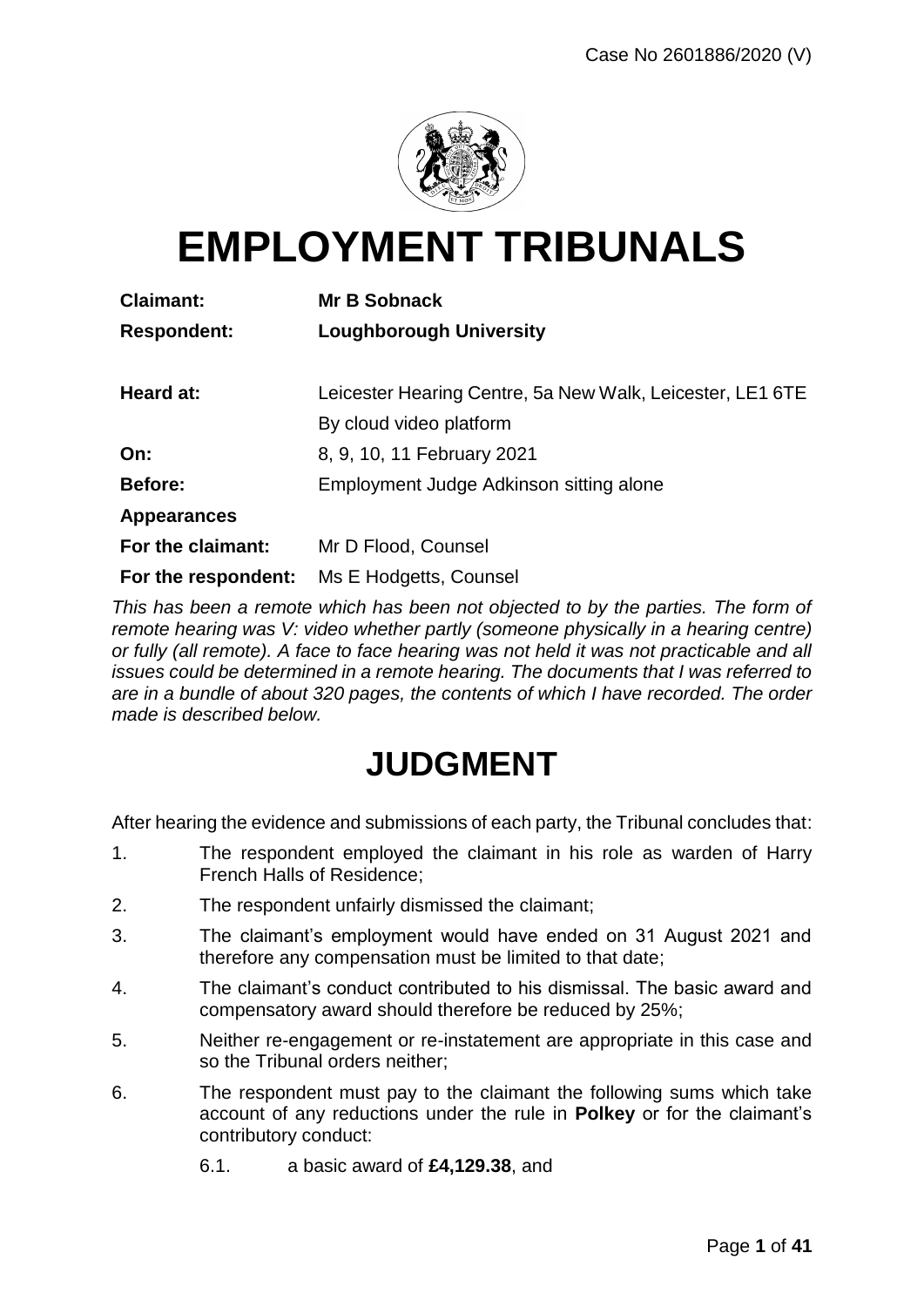6.2. a compensatory award of **£10,299.84**.

## **REASONS**

#### **Background**

- 1. The Claimant, Mr Sobnack, is employed by the Respondent, Loughborough University ("the University"), as a university teacher in physics. There are no issues in this case that relate to that employment.
- 2. Between 1 December 2002 and 27 March 2020, Mr Sobnack was also the warden of Harry French Hall of Residence, one of the Halls of Residence at Loughborough University. He says that this was pursuant to a contract of employment (what I have called "the contract of wardenship") that was separate and distinct from that of his role as a university teacher and that he was unfairly dismissed from it. He seeks compensation and he also seeks his reinstatement or reengagement in the role of warden.
- 3. The Respondent does not dispute it is possible for him to have two contracts of employment with the University. However, they say that is role of warden was not that of an employer/employee relationship. They say even if they were wrong about that he was fairly dismissed for some other substantial reason. If remedy is appropriate, then they resist his reinstatement or reengagement. The University also raised issues about the calculation of losses and in particular the calculation of the cap on an award for unfair dismissal.

#### **The hearing**

- 4. Mr Sobnack was represented by Mr Flood, Counsel, and the University by Ms Hodgetts, Counsel. I am very grateful to the help that they provided to the Tribunal and the co-operation that they clearly had with each other beforehand to narrow the issues in the case.
- 5. I heard oral evidence from Mr Sobnack, Mr I Usen, a sub-warden from 2016 in Harry French Hall and also from Mrs D Vignali who was the Sales and Service Provider at Unite, who are the organisation who manage the hall on behalf of the University.
- 6. On the University's behalf I heard evidence from Dr M Alonso, who is Director of Student Services, the Associate Chief Operating Officer and who dismissed Mr Sobnack from his role as warden. In addition, I heard oral evidence from Professor R Thomson, the pro-Vice Chancellor of Teaching, who reviewed Dr Alonso's decision to terminate Mr Sobnack's role as warden.
- 7. I have taken into account each witnesses oral evidence. I have also taken into account the written evidence of Mr H Johnson. Originally, he was going to be a witness for Mr Sobnack but he decided not to call him or his statement as evidence. However, University instead tendered his statement as evidence. There was no objection to that happening and therefore I allowed it in.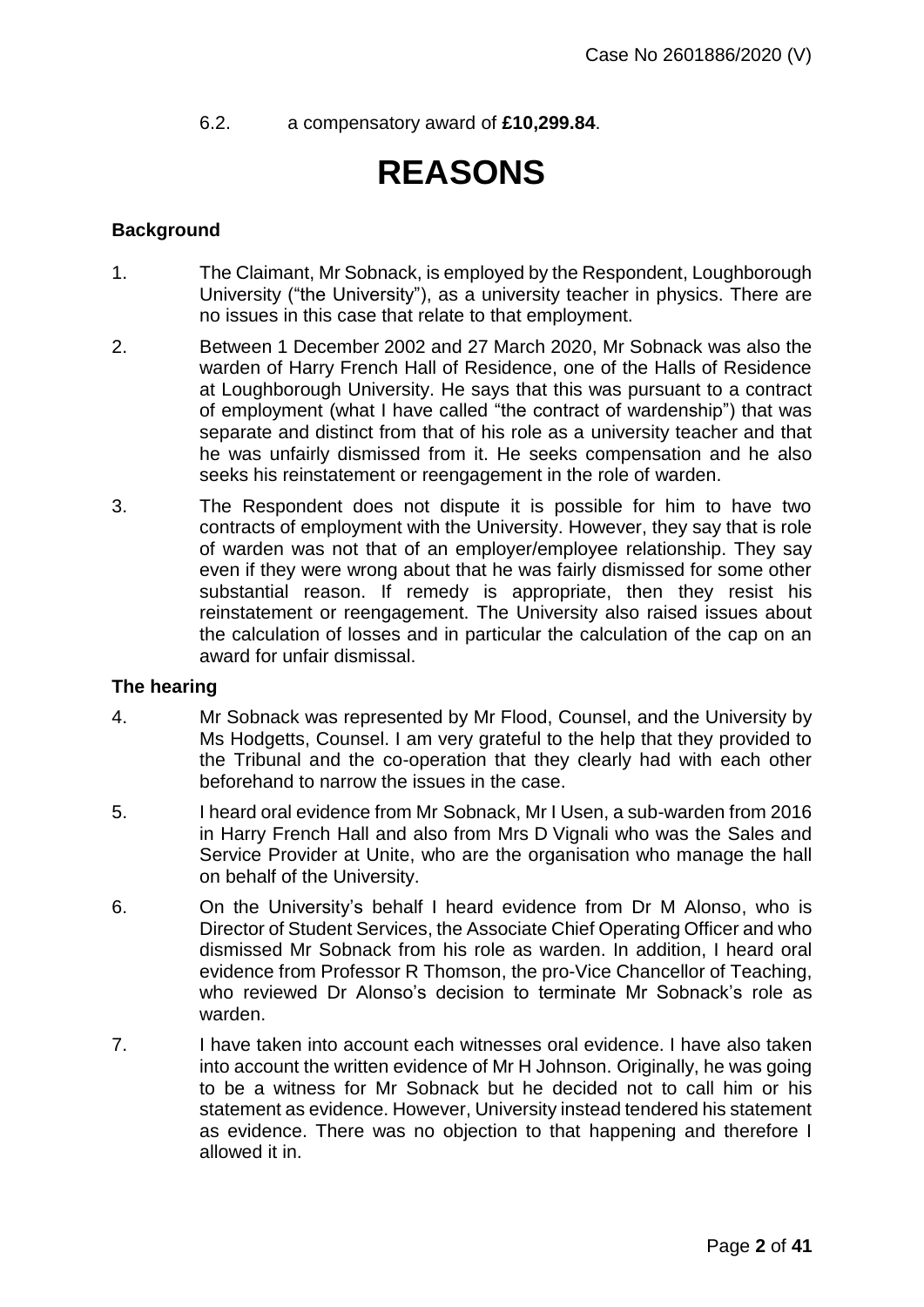- 8. At the close of the case, each party provided written submissions and also made oral closing submissions. I have taken those into account in the decision that I have reached.
- 9. With the agreement between the parties, I have dealt with both liability and where appropriate remedy.
- 10. The hearing itself proceeded by way of HMCTS's Cloud Video Platform on 8, 9, 10 and 11 February.
- 11. During the course of the hearing there were some minor technical difficulties but neither party suggested they had any impact on the fairness of the proceedings and for my own part I am not aware or was able to perceive any unfairness to either party caused by either the use of CVP or by the technical difficulties.
- 12. During the course of the hearing at the end of every hour we took a break of approximately five minutes in line with Health and Safety Executive guidelines on the use of computer monitors.
- 13. There was a bundle of approximately 255 pages and I have considered those documents to which I have been referred.
- 14. The Claimant prepared a remedy bundle of approximately 108 pages and again I have considered those to which I have been referred.
- 15. The University submitted a supplementary bundle of 9 pages. No objection was taken to that being put before me. I have considered those documents to which I have been referred.
- 16. In view of the number of issues in the case I decided to reserve my decision. This is that decision.

#### **Issues**

- 17. Counsel for both parties had cooperated and agreed between them a list of issues for me to resolve and I agree that that represented the issues that I have to engage in having now heard the evidence in the proceedings.
- 18. In summary the issues are as follows:
	- 18.1. Was the contract of wardenship a contract of employment?
	- 18.2. If yes,
		- 18.2.1. has the Respondent established a potentially fair reason for dismissal namely a breakdown in trust and confidence amounting to some other substantial reason?
		- 18.2.2. If yes, was the dismissal fair or unfair in accordance with the substantial equity and merits of the case taking into account all the circumstances and in particular the respondent's size and administrative resources?
	- 18.3. If I decide that the Claimant were unfairly dismissed the following further issues arise:
		- 18.3.1. Is it just to order the reinstatement of the Claimant?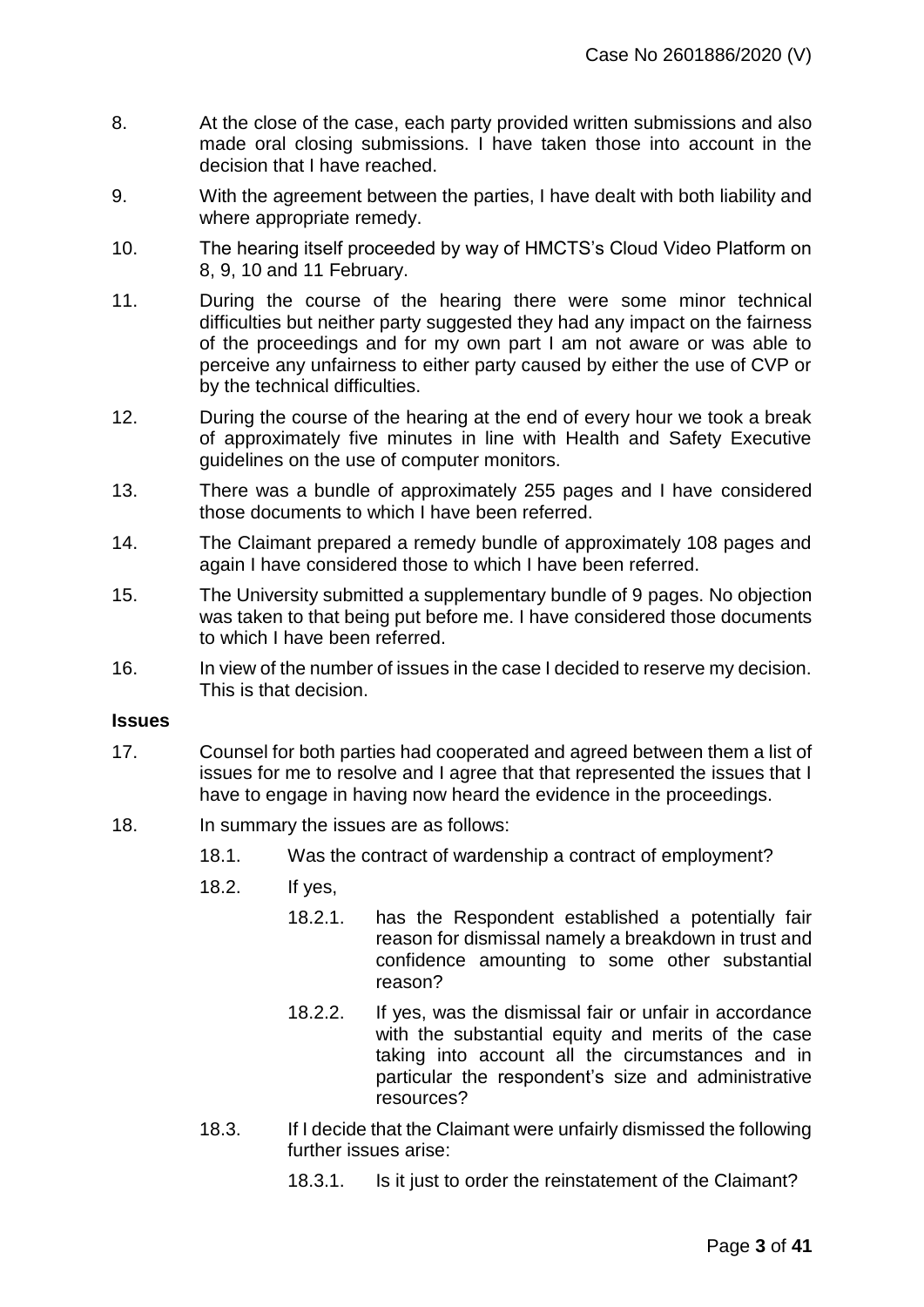- 18.3.2. If not, is it just to order his reengagement?
- 18.3.3. What compensatory award is the Claimant entitled to?
- 18.3.4. Should I make any reduction to the compensatory award under the principle set out in the rule in **Polkey**?
- 18.3.5. Was any dismissal caused or contributed to by the claimant's actions? If so by what proportion would it be just and equitable to reduce the amount of the basic or compensatory award?
- 18.3.6.
- 18.3.6.1. Does the ACAS Code of Practice on disciplinary procedures apply?
- 18.3.6.2. If yes has the Respondent failed to comply with it unreasonably and if so, should I increase the award on the grounds it is just and equitable to do so and if so by what amount?
- 18.3.7. For the purposes of the statutory cap on any compensatory award, does a week's pay include any fringe benefits?
- 19. The parties agree that, subject to any reductions and liability, the basic award would be £5,505.84.
- 20. There is also no argument that the Claimant has failed to mitigate his loss. That concession was, in my view, quite properly and sensibly made on the facts of this case.

#### **Findings of fact**

21. I make the following findings of fact on the balance of probabilities.

#### *The witnesses*

- 22. I begin by making some observations about what I made of the witnesses, because I have taken this into account when evaluating their evidence.
- 23. I begin with the University's witnesses. I am quite satisfied that both Dr Alonso and Professor Thomson did their best to tell me what they honestly believe to be the truth. My primary reason for this conclusion is that their evidence significantly undermined the University's case that the dismissal was fair and that he was not an employee and that they gave such evidence freely and without attempting to play it down. Their evidence also accorded with the documents available. They made appropriate concessions, in particular about relying on human resources ("HR") and in Dr Alonso's case, about how clearly and quickly he lost trust in Mr Sobnack.
- 24. I have a different view about Mr Sobnack and believe he was consciously trying to paint a favourable picture of matters rather than give straight answers to assist the Tribunal to work out what had happened.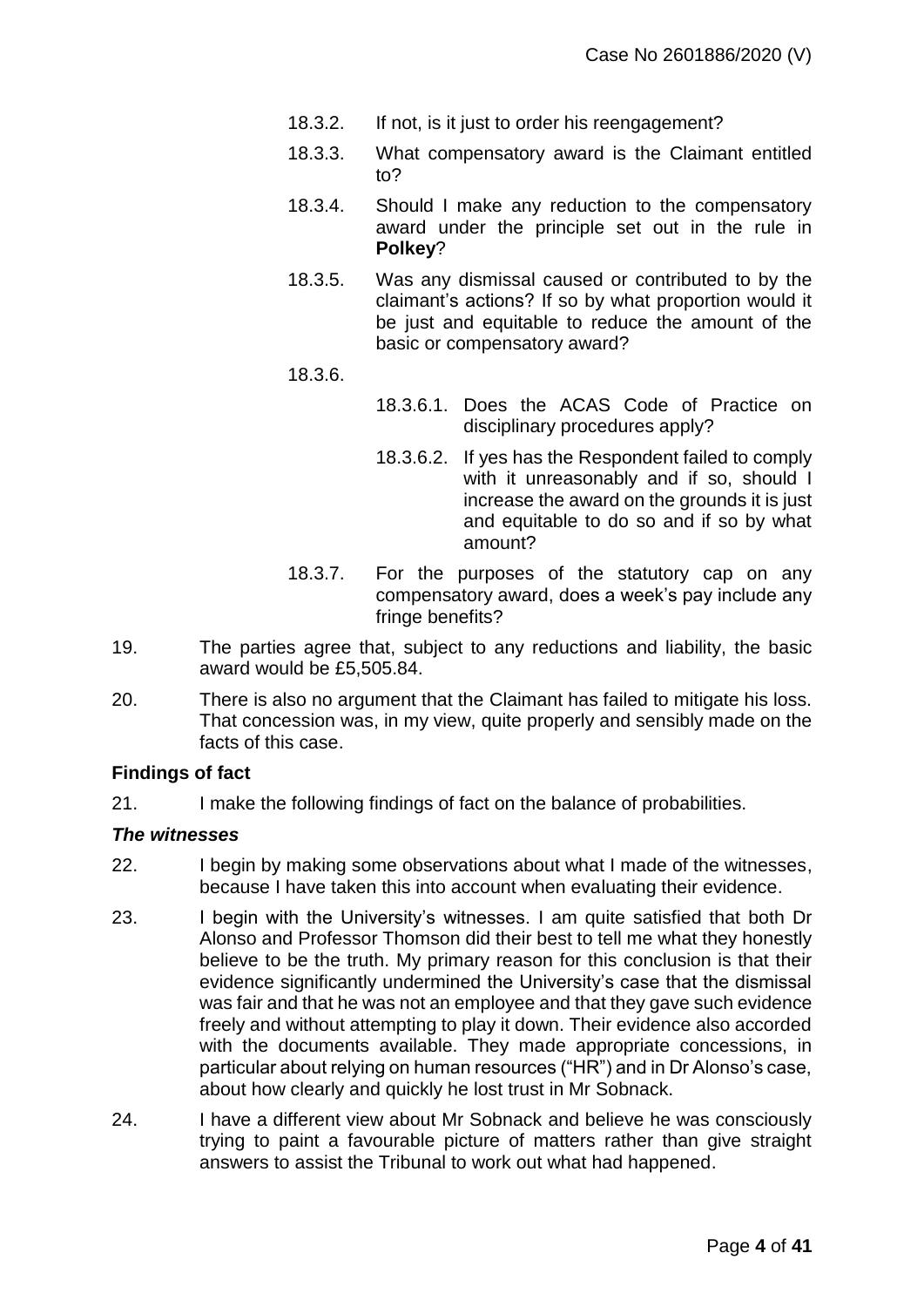- 25. The University sought to make a number of points to undermine his credibility. For me, the following things were significant to undermine his believability in my view.
	- 25.1. The first is that after he started these Employment Tribunal proceedings, when he was no longer the warden of Harry French Hall, he decided to send an e-mail on 25 June 2020 making serious allegations about sub-wardens who had been involved in complaints against him. There was absolutely no point in sending that. He said it was to deal with allegations he had heard on "the grapevine". This makes no sense to me. He was not being investigated at the time; he was not being subjected to any sort of disciplinary proceedings; the Employment Tribunal proceedings were of course already presented at that point. In my view he could not provide any satisfactory explanation for suddenly, unexpectedly and without prompting sending this email to the University with the allegations in it. The e-mail seems to do nothing other than trying to tarnish the names of potential complainants or witnesses. I consider that demonstrates the claimant was seeking to build a favourable scenario.
	- 25.2. The second matter is that the e-mail was blind carbon copied to his two witnesses Mrs Vignali and Mr Usen. There was no reason to copy them in. He could not provide any satisfactory explanation for these unnecessary actions. He seemed to be trying to influence their evidence or making sure the stories were straight. I can see no other motive or explanation for copying them in.
	- 25.3. The third matter is his retirement. There is correspondence that shows from 2019 that Mr Sobnack had already negotiated his phased retirement to conclude on 31 August 2021. After he presented his claim, he started to try to secure work beyond his due retirement date. There is no real explanation for this sudden change in view. It seems odd given he believed they had unfairly dismissed him. The only difference is now he was suing the University. Given his attempt to build a case by sending the above-mentioned e-mail, this too seems to me to be a manoeuvre to bolster his claim rather than a genuine and longfelt desire to continue working and being warden after the proposed retirement date.
	- 25.4. The case revolves around his communication style. His explanation in cross-examination has been that English is not his first language. That was never advanced as a reason at the time. I could detect no difficulty in fluency in English nor in the cultural communications that accompany a language, by which I mean the manner in which one expresses oneself.
	- 25.5. His credibility is also undermined by his own schedule of loss. In his claim he has also sought to try and claim things like the expenses of buying a new house that he says he was going to rent out but now had to move into. This not supported by the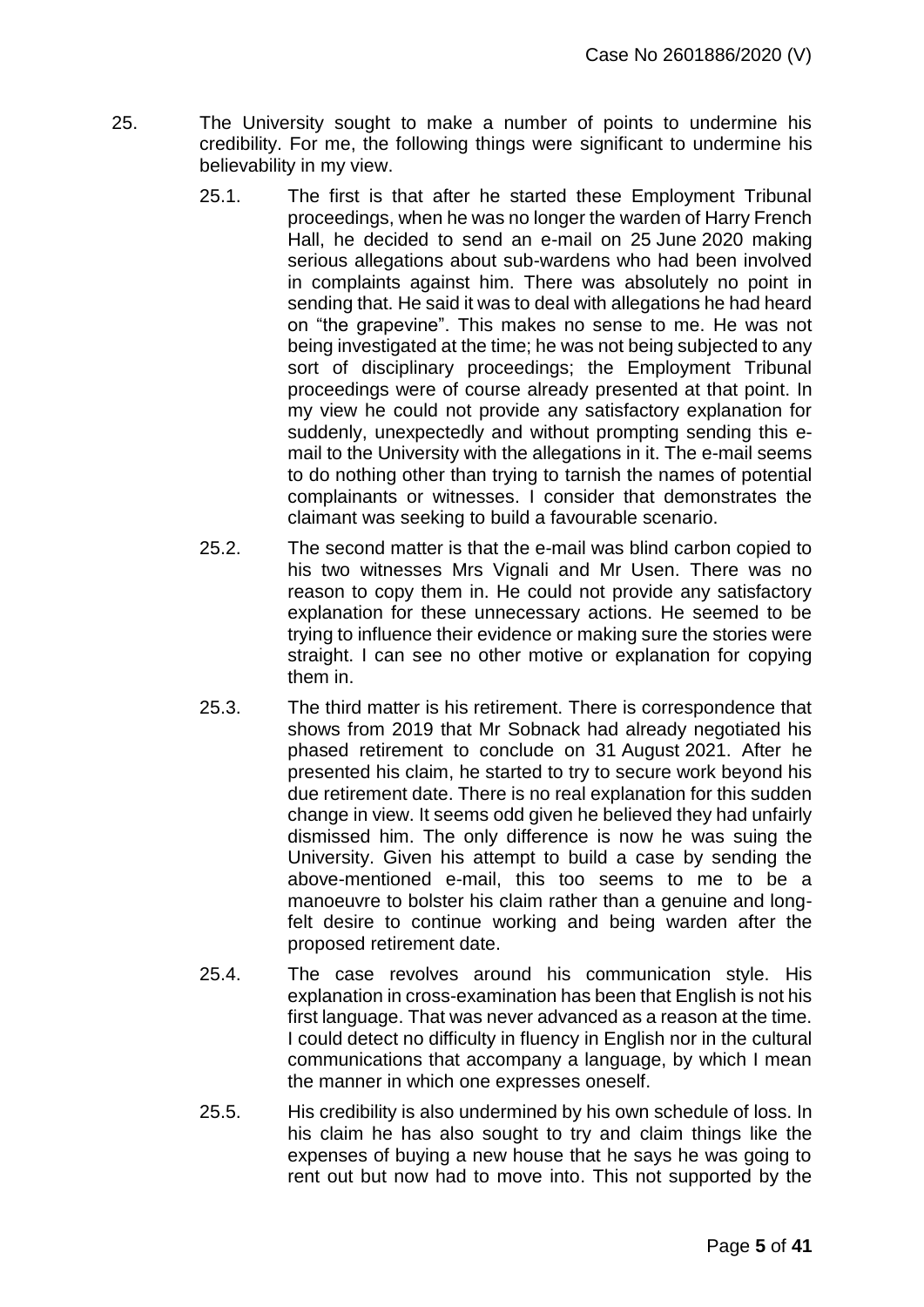documentary evidence: it shows that he was applying for a residential mortgage that forbade letting out without the mortgagee's consent, rather than a buy-to-let mortgage. He has produced no evidence to show that the house was a lettable proposition or how much rent he would have received. Furthermore, none of the ancillary costs such as utility bills are supported by any evidence. In my opinion the mortgage offer shows he was not going to let out the house. He was therefore going to incur these costs in any event as one would in any home. Taking into account the lack of evidence, contradiction between his case and the mortgage offer, and his other attempts to paint a favourable picture (such as the e-mail I describe above) and letting witnesses know the story he will seek to advance, I do not believe that this is someone who simply made a mistake in setting out their schedule of loss: rather I believe he has put them in there simply because he is trying to recover more compensation than he knows he would be entitled to. It is a deliberate exaggeration.

- 26. I did not find Mrs Vignali a helpful witness. The manner in which she answered questions gave me the impression that she had a pre-determined story to tell. For me, the most significant factor was that she denied any contact with Mr Sobnack about this case. His e-mail in which he blindcopied her shows this is wrong. While it shows something about the way Mr Sobnack has chosen to present his case, I am not satisfied her evidence is of any real help on the issues I have to decide.
- 27. Mr Usen denied prior contact. However, he freely admitted Mr Sobnack's solicitors had contacted him and he had received the e-mail. His manner was clearer and straightforward. He made concessions where appropriate. I found him to be a credible witness. For all that however, I do not find his evidence really took the case any further forward one way or another.

#### *About the respondent*

28. The University is a large educational institute in Loughborough, Leicestershire. Whilst I have not been given details about its resources there has been no suggestion that the University lacks the resources to run a sophisticated HR department that one would expect of a large public sector institution.

#### *About the claimant*

29. Mr Sobnack is a university teacher in physics. He started that employment on 31 December 1999. He is due to retire from that role on 31 August 2021.

#### *Wardens and sub-wardens*

30. The University has a number of Halls of Residence in which students are accommodated primarily in their first year. Each Hall of Residence is headed by a person known as a warden. The person who acts as a warden must be a permanent member of the academic staff. It is not possible to be a warden in one's own right independently of employment as an academic member of staff.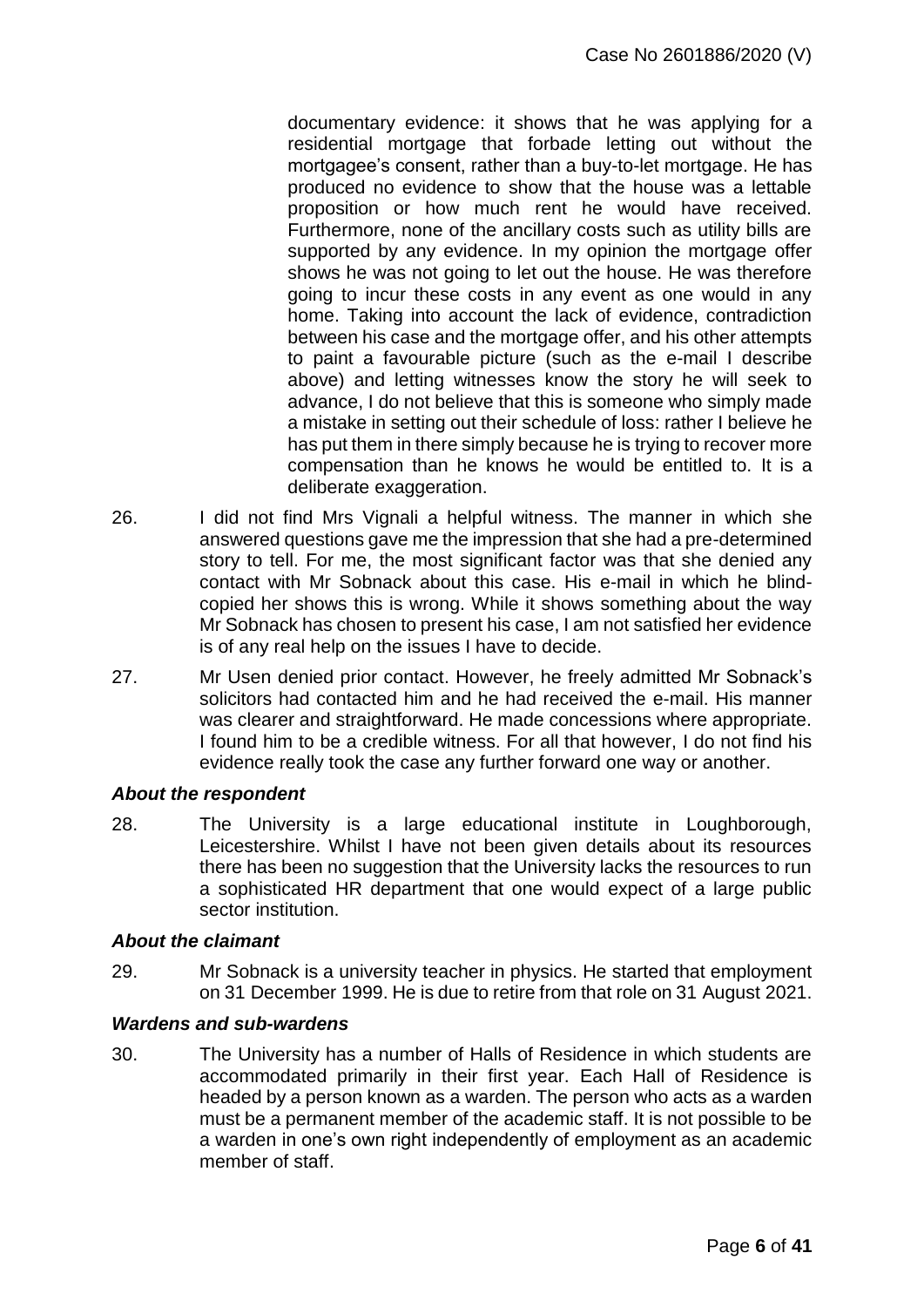- 31. Below the warden there are sub-wardens. These are graduate students studying at the University, for example, for a PhD.
- 32. In Harry French Hall there is one warden (who at material times was Mr Sobnack) and he has below him 3 sub-wardens to assist in discharge of his duties.
- 33. As part of their roles wardens and sub-wardens get their own accommodation. That is part of, but distinct from, the Halls of Residence itself.
- 34. Whilst wardens work for the University under the contract of wardenship, the sub-wardens are volunteers whose reward is better accommodation.
- 35. In order to discharge their duties wardens and sub-wardens need to live on site so that they can respond quickly to any developments or incidents, can be seen as part of the Hall of Residence community and can more effectively discharge their disciplinary, academic and pastoral duties that come with the role.
- 36. In cross-examination, Dr Alonso accepted that:
	- 36.1. Mr Sobnack was personally expected to perform the role of warden;
	- 36.2. He was not able to delegate the task to anyone else without the University's consent;
	- 36.3. He was not able to substitute anyone else into the role without the University's consent;
	- 36.4. He personally had to do the job;
	- 36.5. He had to do it at all times subject of course to any annual leave or rest breaks to which he might be entitled; and
	- 36.6. The University ultimately decided who would be the substitute if Mr Sobnack were absent for whatever reason.

#### *Mr Sobnack's appointment as warden*

37. Mr Sobnack was appointed as the warden of Harry French Hall on 1 December 2002. It was a role he loved. The role of warden is governed by the contract of wardenship. At the relevant time the warden's duties were set out in a detailed document dated from September 1999. There was some discussion about whether there is a more up to date version of these duties, but no one has suggested that they differ in any material respect. The warden's job description provides as follows:

> "5.1 – Roles and Responsibilities of wardens. wardens act as a resident tutor to each student in Hall over a continuous period of time. The Hall warden provides a service far beyond that of the normal carer. He/she is always on duty. He/she is always available to listen and be the "link" to the other services within the University. He/she is at hand when needed late at night or in the early hours of the morning. His/her concern and care for each student in Hall is paramount. His/her care includes:

"• Offering support and guidance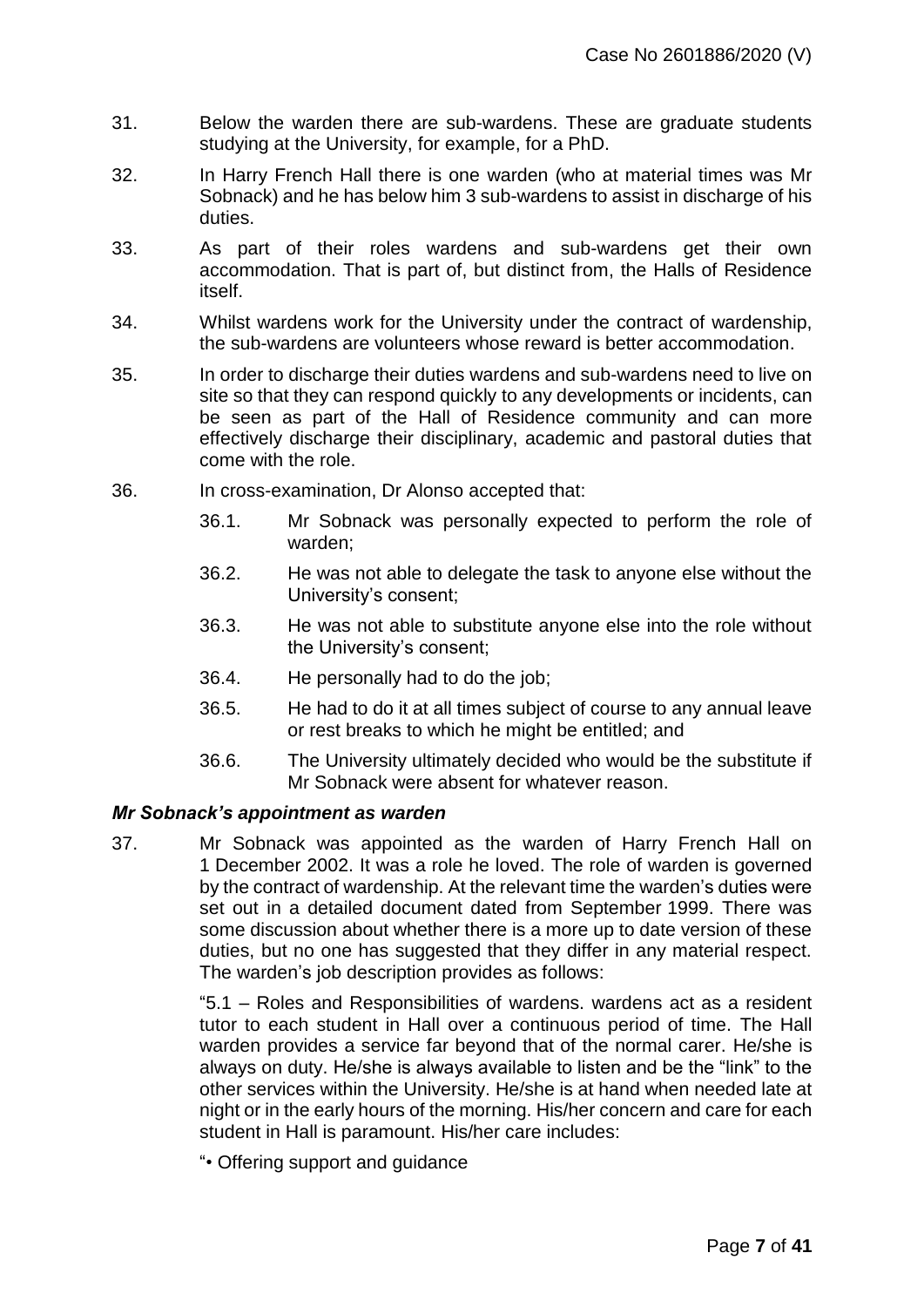"• Fostering community spirit

"• Responsibility for welfare, health and safety and discipline of students

"• Management of sub-wardens

"• Links with Loughborough University Mission Statements

"5.2 – Relationship of wardens with Assistant wardens and sub-wardens assists the warden and Assistant wardens (where applicable) with the day to day running of Hall life. Their areas of responsibility are determined by the warden and may include responsibility for organising particular aspects of Hall life. … The function of a sub-warden are varied and differ from one Hall to another. Central to these however are the concepts of welfare, discipline, liaison and socialising. The sub-warden provides a support system to the students under the egis of the warden.

 $\frac{a}{\sqrt{a}}$ 

"5.4 – Conditions of Service the guidance sets out the periods for which a warden is appointed. This says nothing about whether the contract of wardenship is one of employment or not.

"5.5 – Operating Indicators the guidance gives a number of examples. I need only quote the headings, and these are:

"• To exercise pastoral responsibility and care for the students resident in Hall

"• To maintain good order within the Hall and where necessary to exercise disciplinary powers in accordance with the authority delegated by Counsel under the provisions of ordinance XVII

"• To exercise managerial responsibility for the performance of subwardens in the Hall

"• To encourage students resident in Hall to participate in Hall life through social and other events which develop the community spirit of the Hall

"• To play a part in the dissemination of information relating to the availability of a combination of returning students

"• In conjunction with the residential organisation of Student Accommodation Services to ensure on a day-to-day basis the Hall runs efficiently and effectively

"• To develop efficient and effective working relationships with colleagues working in a variety of sections and departments within the University (this is particularly so in relation to the residential organisation in Students Accommodation Services)."

- 38. The guidance goes on to provide appraisal guidelines for wardens although it seems to be common ground in this case that Mr Sobnack only had one appraisal.
- 39. Clause 5.7 requires the warden to occupy accommodation provided by the University as a rent-free service occupation (unless given a dispensation). On the termination of the appointment for any reason the warden has to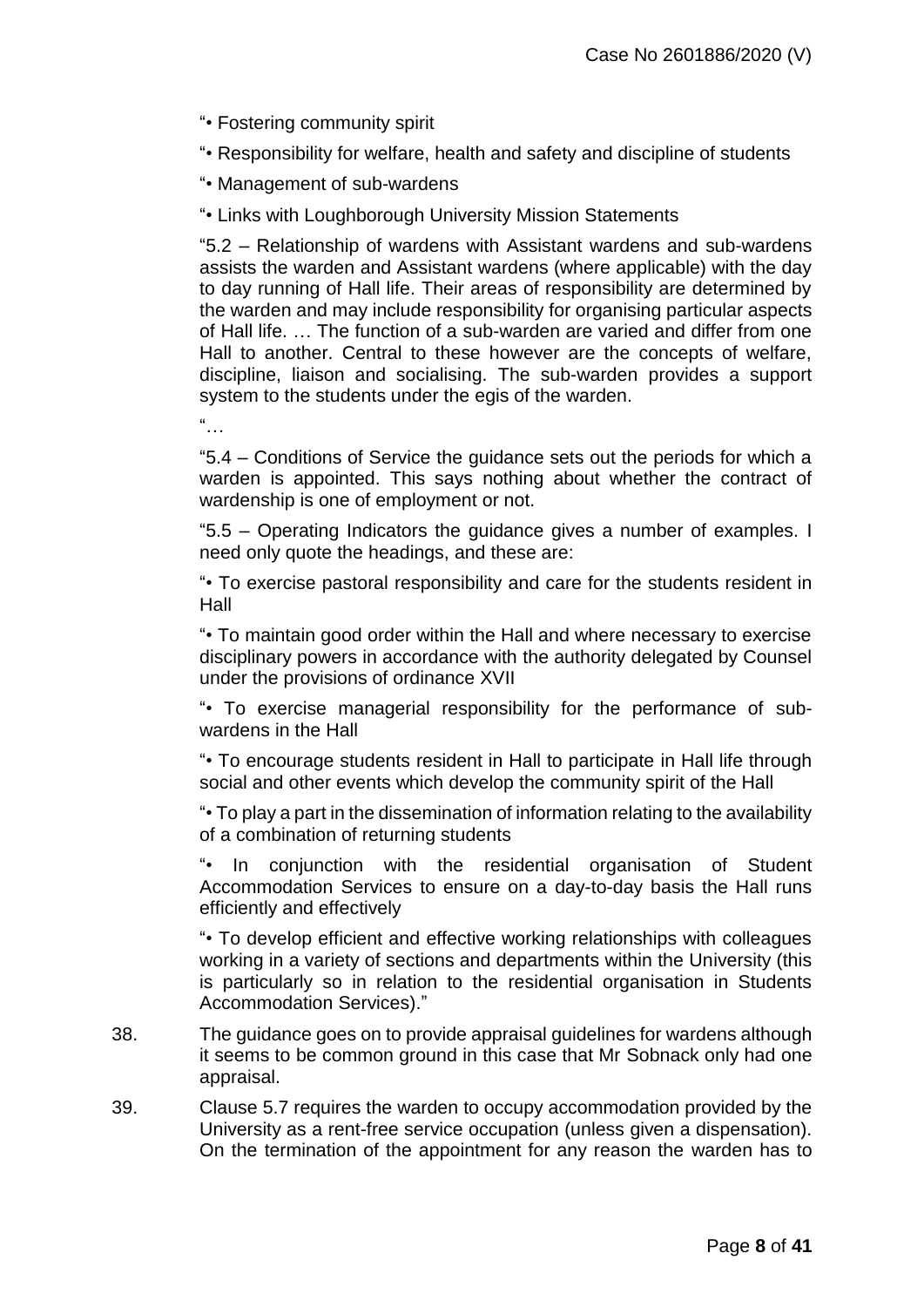vacate and give up possession of the accommodation at the direction of the University in a clean condition and in an undamaged state.

- 40. Clause 5.8 deals with emoluments. It says the warden's accommodation is provided free of rent and utility charges (electricity, gas and water) and meals. However, this must be declared by the warden to his/her tax officer. He is also responsible for any council tax implications.
- 41. The things I have quoted tally very much with the job description that was given to Mr Sobnack.
- 42. In Mr Sobnack's letter offering an appointment on 14 November 2002 it says that:

"The appointment carries with it membership of Wardens Committee, it will run concurrently with your appointment as a lecturer which remains unchanged. You will be entitled to a warden's allowance currently valued at £6,274 per annum, in recognition of the number of students in Hall a further allowance of £972.00 per annum. All other conditions attaching to this offer are as set out in the enclosed sheet. You will receive a supplementary allowance of £500 per annum as compensation for the absence of dining rights in your Hall."

- 43. His appointment as warden was extended in 2009.
- 44. At its extension it seems Mr Sobnack was provided with a new document setting out the general conditions of service applying to all Hall wardens. There is no suggestion that these terms of service do not apply to Mr Sobnack's wardenship at all times material to this case.
- 45. So far as relevant, these general conditions of service read as follows (the numbering is how it appears in the contract):

"1 – termination of employment. If you were to terminate your employment with the University, you are required to give one term's notice in writing to the Director of Student Guidance and Welfare. Should the University wish to terminate your employment for any reason other than gross misconduct you will be entitled to one term's notice. Such notice on both sides is to be given before the first day of a term to expire on the last day of that term.

"…

"4 – Disciplinary procedure. In the event of a formal disciplinary action being considered necessary because of conduct or capability issues the normal sequence of events will be:

"(a) An oral warning normally given by the Director of Student Guidance and Welfare or under their nominee in the presence of the warden. You may be accompanied by a University Union representative or other colleague. A record of this warning will be placed on your personnel file, but it will be spent after twelve months subject to satisfactory conduct and performance. For further indiscipline or poor performance or for a serious offence the warden may be issued with a final warning in writing. The warden may be accompanied as above. A record of this warning will be placed on the individual's personnel file, but it will be spent after two years subject to satisfactory conduct and performance.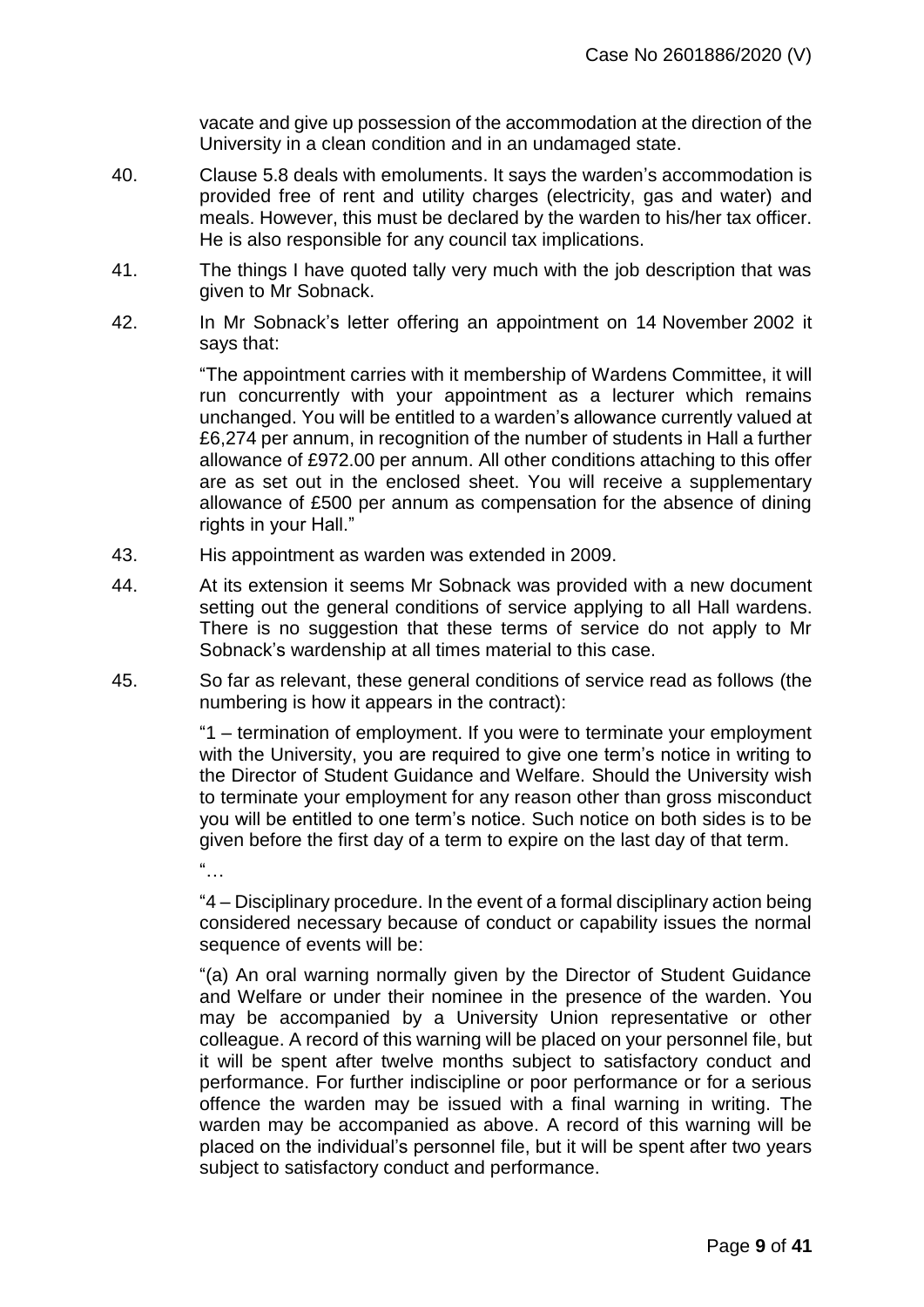"(b) For further indiscipline the warden may be dismissed from their wardenship with the appropriate period of notice.

"(ii) In the event of gross misconduct it may not be practicable to follow the sequence given above and the University reserves the right to suspend the warden whilst investigating the matter and subsequently to dismiss the warden from his/her wardenship without notice. The warden has a right to be accompanied by University Union Representative or other colleague of his/her choice for the purpose of making a statement during the investigation.

"(iii) A warden wishing to appeal against any formal disciplinary action should notify the Director of Personnel Services within ten working days of the action being taken. The appeal will be considered by a pro Vice Chancellor whose decision is final.

- 46. Clause 6 confirms that the warden must remain an employee of Loughborough University and that they must reside in the accommodation provided in the Hall.
- 47. Clause 7 repeats the obligations to keep the council tax authority informed of his employment and residential status.
- 48. Clause 8 repeats the terms as to emoluments which are materially the same as above.

#### *Dr Alonso's appointment and role*

- 49. On 9 September 2013, the University appointed Dr Alonso as the Acting Director of Student Services. He was permanently appointed to this position in April 2014.
- 50. Dr Alonso is responsible overall for amongst other things the Halls of Residence. It is quite apparent that Mr Sobnack believes that Dr Alonso sought to standardise services across the Halls of Residence and to remove their individuality. Dr Alonso is described by Mr Sobnack as seeking to micromanage the Hall wardens.
- 51. I accept that this may well be Mr Sobnack's personal belief. However, I do not believe that it will assist me to determine if there is any truth behind it because it will not shed any light on what happened in the incidents relevant to this case. In any case I am not in a position to form any opinion on the matter with both a lack of evidence and expertise.

#### *The first complaint – Mr M Henry*

- 52. Mr M Henry was a sub-warden at Harry French Hall.
- 53. On 3 July 2018, Mr Henry made a complaint to Dr Alonso about Mr Sobnack's conduct as Hall warden. I have not seen a full copy of the complaint but I do have a copy of Dr Alonso's conclusions set out in a letter to Mr Henry dated 23 July 2018. It says so far as relevant:

"I am now in a position to respond to your complaint. I consider the substance of your complaint to be related to:

"(a) The fact that Dr Sobnack contacted you on 27 June to ascertain whether you had secured another sub-warden role.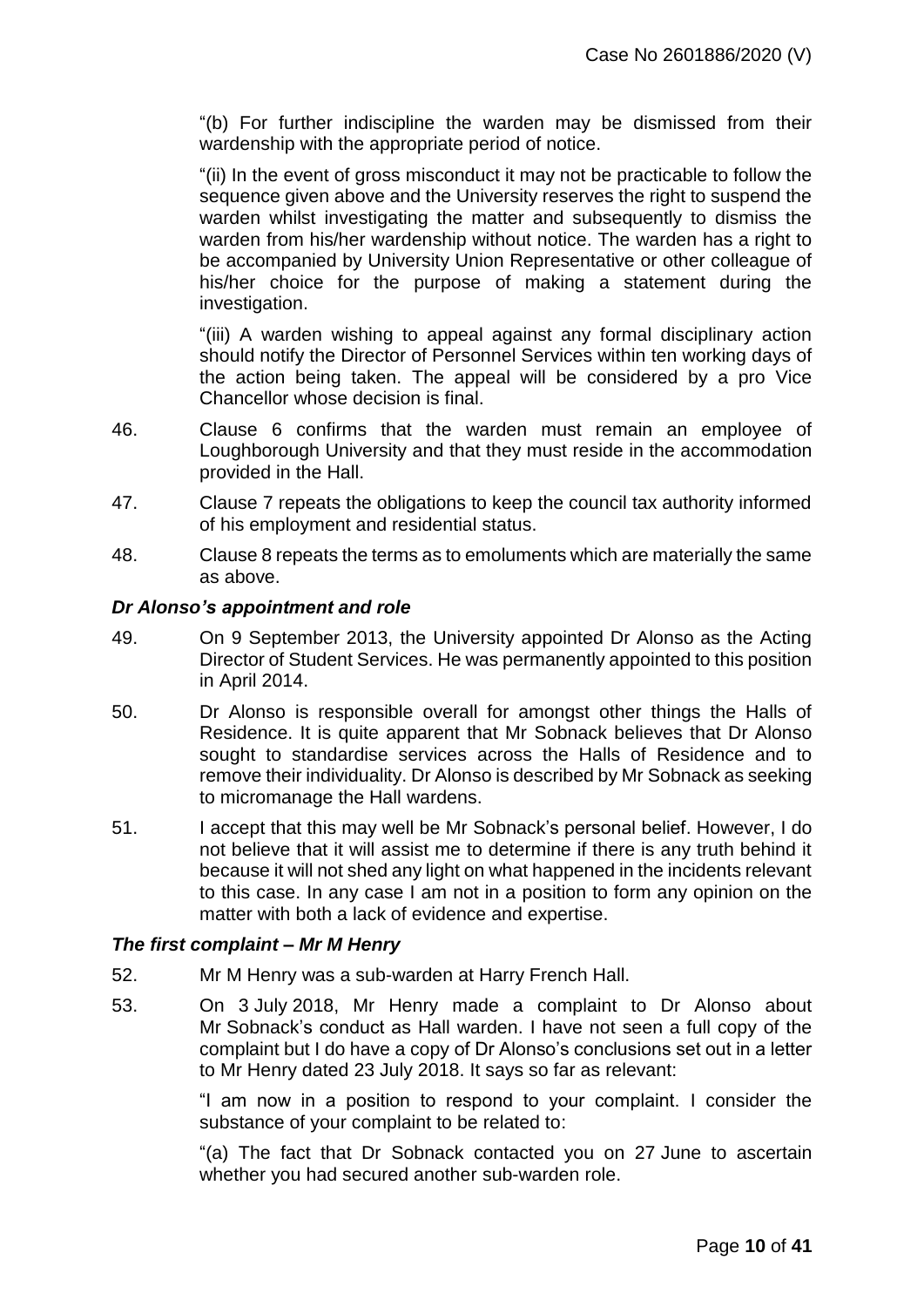"(b) His comment that you leaving Hall 'was the best thing to happen to the Hal'.

"I discussed both these aspects with Dr Sobnack.

"In respect of Dr Sobnack contacting you on 27 June, although I appreciate this was sensitive timing as you were at a Visa interview. I think the contact was borne out of a desire on Dr Sobnack's part to move forward with recruitment to the sub-warden position. Notably this can become time pressured over the summer period given leave commitments and the need to ensure new sub-wardens are in place to attend the new sub-warden training in September. Dr Sobnack says that he had not been officially notified (that is in writing) of your new role and did not wish to proceed on the course of action without direct confirmation. This is what precipitated his messages to you on 27 June. I do therefore think on balance that this contact was reasonable although I note that it was unfortunate timing and that the messages expressed a degree of urgency which you may have found surprising.

"In respect of the comment that you alleged that Dr Sobnack made during your phone call on 27 June Dr Sobnack admitted he had indeed said that you leaving the role of Harry French sub-warden would be 'the best thing to happen to the Hall'. I have explained to Dr Sobnack that I find this comment entirely unnecessary and unprofessional. He has expressed his regret at the comment. I have been very clear with him that I do not expect any repetition of such a lack of professionalism. I can only add my apologies to the regret expressed by Dr Sobnack and reassure you that I do not expect, nor will I tolerate similar such behaviour in future."

54. Dr Alonso spoke to Mr Sobnack about this matter on 23 July 2018 and afterwards sent him an e-mail confirming their discussion. In that e-mail Dr Alonso wrote as follows:

> "As I noted when we met though I think you are perfectly within your rights to seek confirmation that Mr Henry was leaving the sub-warden role in order that you could start recruitment I think your subsequent comment to him was unnecessary and unprofessional. I would hope that I do not have to speak to you about such matters again."

55. In cross-examination Dr Alonso confirmed that this was no more than informal advice rather than as any form of disciplinary sanction. It certainly was not any form of oral or written warning under a disciplinary policy. Dr Alonso confirmed he had not in fact used the disciplinary policy in relation to Mr Henry's complaint.

#### *The second complaint – Ms A Chang*

- 56. Ms A Chang was another sub-warden. There is no suggestion of any link between her and Mr Henry. On 16 May 2019, Ms Chang made a complaint to Dr Alonso about Mr Sobnack in his role as warden. The complaint is quite detailed. It involved the following allegations:
	- 56.1. On 14 March 2019 Mr Sobnack had said to Ms Chang that he was unhappy with her for trying to delay her start date at Harry French Hall in order to avoid carrying out her duties. Mr Sobnack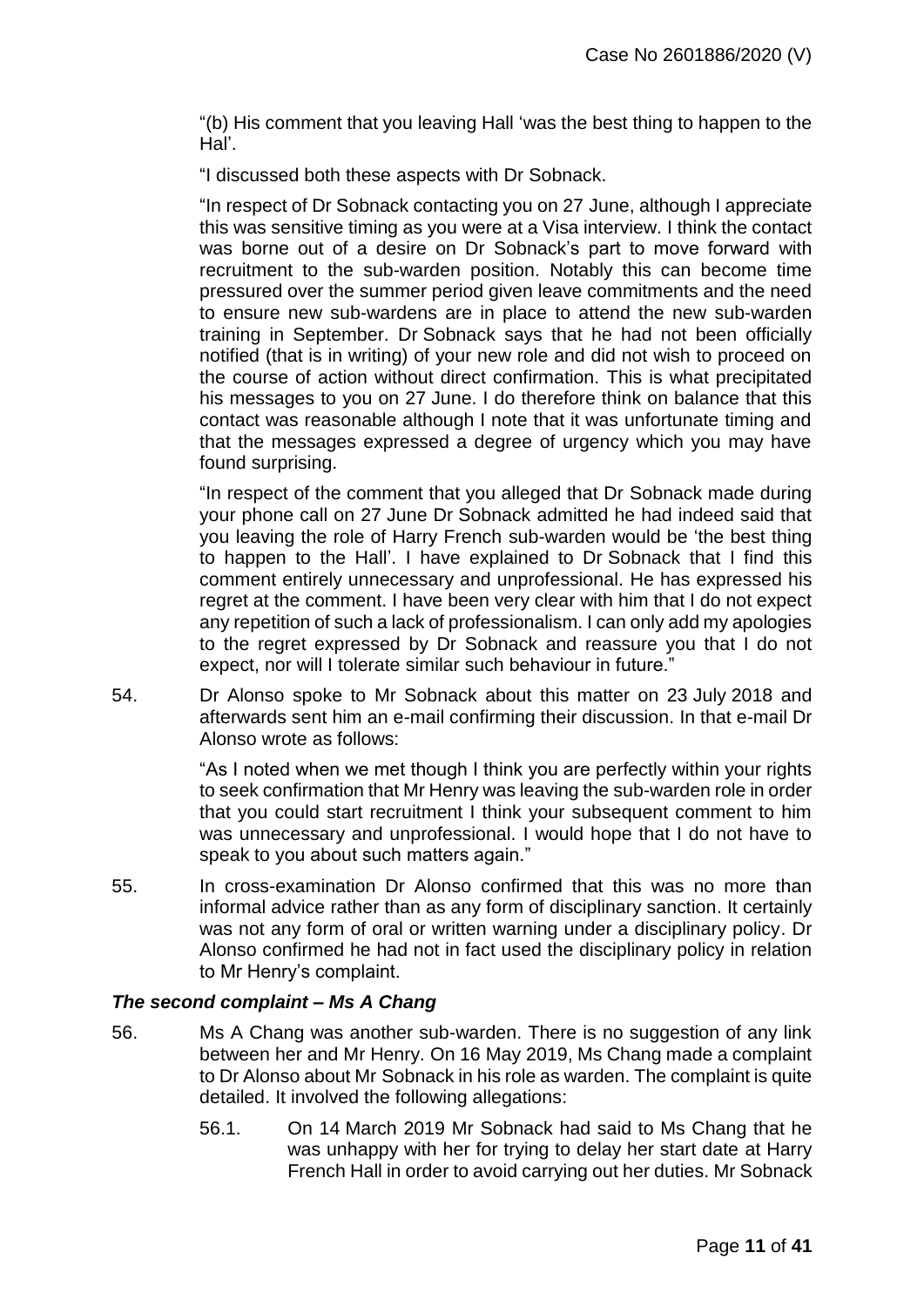did not believe her when she tried to explain the circumstances of that delay.

56.2. On 4 April 2019 Mr Sobnack sent to Ms Chang an aggressive text messages saying amongst other things:

"why don't you listen?????? Stick to what has been decided!".

Ms Chang complained that this message was of an inappropriate, angry tone.

- 56.3. On 10 April 2019 Mr Sobnack had left an aggressive phone message for her.
- 56.4. On 29 April 2019 Mr Sobnack had sent a message to a WhatsApp group chat of which all sub-wardens were members directed to Ms Chang that said:

"I am really unhappy and extremely disappointed! [Mr Usen] and I waited for 25 minutes".

Ms Chang felt was inappropriate and humiliating tone for a message directed to her in a public forum to which her colleagues could read the message.

56.5. On 8 May 2019 there had been a series of text messages in which Ms Chang had told Mr Sobnack in a text that she had to attend a meeting connected with her studies.

Mr Sobnack replied, "do you have to stay for dinner????".

Ms Chang: "they have invited me to attend".

Mr Sobnack: "And you got the invitation today??".

Ms Chang: "got the agenda today"

Ms Chang complained that it was inappropriate in tone to use so many question marks.

- 57. Ms Chang also complained that Mr Sobnack called into question her integrity, interfered with her PhD activities and made demands that she attended meetings during her off-duty hours.
- 58. She attached to her complaint copies of the text messages.
- 59. In response to Ms Chang's complaint there was a formal investigation carried out by Ms McGinty, the Head of Legal Services. She prepared a confidential investigation report and as part of that investigation interviewed Ms Chang, a witness, who is described as a confidential witness, and Mr Sobnack to get his side of the story.
- 60. She produced a detailed report. So far as relevant she did not find Ms Chang's complaint was made out. She did note however the following:

"However the tone and manner of some of the communications from the Respondent which I have seen have been unhelpfully emotive. The Respondent acknowledged there is at least one message that was sent in 'haste' and would have been worded differently with the benefit of hindsight. Similarly there appears to me to be evidence of the complainant has,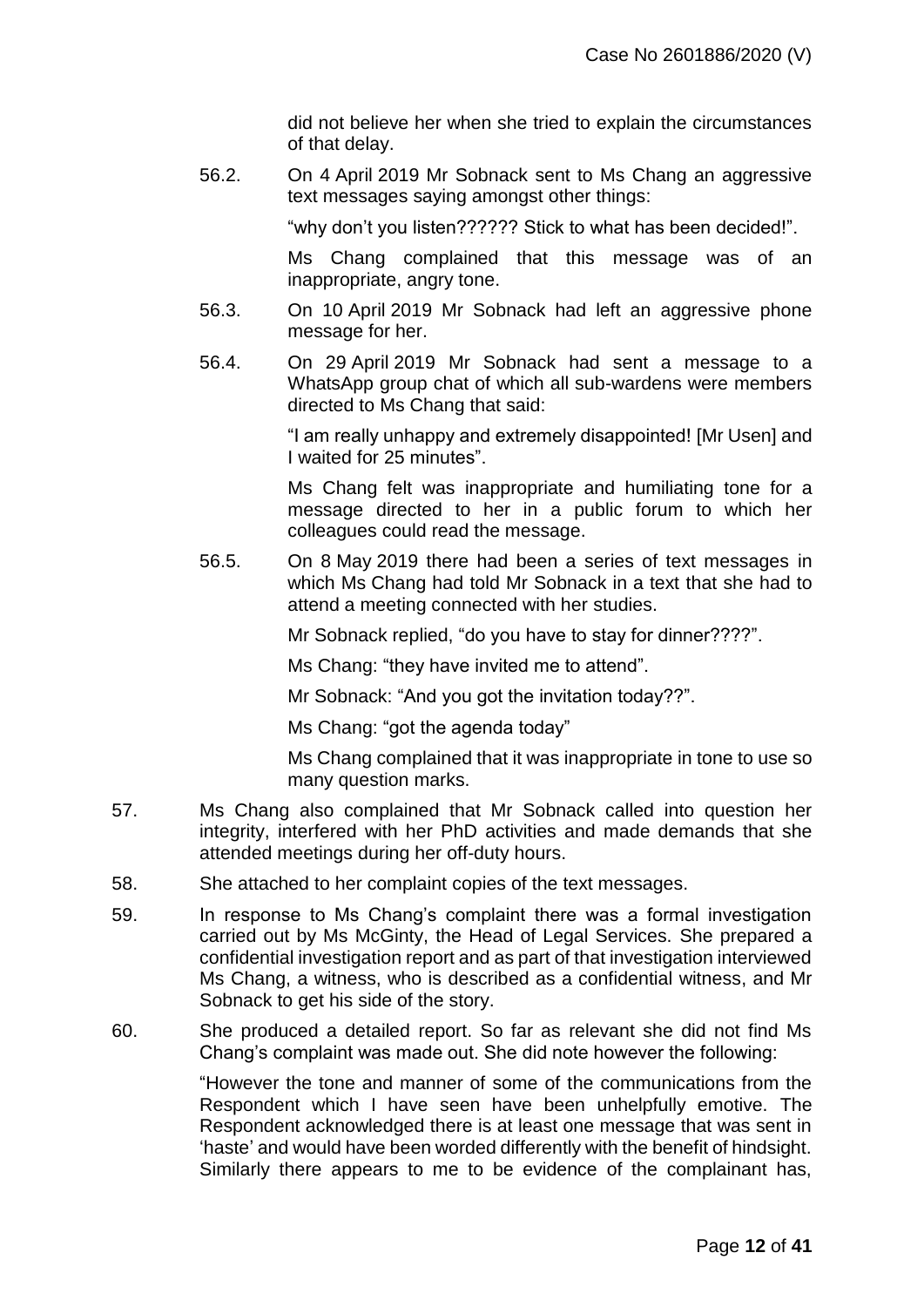perhaps with good motive, created situations which are frustrating or administratively difficult for the Respondent to manage. There is no malice in this, but there appears to be no recognition that this might have caused the Respondent difficulties or concerns.'

61. Under the sub-heading "Overall Summary", Ms McGinty concluded:

"As investigating officer I have not been able to identify sufficient evidence to support an allegation of bullying and harassment by the Respondent, in particular with reference to the basis of the complaint:

"• His tone and demeanour towards her in public and private including inferences as to her personal integrity: The Respondent has reflected upon this and demonstrated some remorse in relation to at least one interaction. The suggestion that the Complainant's personal integrity has been challenged has not been substantiated;

"• interference with and challenge to her PhD activities: I have found no evidence in support of this aspect of the complaint;

"• by placing unreasonable expectations and demands on her in relation to her role as a sub-warden at Harry French: The Respondent has high expectations of the sub-wardens under his management. I have not seen any evidence which supports that these are unreasonable. What is apparent is a difference in approach, a difference in perception of certain interactions and what might be a "clash of personalities between the parties in a professional context or indeed a misalignment of understanding of the role and expectations of a sub-warden. I detect no malice in either part.

62. Her report was sent to Dr Alonso. On 26 June 2019 he wrote to Mr Sobnack saying:

> "on the basis of the report I do not find evidence to substantiate Ms Chang's allegations and so will not be taking any formal action. I would however like to talk to you informally about some aspects of the findings and will ask [my assistant] to arrange a time for us to do so. "

63. That meeting took place on 1 July 2019 in the morning. After the meeting Dr Alonso wrote to Mr Sobnack summarising the outcome as follows:

"Dear Mr Sobnack

"Thank you for meeting with me this morning to discuss the outcome of the investigation. As discussed below are some brief notes of the meeting. Please let me know if I have missed something or not quite captured it correctly.

"I noted there were no substantive evidence of bullying and harassment found in the investigation

"I noted there was an issue with tone in one of your communications which you yourself had accepted. I ask you to reflect on this for future such instances and adopt a different tone.

"You asked to see a copy of the complaint and the investigation report. [He provided a link to the files]. Given the sensitivity I would you not to share these other than with Andrew. I have redacted some sections because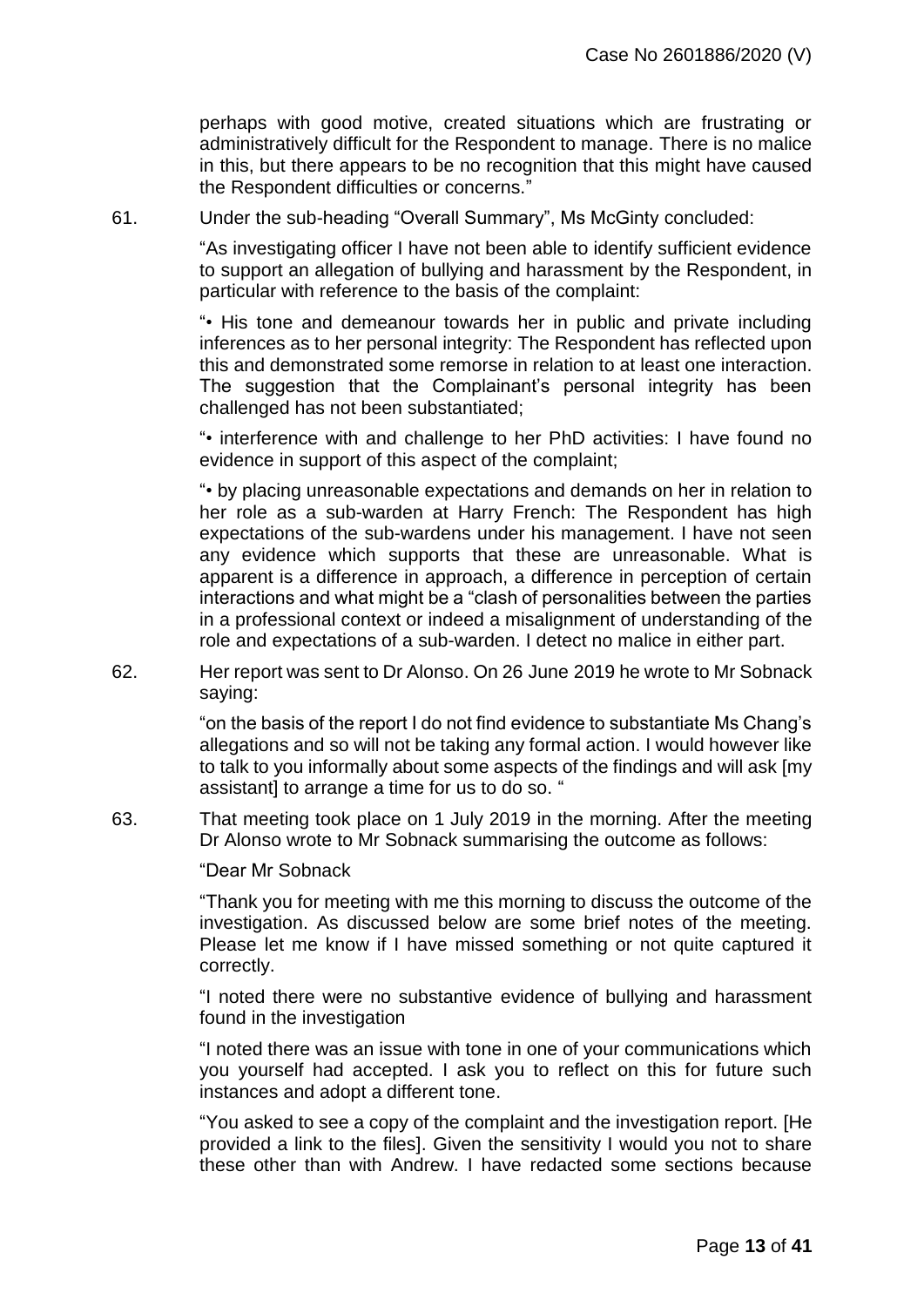these contain sensitive information about the Complainant's personal circumstances.

"We discussed Ms Chang continuing in the role. You said that you did not feel that she would be a suitable candidate for the sub-warden role going forward. You also noted the other sub-wardens had found it difficult to work with her. I will meet with Ms Chang to discuss this and will then be back in touch. In the meantime please do not respond to any requests regarding the extension of her role.

"You noted that the investigation had taken some time and this has been stressful on you. I acknowledge this. In terms of the time taken I have not reviewed the exact timeline, but it is true to say that in such investigations setting up accompanied meetings of the relevant parties can stretch out the timelines.

"I hope we are now able to move forward productively

"Regards…"

- 64. In evidence Dr Alonso accepted that this advice was not given as an oral warning or as a formal written warning of any kind. It was not issued pursuant to a disciplinary policy. He agreed that, like that in relation to Mr Henry, it was no more than informal advice to Mr Sobnack about his style of communication.
- 65. This was the second occasion that Mr Sobnack had conceded that his communication style needed moderating. It was the second complaint about amongst other things his communication style and it is therefore the second time that Dr Alonso had had to remind him to moderate it.
- 66. There could be no doubt by now that Mr Sobnack was aware of the need both by his own recognition and on Dr Alonso's informal advice of his meet to moderate the tenor of his messages when communicating with subwardens.
- 67. As he accepted in cross-examination, the use of multiple exclamation or question marks could well change or influence how a recipient might perceive a text message, and might make an otherwise neutral text appear aggressive, intimidating or suggesting disbelief.
- 68. In cross-examination, he also accepted that his tone was not appropriate on at least on occasion.
- 69. I believe that it must also be an inevitable conclusion that, as warden, he knew that he had to be careful about how he communicated. He had for years managed sub-wardens who themselves may well be new to the University and embarking upon a very different and potentially stressful new academic stage. As a warden managing several sub-wardens, he would have to have known, and over the years have learnt, of the importance of the tone of his communications when working with subordinates and managing them. The job description itself implies this is important too.
- 70. Mr Sobnack did not suggest it was an accident he used multiple question marks in the texts. It must have been deliberate. He must have wanted to convey a particular sub-text because they have no other linguistic function.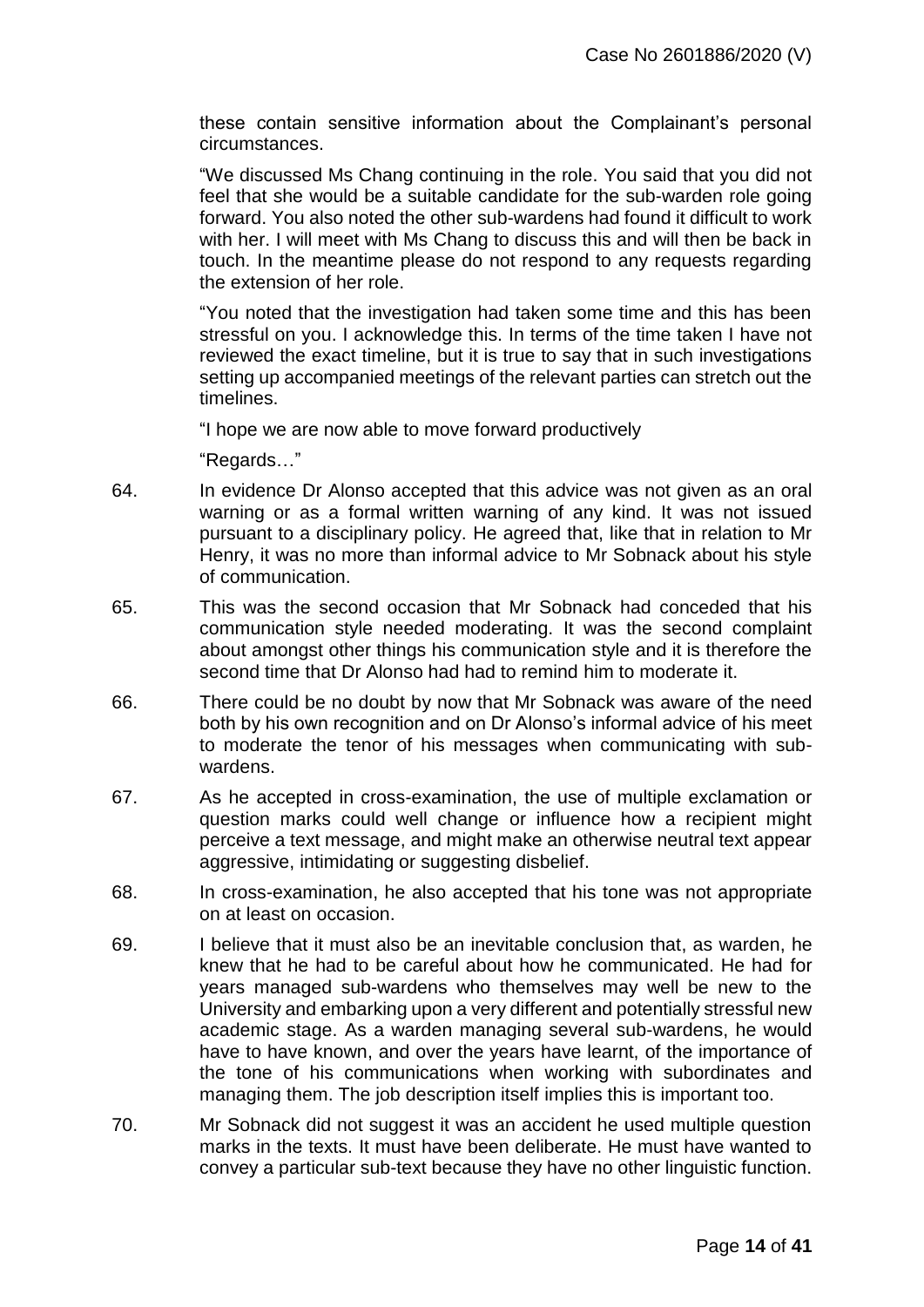As noted, he is fully fluent. I therefore infer and find as a fact that he must have understood when typing out text messages, the subtext that would be conveyed by the use of multiple punctuation marks and of the tone that they would convey.

71. There are other allegations and counter-allegations about Ms Chang. Further it is said that the message of 4 April 2019 was written by Mr Sobnack when he was in China, and Unite had contacted him there to complain that Ms Chang had ignored his instructions about collecting her keys. In the light of the admissions and outcome of the investigation, I see no relevance to the resolution of these issues and so put them to one side.

#### *The third complaint – Ms S Doma*

- 72. In October 2019, Ms S Doma, another new sub-warden, made a complaint to the University's HR Team about Mr Sobnack regarding his conduct in the role as warden. The HR Team passed this on to Dr Alonso.
- 73. On 25 October 2019, Dr Alonso met with Ms Doma.
- 74. Ms Doma told him that Mr Sobnack's behaviour and communication style was aggressive and confrontational. In particular she alleged he was trying to control her whereabouts even when she was not on duty.
- 75. Dr Alonso admitted that on hearing this that his first thought was Ms Doma's complaint had what he considered a striking similarity to the complaints from Mr Henry and Ms Chang.
- 76. As a result of the meeting, he formed the impression that she had given serious consideration about making a complaint.
- 77. He asked Ms Doma to put her complaint in writing. She e-mailed her complaint to him after the meeting. The complaint contained a number of allegations. She attached to it a number of documents to support her complaint.
- 78. Many of the allegations could superficially be described as one person's word against another. However, within the allegations were examples of text messages to which Mr Sobnack was a party and which he sent. One of the documents was the duties and responsibilities that Mr Sobnack had prepared which provided as follows so far as relevant:
	- 78.1. Any sub-warden had to let the warden know of their whereabouts when not on duty;
	- 78.2. They had to attend warden or sub-warden team meetings and disciplinary meetings and to attend Harry French committee meetings but only when they were on duty.
- 79. Ms Doma alleged it was improper that she should have to tell Mr Sobnack where she was when she was off duty.
- 80. Of the text messages, one relates to a student, X, who had attempted selfharm. Mr Sobnack was very insistent that Ms Doma tried to see X to check on their welfare regardless of whether or not Ms Doma was on duty. This was because he believed X had already built a link with Ms Doma, he was concerned about continuity and about earning X's trust. He was unhappy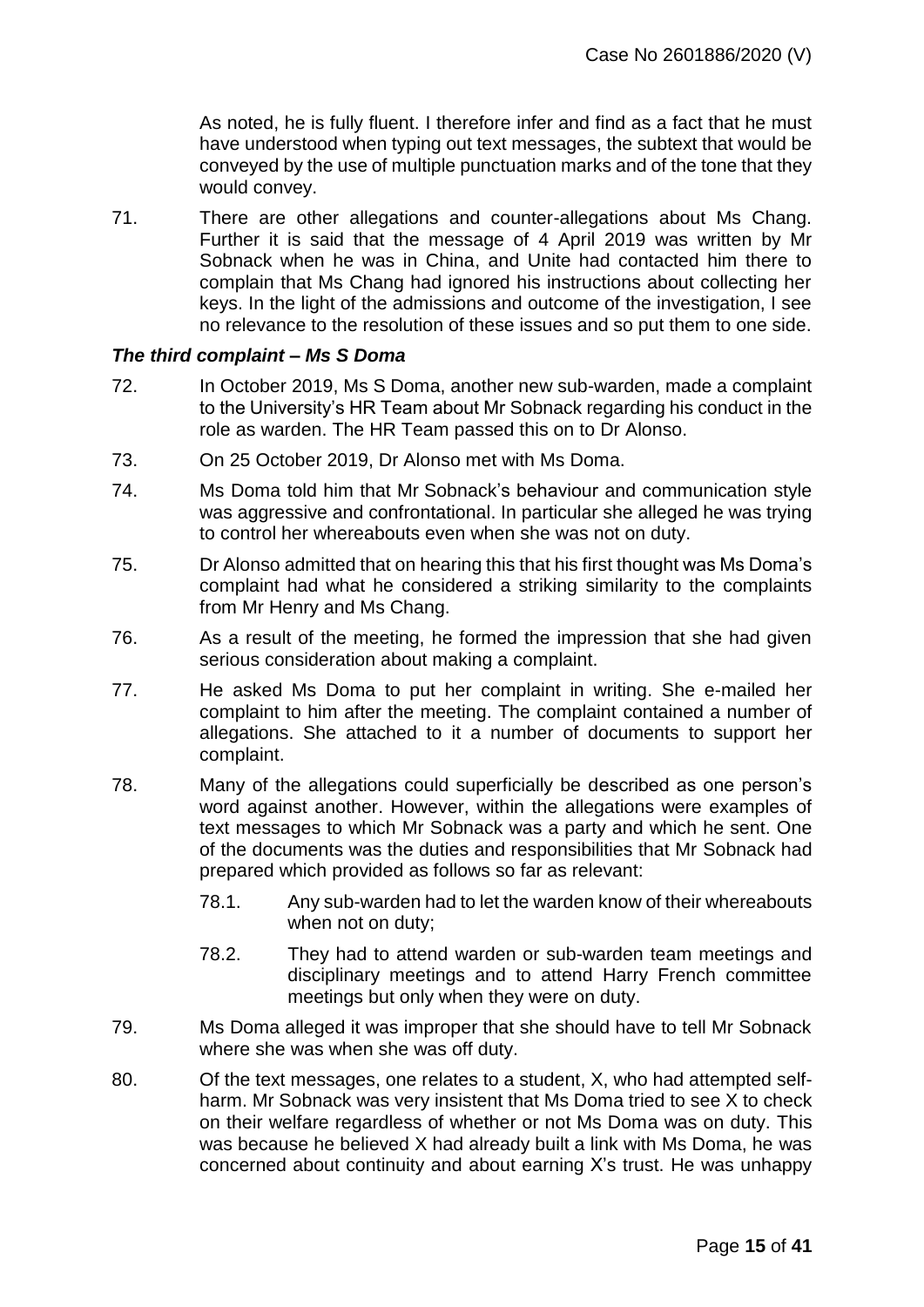that Ms Doma was not making sufficient effort to see X. His text message reads so far as relevant:

"You tried to see [X] only once yes yet again? It is a pastoral matter?"

- 81. Ms Doma also complained about the following:
	- 81.1. Mr Sobnack requiring her to attend meetings or work during weekends when she was not on duty;
	- 81.2. His threatening to make arrangements so that she could get calls around 04:00;
	- 81.3. In response to one conversation about working on weekend, saying to her "This is bullshit. I will continue having meetings in weekends";
	- 81.4. His referring to her and Mr Usen as "bloody foreigners"; and
	- 81.5. In the conversations on top table, he had raised religious arguments which had opened with phrases like "Jesus was a gay man and that he had no children".
- 82. Ms Doma, who under the terms of her visa was forbidden to work more than 20 hours per week and had to keep a record of her worked hours, also alleged that he asked her to work in excess of 20 hours but not to record those extra hours in her time sheet.
- 83. Dr Alonso on receiving these considered them and felt that they were indicative of unprofessional behaviour by Mr Sobnack. He concluded that because these allegations were strikingly similar to those made by Mr Henry and Ms Chang and because of the number of allegations, he no longer could have any trust and confidence in Mr Sobnack discharging the role of warden effectively.
- 84. He did not reflect on the fact (in fact I am satisfied it never even occurred to him) that:
	- 84.1. most of the allegations made by Mr Henry and Ms Chang were found not to be proven;
	- 84.2. the allegations by Ms Doma were just that allegations: there had not been so much as a beginning of an investigation to ascertain their veracity or accuracy;
	- 84.3. Ms Doma herself might be at fault too;
	- 84.4. The previous allegations had not resulted in any disciplinary process or sanction;
	- 84.5. Mr Sobnack had been a warden for 2002 and there had been no complaints until Mr Henry's complaint;
	- 84.6. The contract of wardenship prescribed a process for dealing with disciplinary matters.
- 85. Dr Alonso consulted HR on dismissing Mr Sobnack. The upshot was that they advised him he only needed to give one term's notice to terminate Mr Sobnack's appointment as warden. They appear not to have considered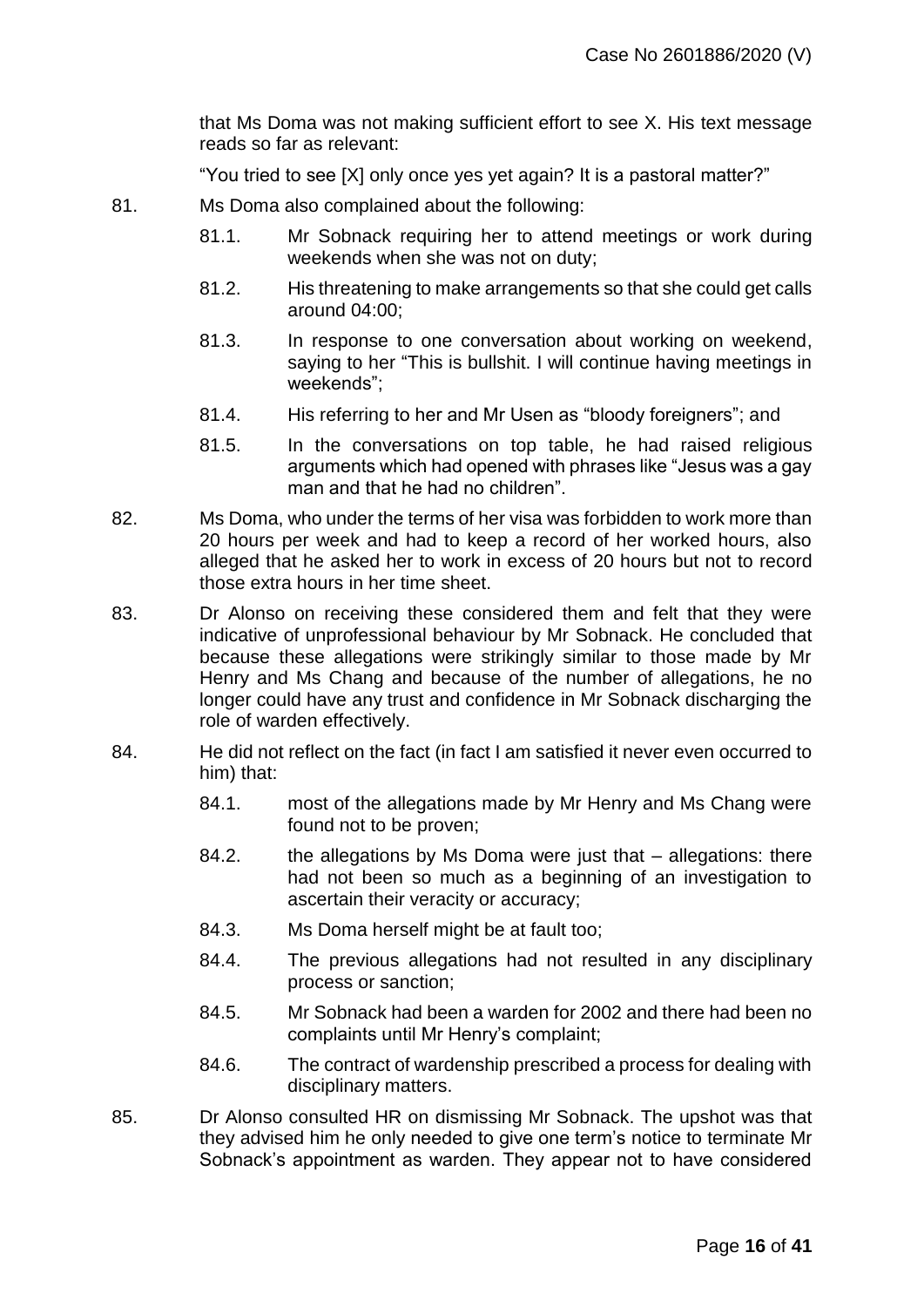that the contract of wardenship prescribed a process for disciplinary matters either.

- 86. Dr Alonso said that he reflected on the briskness of giving a term's notice. He felt that the complaints of Mr Henry and Ms Chang had shown two incidences of unprofessional behaviour which Mr Sobnack had accepted and that this one was a third example of unprofessional behaviour.
- 87. He explained in his evidence to me in chief that this was because:

"I could plainly see from the document which Ms Doma had provided to me that there were examples of further unprofessional behaviour which could not have been fabricated. These included the fact that Mr Sobnack had told Ms Doma that Ms Chang had been removed from her sub-warden post because she had filed a complaint against him and that the e-mail exchanged between Mr Sobnack and Ms Doma in which his tone was very brusque, 'you tried to see [X] only when yet again! It is a pastoral matter!'."

- 88. He said the complaint did not warrant an investigation because some of the complaint related to differing accounts of an issue where there would be no independent witness evidence. On balance I think he believed this because it is so flawed that I do not believe he would have made it up. Many allegations are one person's work against another. To decide not to investigate is not justified by the fact it would be difficult. In any case, if a decision were to be taken that investigation were too difficult, then the only reasonable course would be to give the benefit of the doubt resulting from the lack of investigation to the person about the complaint had been made.
- 89. It was suggested by Professor Thomson that the reason there was no investigation was in fact because Ms Doma did not want one. It also gives rise to the following 2 realistic options as Professor Thomson accepted: Either the complaint goes no further and the benefit of any doubt is given to the person about whom the complaint was made or, if the matter is too serious to ignore, the investigation proceeds despite the complainant's wishes. She did not suggest, quite properly, that one simply accepted the allegation as true and proceeded on that basis.
- 90. Dr Alonso said in any event that an investigation would not have changed the fact he had lost trust in Mr Sobnack carrying out his warden role. He said that by then he had completely lost trust in Mr Sobnack's ability to carry out his role as warden in a professional manner and concluded there was no other option than to terminate his appointment.
- 91. In the circumstances I am satisfied from the first that he was aware of the complaint, Dr Alonso decided that he was going to dismiss Mr Sobnack from his role of warden. It was a firm decision. He no longer trusted Mr Sobnack and was not open to the possibility that his decision might be an overreaction, was based on unproven allegations, or a complete misjudgement. His conclusion was essentially a knee jerk, gut reaction and simply decided he wanted him out at any cost. Flawed as his logic may be, I believe he genuinely believed that an investigation would serve no purpose whatsoever. There is no evidence of any ulterior motive to dismiss Mr Sobnack, and none was suggested. There is no other obvious reason to dismiss him either.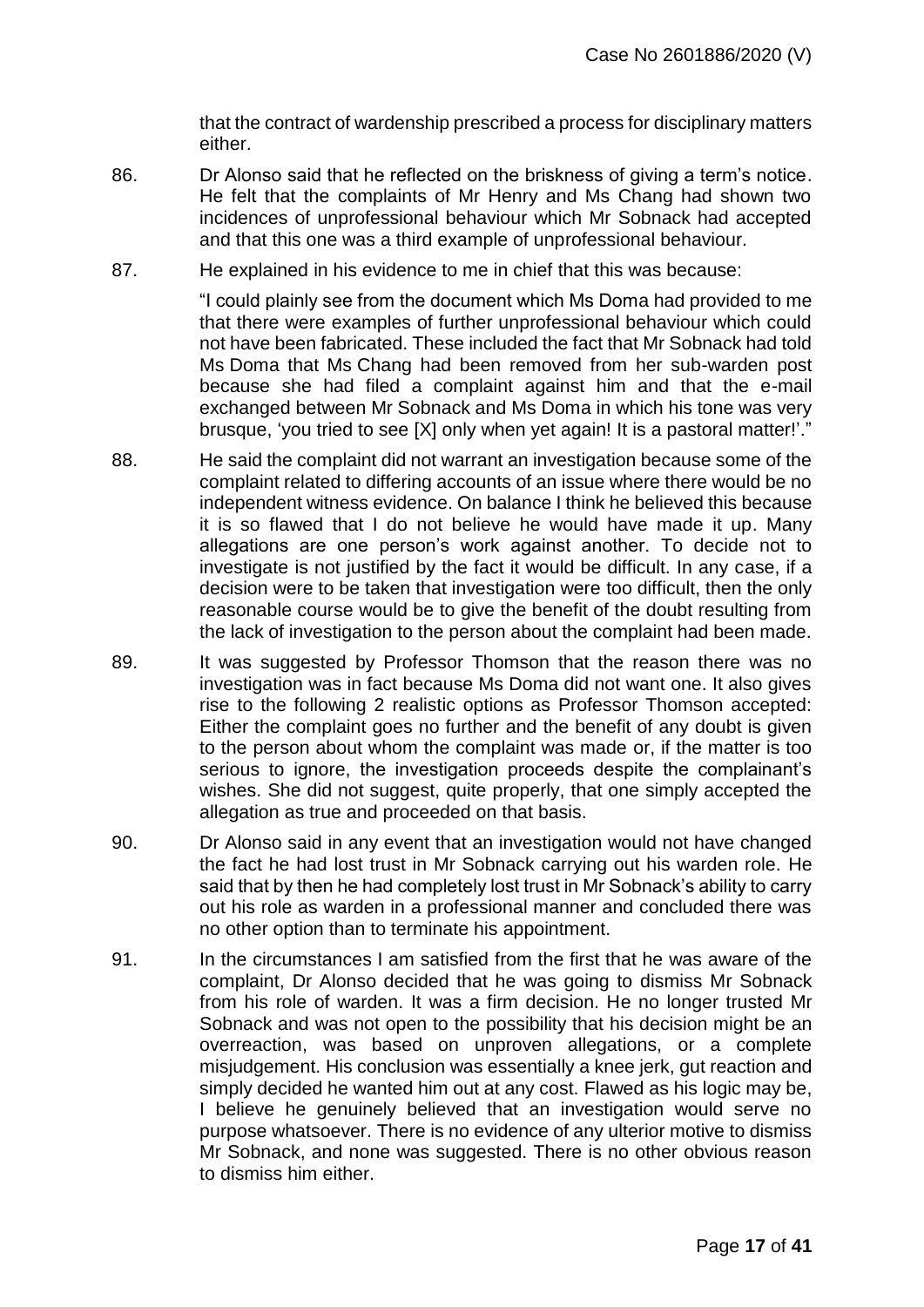- 92. Having made his decision, he was going to sack Mr Sobnack, he contacted Mr R Taylor the Chief Operating Officer on 25 October 2019 at 17:00 to discuss the way forward.
- 93. At some point that evening, though it is not clear when, he met Mr Taylor and explained to him that there had been instances of Mr Sobnack using unprofessional language on 2 occasions he had given him warnings that such behaviour should not be repeated. It appears he did not mention to him that those warnings were not any form of warning under a disciplinary policy but were no more than informal advice. He told Mr Taylor that the 3rd allegation had had similar allegations to the previous 2, that he had now lost trust and confidence in Mr Sobnack carrying out the role of warden and that had no choice but to terminate his wardenship.
- 94. Mr Taylor raised no concerns whatsoever with that but suggested that Dr Alonso write to Professor C Lynton, the Provost, and Deputy Vice Chancellor, and to Professor R Allison, the Vice Chancellor. Dr Alonso did this on 28 October 2019 setting out his discussions with Mr Taylor. Professor Lynton replied by e-mail that day expressing that they had no concerns with Dr Alonso's proposed course of action. Professor Allison did not respond.
- 95. On 29 October 2019 Ms Doma submitted further details of complaint alleging that Mr Sobnack had said he was going to monitor her for a period of 4-6 weeks and that if her contract of being a sub-warden was not renewed within the first year, she would be barred from being a sub-warden in any other Hall in the future. This allegation was not investigated either.
- 96. Mr Alonso spoke to Ms Doma on 31 October 2019 and says that he was concerned with her mental wellbeing as she said that she felt she could not stay in Harry French Hall of Residence and that she reported that her sleep was affected.
- 97. He met again with her on 1 November 2019 and told her he was going to advise Dr Sobnack of the complaint he had received and would be dealing with the matter in that conversation. He did not tell her that he was going to terminate Mr Sobnack's appointment.
- 98. At about this time and unaware of the complaint, Mr Sobnack contacted the University's Student Services Operation Manager, Ms A Truby by e-mail. Mr Sobnack complained about Ms Doma's performance as a sub-warden and said he believed she was not up to the job. The University never did anything about this complaint, even though (as the University's witnesses conceded) it was a plausible scenario both parties were correct in their complaints and views about the other.
- 99. On 4 November 2019 Ms Doma made a further complaint that Mr Sobnack had yelled at her. On 6 November she complained that he had been trying to contact her. None of those complaints either were investigated by the University.
- 100. At this point I should explain that there were a lot of questions asked of the witnesses about the substance of the allegations that Ms Doma had made against Mr Sobnack. If the parties were expecting me to form a conclusion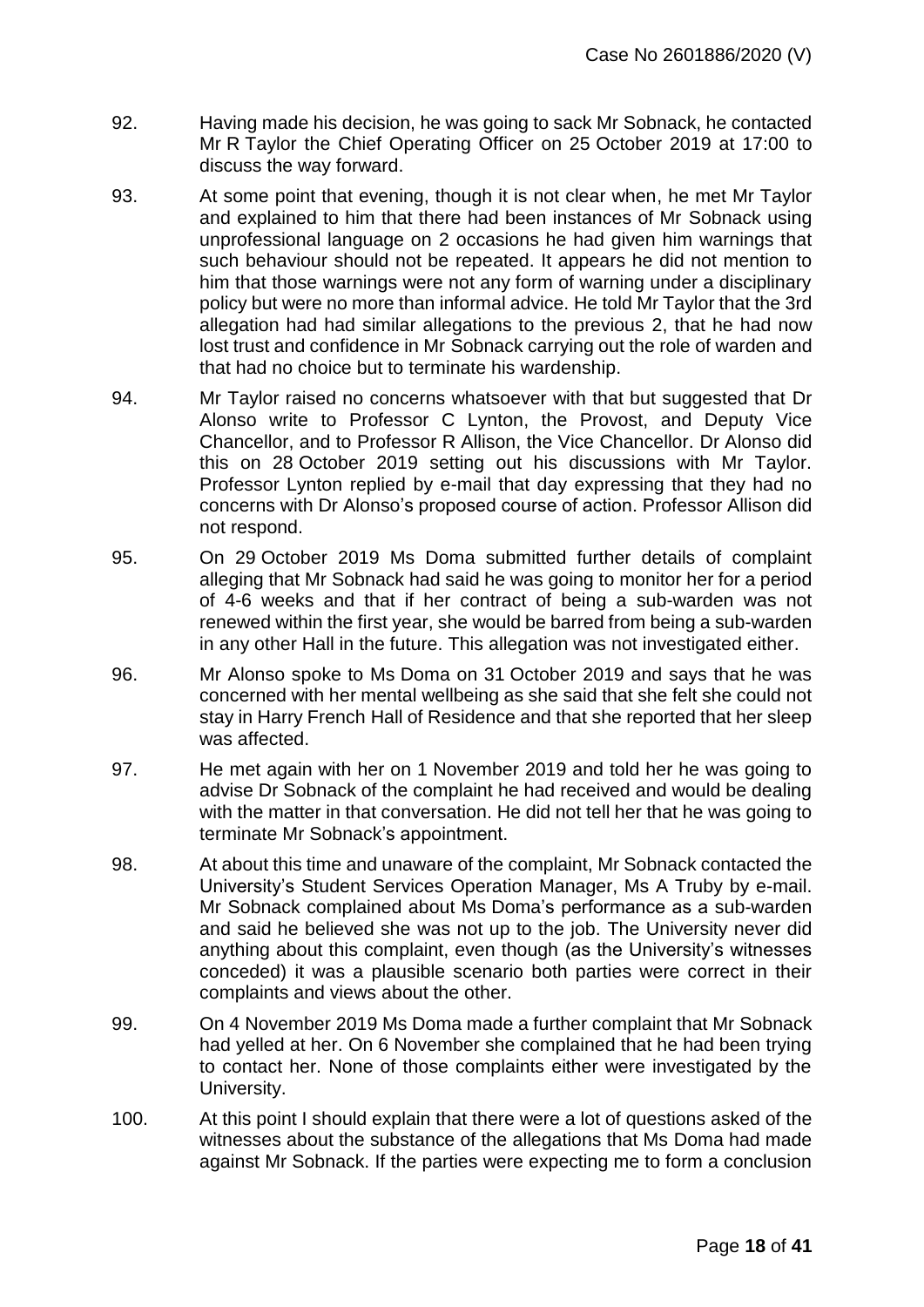about the accuracy of them then they are to be disappointed for the following reasons:

- 100.1. Whether her complaints were justified or not is not relevant to the issues I have to determine – this is not a breach of contract claim where I must decide what happened and if factually there had been a breach of a particular term of the contract;
- 100.2. I am not satisfied the role of an Employment Tribunal to try and fill in the gaps in an investigation that the employer was well placed to undertake but deliberately chose not to pursue. It is not the role of the Tribunal to provide a process to enable the employer to plug the gaps in their potentially inadequate response. These are unfair dismissal proceedings. Tribunals must not substitute themselves for the employer. That must cut both ways. Not only does it mean Tribunals should not determine what they would have done were they the employer, it also means they should not be undertaking the investigation and factfinding exercise that the employer should be doing;
- 100.3. Moreover, there has been no investigation conducted by the University to try and establish what the facts would have been at that time. The University has not even sought to interview (yet alone actually interviewed) the potential witnesses to try and establish what happened. The University has made no effort to gather any evidence other than that which Ms Doma chose to disclose. There has not been any investigation of the complaints that Mr Sobnack made about Ms Doma, nor was that issue explored at the hearing. I have neither the expertise nor evidence to undertake that role;
- 100.4. I have not heard from Ms Doma;
- 100.5. So, even if I were wrong about the Tribunal's role or the relevance, I simply do not have enough information to be able to draw any conclusion whatsoever that Mr Sobnack on balance behaved as alleged either at all or in part, or that Ms Doma on balance behaved as alleged either in whole or in part. This is subject to one caveat. I do have some of the text messages because she provided copies.
- 100.6. It follows that if I am wrong about my role and if I therefore had to express a finding of fact on Ms Doma's complaint, I would have to say on balance her complaint relating to the text message is made out because I have seen it whereas the rest is not. There is not enough to show her bare allegations are correct.

## *Dismissal*

101. Dr Alonso arranged a meeting with Mr Sobnack on 8 November 2020. That meeting was attended by Mr Sobnack who was accompanied by his trade union representative, Mr A Dicks. Dr Alonso was accompanied by Mr C Wheldon, Head of Enterprise, Network and Employer Engagement as an observer.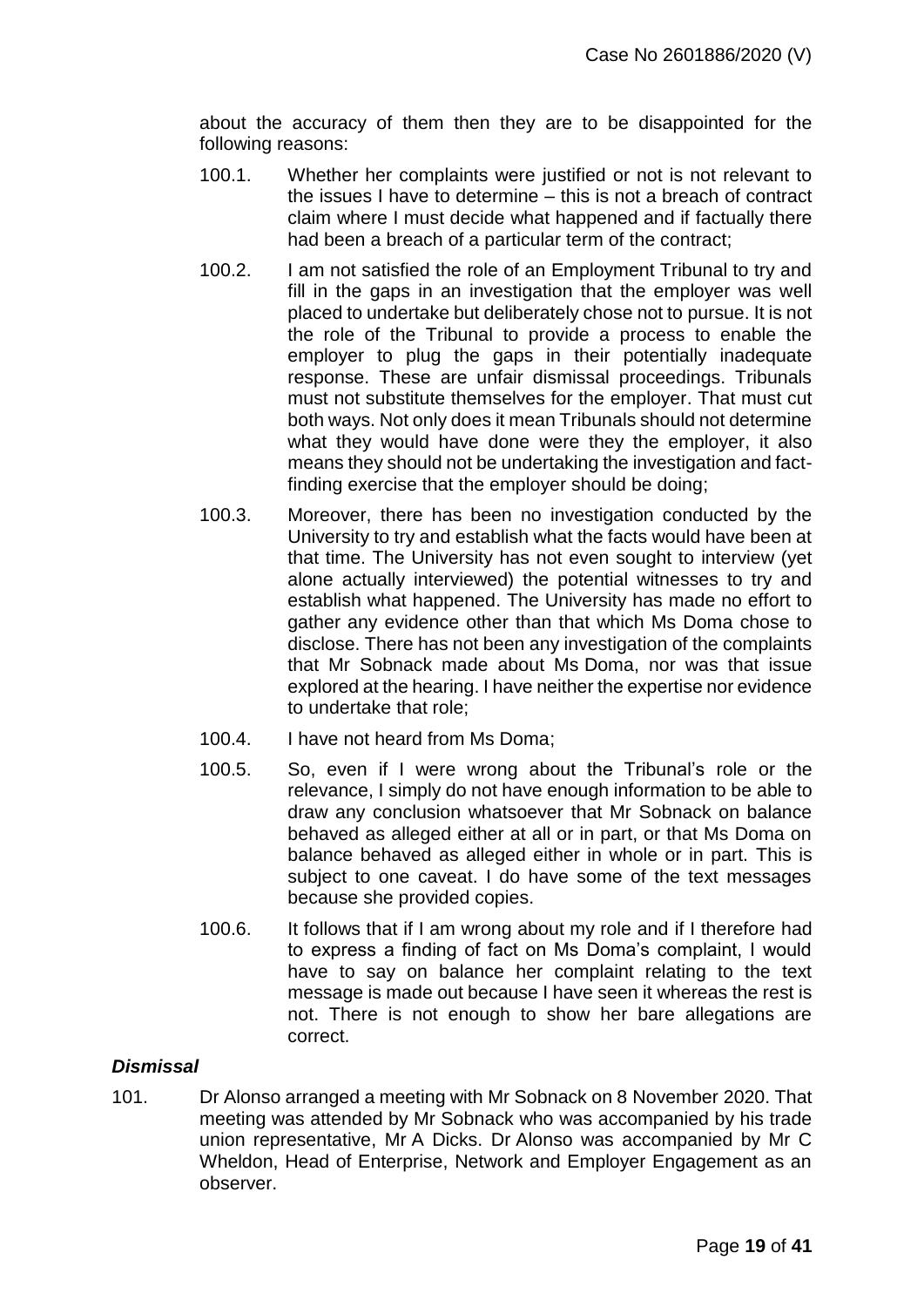- 102. Mr Sobnack prepared a note of that meeting after it had taken place. The University did not prepare any note. Although Mr Sobnack did not send his note to Dr Alonso afterwards, yet alone invite him to consider its accuracy, there has been no real suggestion or demonstration that it is inaccurate in any material way.
- 103. The note records that the meeting opened with Dr Alonso saying that:

"This was the third time in eighteen months that he has complaints against Mr Sobnack from sub-wardens and furthermore he once had to caution him for not keeping records of an incident."

- 104. The reference to not keeping records of an incident was something new and not alluded to anywhere else in the case.
- 105. The note continues ("I", "my", "me" etc. refers to Mr Sobnack)

"To this I said that both the case of Mr Henry and Ms Chang and the University investigations found no substantial grounds on which to uphold the complaints. The only things found against me were that I was rude in my reply to Mr Henry... and that I misjudged the tone of my SMS to Ms Chang when communicating with her urgently with her from China."

"Dr Alonso then asked whether I had told Ms Doma about Ms Chang and I replied that Ms Doma had asked me why Ms Chang left and I told her there had been complaints but without giving her any details. Dr Alonso commented that sometime back I was upset that Ms Chang had been talking about me and I contacted Dr Alonso who then told Ms Chang she was not to talk about me and yet here I had done the same thing that is talked about Ms Chang to Ms Doma.

"Dr Alonso further said he had lost trust and confidence in my ability to perform as a warden, that he was the only warden he had received complaints about and that hence was terminating my contract as warden."

- 106. The notes go on to record that Mr Dicks raised several times queries about the fairness of the process that Dr Alonso was following and also queried that there was no proposal whatsoever to investigate Ms Doma's complaints. He also pointed out that while there had been a cluster of complaints none made previously against Mr Sobnack in his many years as warden.
- 107. The conversation then continued for some time going into some of Ms Doma's allegations. I see no benefit of going into them. It was not an investigation. Moreover, Dr Alonso had gone into this meeting with a closed mind. This is apparent from the fact that Dr Alonso had decided to dismiss Mr Sobnack on receipt of Ms Doma's complaint, all communications with HR, Mr Taylor, Profession Lynton and Professor Allison show he had made up his mind and the fact he opened the meeting by telling Mr Sobnack that he had been dismissed. I reject his evidence to me that he would have been prepared to change his mind. That is contrary to all other evidence. As far as he was concerned it was a formality: Mr Sobnack was no longer going to be a warden.
- 108. As a result of the meeting on 15 November 2019 Dr Alonso wrote to Mr Sobnack and gave him a term's notice. The notice was to commence on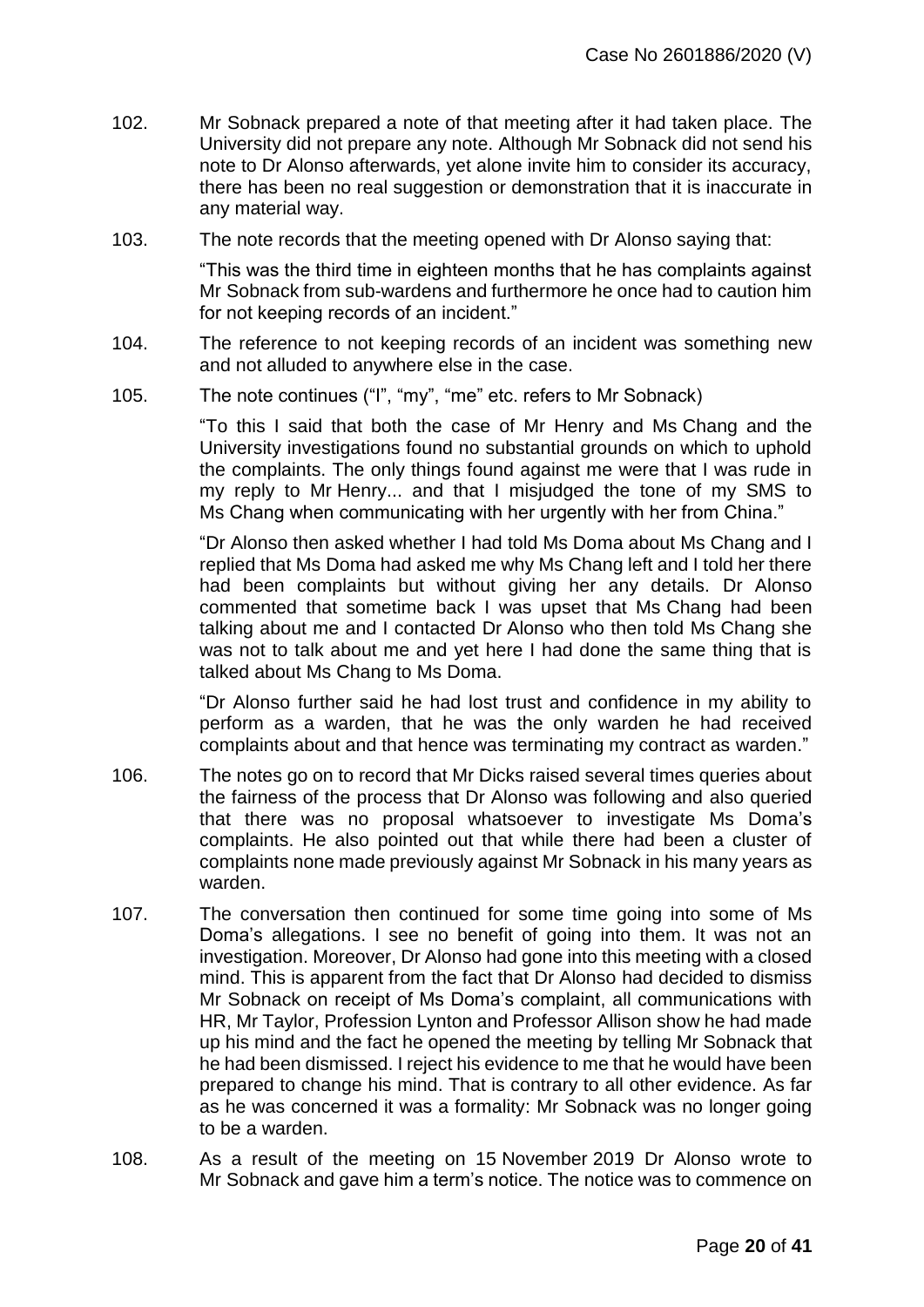5 January 2020 which meant his last day in the role would be 27 March 2020. He was to vacate the property by that date but because of the effect of the lockdown resulting from that year's Covid-19 pandemic, that was extended, and he was allowed to remain in situ until more or less the end of June 2020.

109. The letter of dismissal makes no reference to a right of appeal. This was done on the advice of a Mr P Cox-Stone who was a HR partner in the University.

#### *Review*

- 110. Mr Sobnack did request a review of the decision and that review was carried out by Professor R Thomson. Prior to that review a Ms L Brown, HR partner spoke to Mr Sobnack to gather some information for Professor Thomson's benefit as part of the review. As I noted above, Professor Thomson told me in evidence whilst it might have been preferable if Ms Doma's complaint had been investigated she noted in her review that at the wishes of the complainant it had not been investigated.
- 111. In evidence Professor Thomson noted that she had concluded that for someone in the position of warden, Mr Sobnack's behaviour in his interaction did not meet with the professional standards that would be expected of him. She also said:

"It was also front and centre of my mind that the University was entitled to terminate the wardenship by giving a term's notice and as that happened I could see no reasonable basis on which the decision should be overturned. I felt the decision was a reasonable one whether it had been on the basis of the first two complaints alone or all three complaints. Under section 1 of the General Conditions of Service applying to Hall wardens I believe the University was entitled to terminate the wardenship."

- 112. Professor Thomson fairly admitted in cross-examination that in relation to the agreement she was relying very much on the advice that she had been given by HR.
- 113. Professor Thomson therefore upheld Dr Alonso's decision to dismiss.

#### *The claim*

114. Mr Sobnack embarked upon early conciliation between 27 April and 12 May 2020. He presented his claim to the Tribunal on 11 June 2020.

#### *The e-mail of 25 June 2020*

115. On 25 June 2020 at 11:38 he sent to HR an e-mail that went into allegations about an event on 16 March 2020 that appeared to relate to a student who had been bleeding badly and who had required an ambulance and it appears to have been an act of self-harm. I have expressed my view on this email above. Again, I do not believe that resolution of the issues raised helps this case one way or another and, besides, with a paucity of information I am not able to decide that the allegations in it are, on balance, true.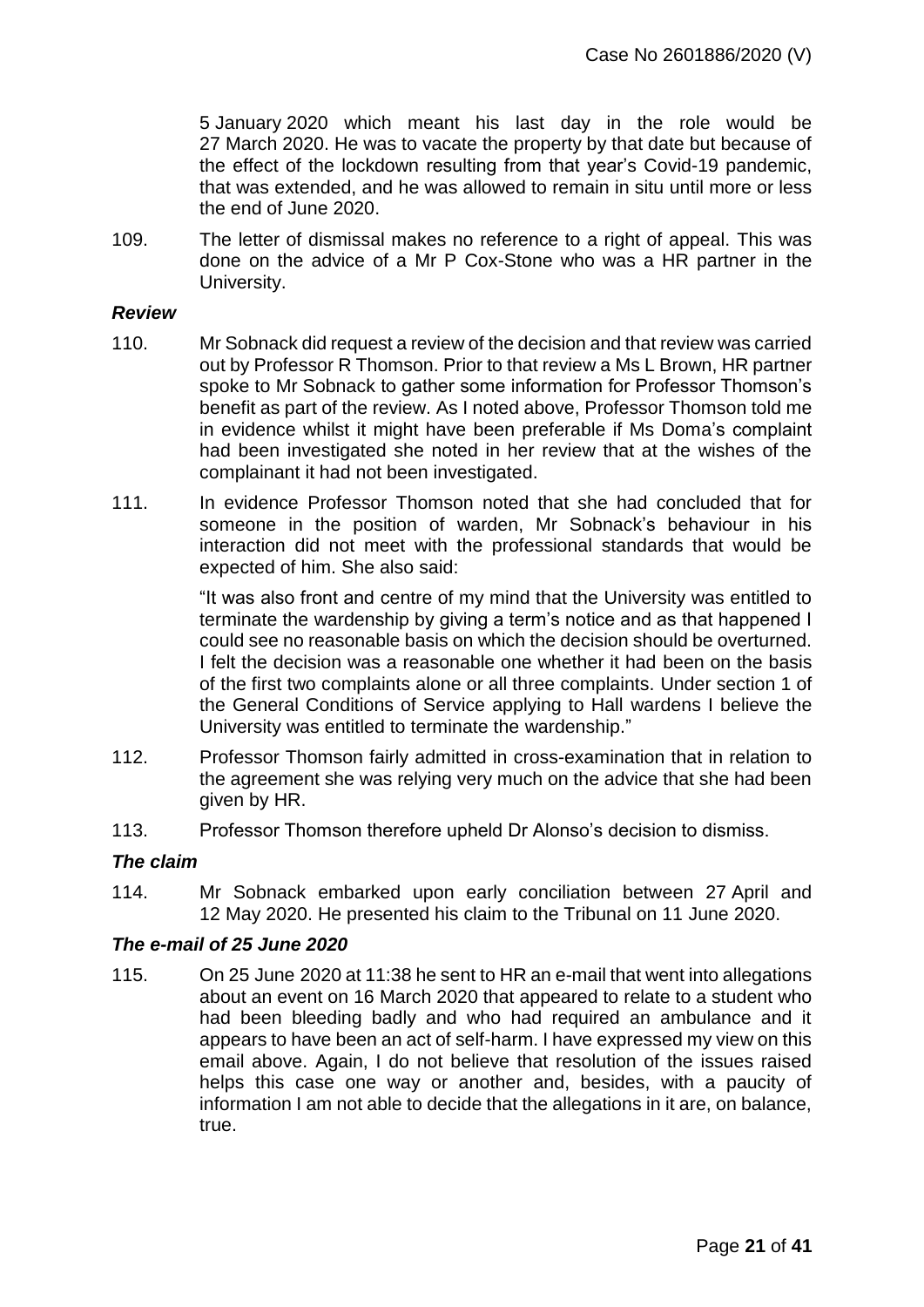### **Law**

#### *Employment status*

116. As well as the cases below I have also considered the commentary in **IDS Employment Law Handbook Vol 3 Chapter 2** on employees and workers and **Harvey on Industrial Relations and Employment Law Div A** on employees and workers.

#### *Statute and regulations*

117. The **Employment Rights Act 1996 section 230** provides so far as relevant:

> "(1) In this Act "employee" means an individual who has entered into or works under (or, where the employment has ceased, worked under) a contract of employment.

> "(2) In this Act "contract of employment" means a contract of service or apprenticeship, whether express or implied, and (if it is express) whether oral or in writing.

 $"$ …

"(4) In this Act "employer", in relation to an employee or a worker, means the person by whom the employee or worker is (or, where the employment has ceased, was) employed.

"(5) In this Act "employment"—

"(a) in relation to an employee, means (except for the purposes of section 171) employment under a contract of employment, and

 $\frac{a}{\sqrt{a}}$ .

"and "employed" shall be construed accordingly.

...<br>...

#### *Meaning of employee*

- 118. There is no complete and unchanging list of criteria to determine if a contract is one of employment or one for services. Each case must be considered on its own facts: **Warner Holidays Ltd v Secretary of State for Social Services [1983] ICR 440 QB**.
- 119. In **[Ready Mixed Concrete \(South East\) Ltd v Minister of Pensions and](https://uk.westlaw.com/Link/Document/FullText?findType=Y&serNum=1968018083&pubNum=3898&originatingDoc=IF7E00B2055E011E79153C39CF1D5DBAB&refType=UC&originationContext=document&transitionType=CommentaryUKLink&contextData=(sc.Category))  [National Insurance \[1968\]](https://uk.westlaw.com/Link/Document/FullText?findType=Y&serNum=1968018083&pubNum=3898&originatingDoc=IF7E00B2055E011E79153C39CF1D5DBAB&refType=UC&originationContext=document&transitionType=CommentaryUKLink&contextData=(sc.Category)) 1 All ER 433 QBD**, McKenna J provided this guidance:

"A contract of service exists if these three conditions are fulfilled.

"(i) The servant agrees that, in consideration of a wage or other remuneration, he will provide his own work and skill in the performance of some service for his master.

"(ii) He agrees, expressly or impliedly, that in the performance of that service he will be subject to the other's control in a sufficient degree to make that other master.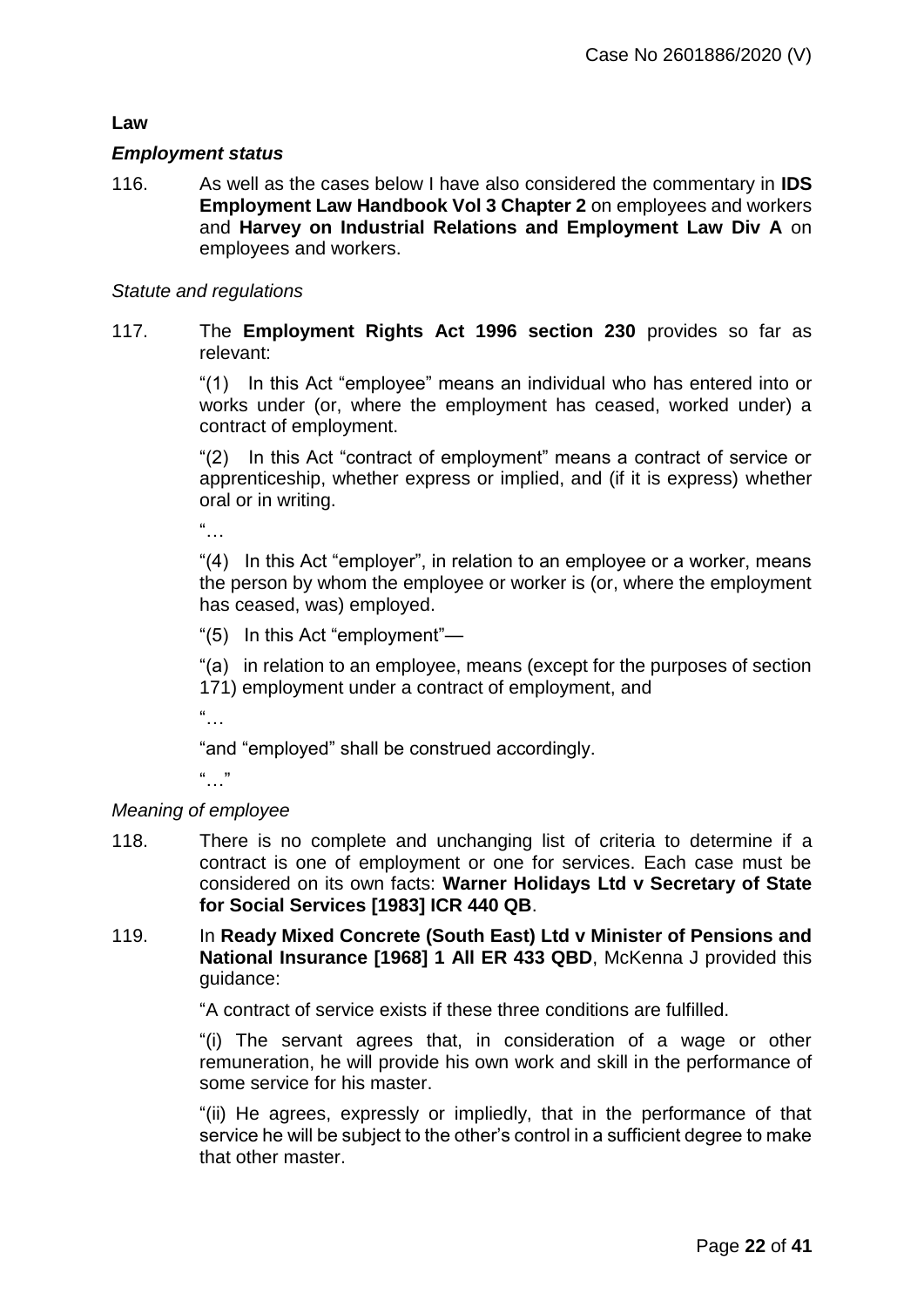"(iii) The other provisions of the contract are consistent with its being a contract of service."

- 120. The passage was approved in **[Autoclenz Ltd v Belcher and others](https://uk.westlaw.com/Link/Document/FullText?findType=Y&serNum=2025669930&pubNum=7640&originatingDoc=IF7E00B2055E011E79153C39CF1D5DBAB&refType=UC&originationContext=document&transitionType=CommentaryUKLink&contextData=(sc.Category)) [2011] [ICR 1157](https://uk.westlaw.com/Link/Document/FullText?findType=Y&serNum=2025669930&pubNum=7640&originatingDoc=IF7E00B2055E011E79153C39CF1D5DBAB&refType=UC&originationContext=document&transitionType=CommentaryUKLink&contextData=(sc.Category)) UKSC**.
- 121. The obligation on one party to provide work and on the other to accept work are the irreducible minimum of mutual obligation necessary to create a contract of employment: **[Carmichael and another v National Power plc](https://uk.westlaw.com/Link/Document/FullText?findType=Y&serNum=1999249052&pubNum=4891&originatingDoc=IF7E00B2055E011E79153C39CF1D5DBAB&refType=UC&originationContext=document&transitionType=CommentaryUKLink&contextData=(sc.Category))  [\[1999\] ICR 1226 UKHL](https://uk.westlaw.com/Link/Document/FullText?findType=Y&serNum=1999249052&pubNum=4891&originatingDoc=IF7E00B2055E011E79153C39CF1D5DBAB&refType=UC&originationContext=document&transitionType=CommentaryUKLink&contextData=(sc.Category))**.
- 122. When looking at the facts, a Tribunal should ask itself if the history of the relationship showed that it had been agreed there was an obligation on the claimant to do at least some work and a correlative obligation on the employer to pay for it: **[Dakin v Brighton Marina Residential Management](https://uk.westlaw.com/Link/Document/FullText?findType=Y&serNum=2031150629&pubNum=8105&originatingDoc=I0D2F84B055E111E79153C39CF1D5DBAB&refType=UC&originationContext=document&transitionType=CommentaryUKLink&contextData=(sc.Category))  [Co Ltd UKEAT/0380/12](https://uk.westlaw.com/Link/Document/FullText?findType=Y&serNum=2031150629&pubNum=8105&originatingDoc=I0D2F84B055E111E79153C39CF1D5DBAB&refType=UC&originationContext=document&transitionType=CommentaryUKLink&contextData=(sc.Category)) EAT**.
- 123. The mere fact a putative employee can arrange their own hours, holidays and amounts of work does not prevent a contract from being one of employment: **Nethermere (St Neots) Ltd v Gardiner [1984] ICR 612 CA***.*
- 124. The ability of a putative employee to substitute someone to do the work they otherwise would do is a relevant factor. In **Pimlico Plumbers Ltd v Smith [\[2017\] IRLR 323](https://www.lexisnexis.com/uk/legal/search/enhRunRemoteLink.do?linkInfo=F%23GB%23IRLR%23sel1%252017%25year%252017%25page%25323%25&A=0.4712434088304458&backKey=20_T29141912044&service=citation&ersKey=23_T29141912043&langcountry=GB) CA** the Court of Appeal said that

"'[84] … In the light of the cases and the language and objects of the relevant legislation, I would summarise as follows the applicable principles as to the requirement for personal performance.

"Firstly, an unfettered right to substitute another person to do the work or perform the services is inconsistent with an undertaking to do so personally.

"Secondly, a conditional right to substitute another person may or may not be inconsistent with personal performance depending upon the conditionality. It will depend on the precise contractual arrangements and, in particular, the nature and degree of any fetter on a right of substitution or, using different language, the extent to which the right of substitution is limited or occasional.

"Thirdly, by way of example, a right of substitution only when the contractor is unable to carry out the work will, subject to any exceptional facts, be consistent with personal performance.

"Fourthly, again by way of example, a right of substitution limited only by the need to show that the substitute is as qualified as the contractor to do the work, whether or not that entails a particular procedure, will, subject to any exceptional facts, be inconsistent with personal performance.

"Fifthly, again by way of example, a right to substitute only with the consent of another person who has an absolute and unqualified discretion to withhold consent will be consistent with personal performance.''

125. The Supreme Court, on appeal, did not comment on these observations. However, the Employment Appeal Tribunal has applied them in **Chatfield-Roberts v Phillips UKEAT/0049/18 EAT***.*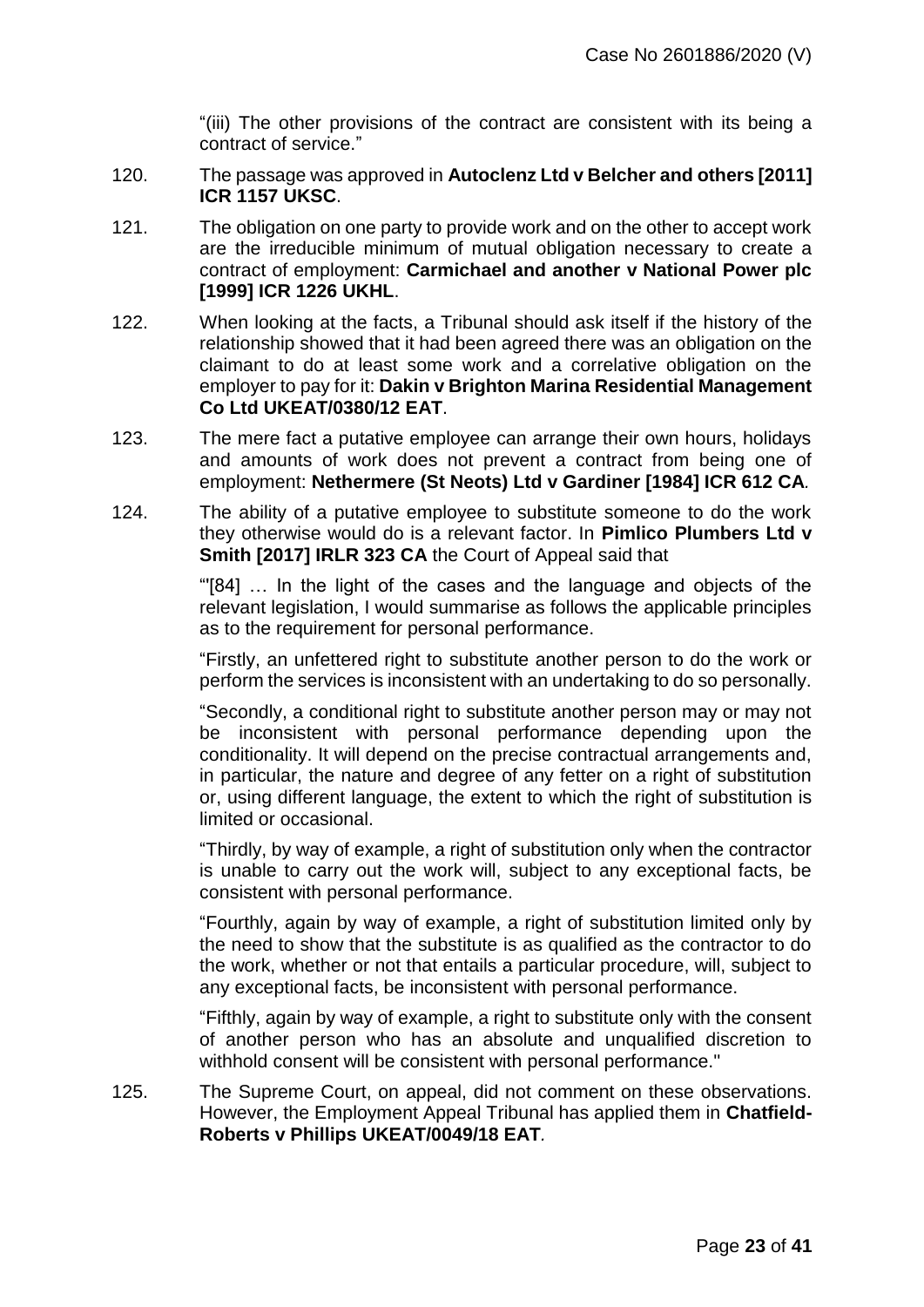#### *Unfair dismissal – some other substantial reason*

- 126. The **Employment Rights Act 1996 section 111** entitles a person who has been employed for a sufficient period to bring a claim for unfair dismissal
- 127. **Employment Rights Act 1996 section 98** provides (so far as relevant):

"(1) In determining … whether the dismissal of an employee is fair or unfair, it is for the employer to show—

"(a) the reason (or, if more than one, the principal reason) for the dismissal, and

"(b) that it is either a reason falling within subsection (2) or some other substantial reason of a kind such as to justify the dismissal of an employee holding the position which the employee held.

"…

"(4) Where the employer has fulfilled the requirements of subsection (1), the determination of the question whether the dismissal is fair or unfair (having regard to the reason shown by the employer)—

"(a) depends on whether in the circumstances (including the size and administrative resources of the employer's undertaking) the employer acted reasonably or unreasonably in treating it as a sufficient reason for dismissing the employee, and

"(b) shall be determined in accordance with equity and the substantial merits of the case.

"…"

- 128. The employer bears the burden of proving on the balance of probabilities that the claimant was dismissed for some other substantial reason. The reason for dismissal means "a set of facts known to the employer, or it may be beliefs held by him, which cause him to dismiss the employee": **Abernethy v Mott, Hay and Anderson [1974] ICR 323 CA; W Devis and Sons Ltd v Atkins [1977] ICR 662 UKHL.** That is to be viewed from the basis of the facts known to the employer at the time of dismissal: **W Devis and Sons Ltd.** If the if the employer fails to persuade the tribunal that had a genuine belief, then the dismissal is unfair.
- 129. In assessing the reason for dismissal there is no requirement to prove the reason actually justified dismissal: that is a matter when considering fairness: **Gilham aors v Kent County Council (No 2) [1985] ICR 233 CA**. Therefore, while he Appeal Tribunal and Court of Appeal have emphasised the need to ensure that "some other substantial reason" is not used as a panacea or mantra to avoid a disciplinary process (**A v B [2010] ICR 849 EAT; and on appeal as Leach v OFCOM [2012] IRLR 893 CA**) they do not require me to decide at the first stage if the decision itself was reasonable. However, I do believe they require me to be alive to the possibility at all stages that an employer may have used a label to disguise its real reason.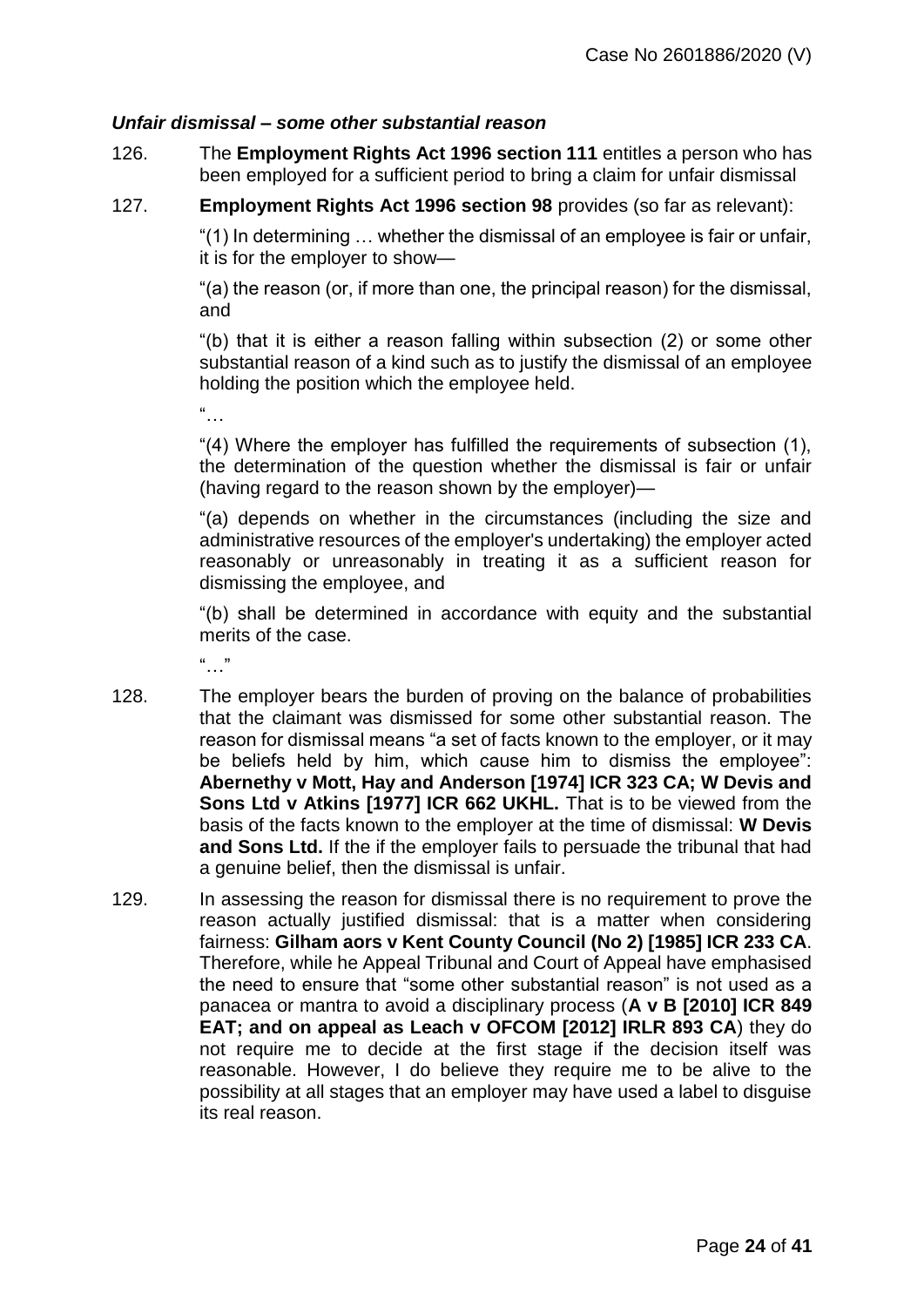- 130. When it comes to reasonableness the burden of proof is neutral. The tribunal should consider all the circumstances including the employer's size and administrative resources.
- 131. The way that an employee's personality manifests itself may result in a breakdown of trust and confidence. If this impacts on the employer's business, then it may amount to some other substantial reason and be a potentially fair reason for dismissal: **Perkins v St George's Healthcare NHS Trust [2005] IRLR 934 CA**. I see no reason why this would not apply to a style of communication.
- 132. In **Ezsias v North Glamorgan NHS Trust [2011] IRLR 550 EAT**, the Appeal Tribunal addressed the issue of whether creating a distinction between dismissal for a breakdown of trust and confidence, and dismissal for conduct contributing to that breakdown, could create an avenue by which employer could avoid being required to undertake normal conduct procedures. The Tribunal said:

"We understand that concern, but the fact is that the [employment] terms only apply when it is the employee's conduct or competence which is the real reason for why the action was taken against him. Although as a matter of history Mr Ezsias' conduct was blamed for the breakdown, the Tribunal's finding in the present case was that his contribution to that breakdown was not the reason for his dismissal. We do not suppose that those who were responsible for negotiating the [employment] terms had this in mind, but the fact is that the [employment] terms do not apply to cases where, even though the employee's conduct caused the breakdown of their relationship, the employee's role in the events which led up to that breakdown was not the reason why action was taken against him. We have no reason to think that employment tribunals will not be on the lookout, in cases of this kind, to see whether an employer is using the rubric of "some other substantial reason" as a pretext to conceal the real reason for the employee's dismissal."

- 133. When considering some other substantial reason, there is no reason why the principles that apply to misconduct set out in **British Home Stores Ltd v Burchell (Note) [1980] ICR 303 EAT** should not apply to some other substantial reason: **Perkin v St George's Healthcare NHS Trust [2006] ICR 617 CA at [65]**. The Tribunal believes this must be so where the dismissal and circumstances (if not misconduct) are akin to it.
- 134. The principles **Burchill** (as developed over the years) are, in summary:
	- 134.1. Was there a reasonable basis for the respondent's belief?
	- 134.2. Was that based upon a reasonable investigation?
	- 134.3. Was the procedure that the employer followed within the "range of reasonable responses" open to the employer?
	- 134.4. Was the decision to dismiss summarily within the "range of reasonable responses" open to the employer?
- 135. Tribunals can look at the facts behind the loss of confidence and whether on all the facts the dismissal was unfair under **section 98(4)**: **Governing Body of Tubbenden Primary School v Sylvester UKEAT/0527/11 EAT**.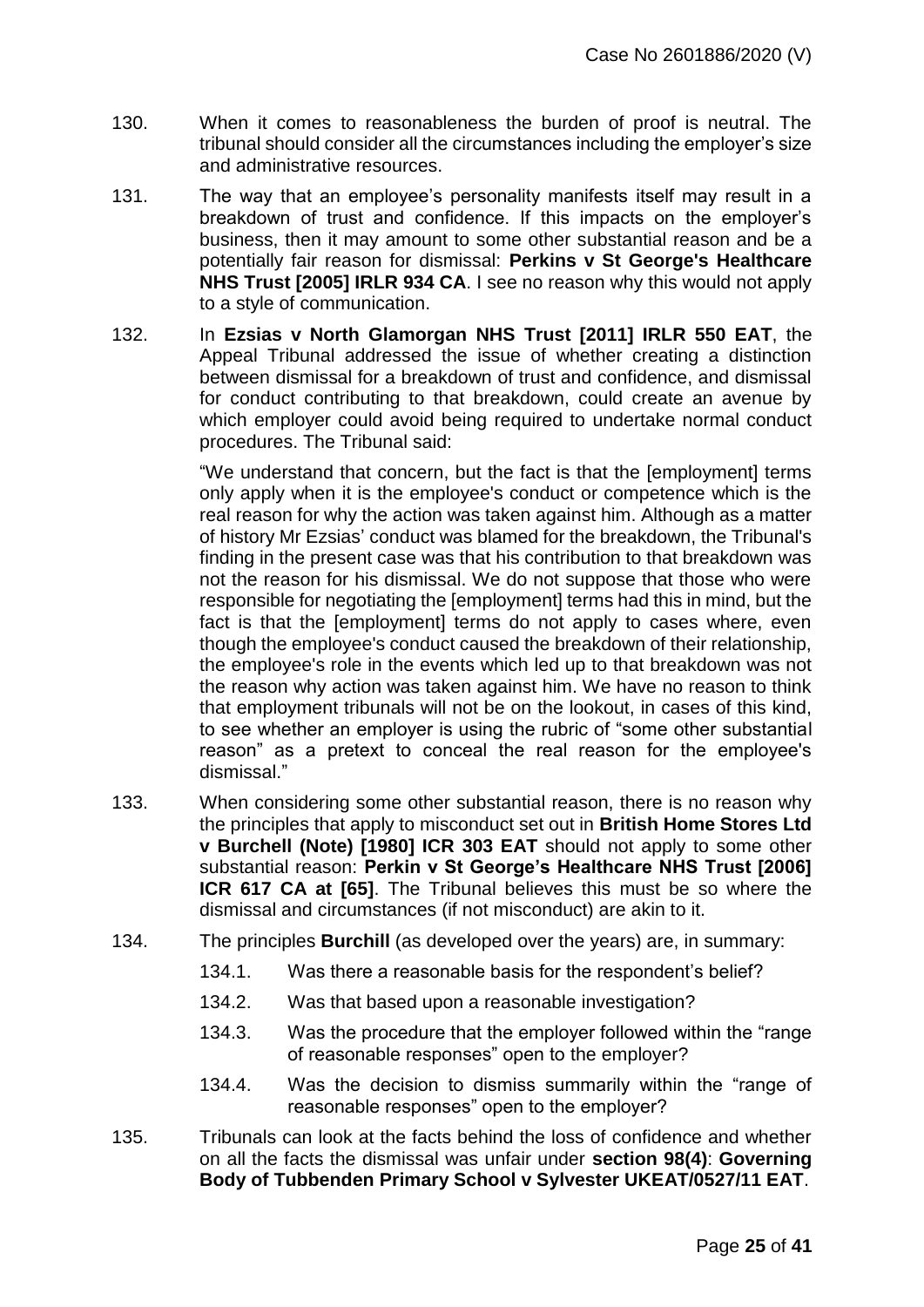136. The Tribunal is not entitled to substitute its own view for that of the employer.

#### *Remedies for unfair dismissal*

*Reinstatement and re-engagement*

137. The **Employment Rights Act 1996 section 116** provides

"(1) In exercising its discretion under **section 113** the tribunal shall first consider whether to make an order for reinstatement and in so doing shall take into account—

- " (a) whether the complainant wishes to be reinstated,
- (b) whether it is practicable for the employer to comply with an order for reinstatement, and
- " (c) where the complainant caused or contributed to some extent to the dismissal, whether it would be just to order his reinstatement.

"(2) If the tribunal decides not to make an order for reinstatement it shall then consider whether to make an order for re-engagement and, if so, on what terms.

"(3) In so doing the tribunal shall take into account—

- " (a) any wish expressed by the complainant as to the nature of the order to be made,
- " (b) whether it is practicable for the employer (or a successor or an associated employer) to comply with an order for reengagement, and
- " (c) where the complainant caused or contributed to some extent to the dismissal, whether it would be just to order his reengagement and (if so) on what terms.

"(4) Except in a case where the tribunal takes into account contributory fault under subsection (3)(c) it shall, if it orders re-engagement, do so on terms which are, so far as is reasonably practicable, as favourable as an order for reinstatement. …"

- 138. The Tribunal is not limited to considering only these factors: **Port of London Authority v Payne aors [1994] ICR 444 CA**.
- 139. It is irrelevant that there might be a reduction under the rule in **Polkey**: **Manchester College v Hazel aor [2014] ICR 989 CA**.
- 140. In terms of practicability, at the first stage (whether deciding in principle to order reinstatement or re-engagement) I am concerned only with whether, provisionally, it appears practicable: **Payne**. I must assess practicability as at the date of my decision: **Rembiszewski v Atkins Ltd UKEAT/0402/11** and on the basis of what can be done **United Lincolnshire Hospitals NHS Foundation Trust v Farren [2017] ICR 513 EAT**.
- 141. While the relationship with colleagues is relevant, as is contributory fault, any adverse finding in relation to these is not a trump card to prevent reinstatement or re-engagement: **Lincolnshire County Council v Lupton**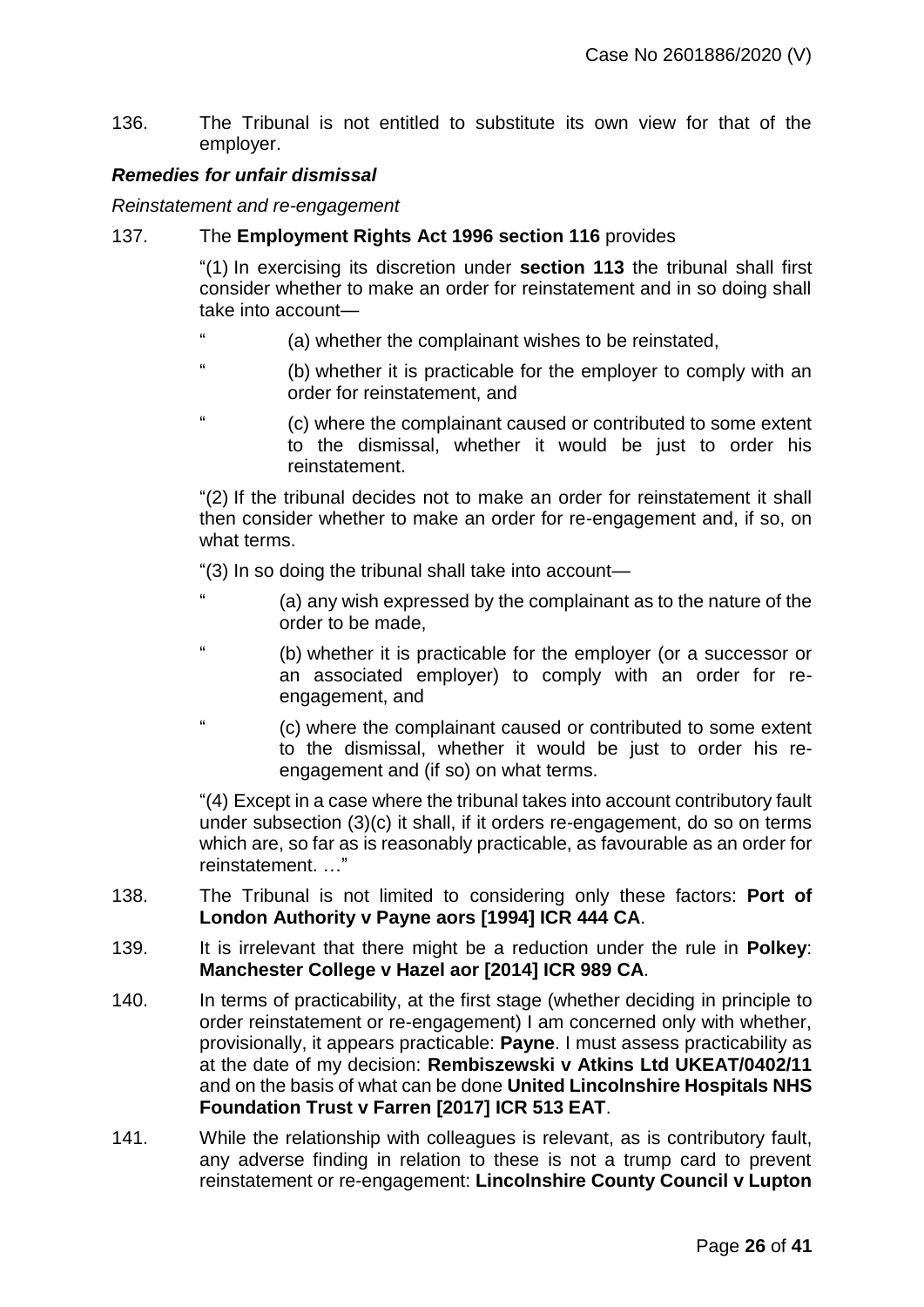**[2016] IRLR 576 EAT; McGregor v Intercity East Coast Ltd [1998] SC 440 CSIH.** Likewise, a genuine but unreasonable breakdown in trust and confidence is a factor but not a conclusive one: **British Airways v Valencia [2014] IRLR 683 EAT**.

142. When assessing practicability, I must be satisfied not only that the employer genuinely had a belief that trust and confidence had broken down but also that its belief in that respect was not irrational: **Farren; United Distillers & Vintners Ltd v Brown UKEAT/1471/99 EAT**.

*Compensation*

- 143. The Tribunal awards compensation by reference to a basic award and compensatory award.
- 144. The **Employment Tribunals Act 1996 section 119** sets out how to calculate the basic award.
- 145. The **Employment Rights Act 1996 section 123** empowers a Tribunal to award compensation that is "just and equitable" in the circumstances.
- 146. There are potential uplifts and reductions, the law of which is as follows.

#### **Polkey:** Reduction to compensatory awards under the rule in **Polkey v AE Dayton** *Services Ltd [1988] AC 344 UKHL*

- 147. The rule in **Polkey** requires a Tribunal to consider the prospect that an employee might have been dismissed in any event.
- 148. The approach to the assessment is set out in **Software 2000 Ltd v Andrews [2007] IRLR 568 EAT**:

"The question is not whether the tribunal can predict with confidence all that would have occurred; rather it is whether it can make any assessment with sufficient confidence about what is likely to have happened, using its common sense, experience and sense of justice. It may not be able to complete the jigsaw but may have sufficient pieces for some conclusions to be drawn as to how the picture would have developed."

#### 149. Furthermore, in **Hill v Governing Body of Great Tey Primary School [2013] ICR 691 EAT**, the Tribunal said

"[24] A 'Polkey deduction' has these particular features. "First, the assessment of it is predictive: could the employer fairly have dismissed and, if so, what were the chances that the employer would have done so? The chances may be at the extreme (certainty that it would have dismissed, or certainty it would not) though more usually will fall somewhere on a spectrum between these two extremes. This is to recognise the uncertainties. A tribunal is not called upon to decide the question on balance. It is not answering the question what it would have done if it were the employer: it is assessing the chances of what another person (the actual employer) would have done. Although [Counsel] at one point in her submissions submitted the question was what a hypothetical fair employer would have done, she accepted on reflection this was not the test: the tribunal has to consider not a hypothetical fair employer, but has to assess the actions of the employer who is before the tribunal, on the assumption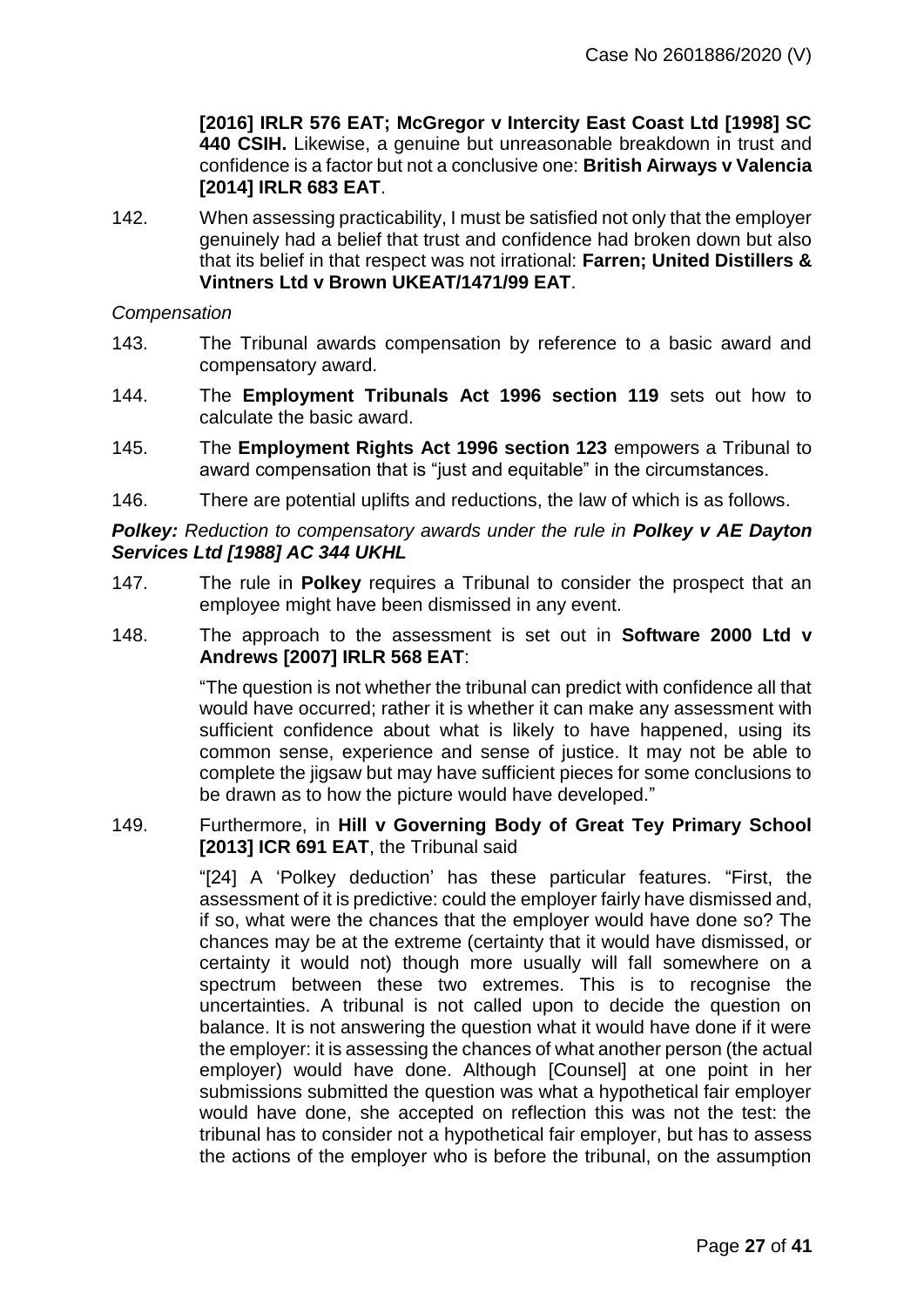that the employer would this time have acted fairly, though it did not do so beforehand."

150. The assessment may be that a dismissal would have occurred by a fixed date or that there was a percentage chance it may have happened at some point. There is nothing to suggest it could not be both in an appropriate case.

#### *Contributory conduct*

*Observations about contributory fault and reductions to the basic and compensatory award.*

- 151. What amounts to contributory fault is the same for both the basic and compensatory award: **Langston v Department for Business, Enterprise and Regulatory Reform UKEAT/0534/02 EAT**.
- 152. Before any reduction can be made, the Tribunal must be satisfied that the relevant conduct is "culpable and blameworthy": **Nelson v BBC (No2) [1980] ICR 110 CA**. It includes foolish or "bloody minded" conduct (as described in **Nelson**) as much as conduct that is properly described as tortious or misconduct warranting a disciplinary sanction.
- 153. In the case of both the basic award and the compensatory award, the focus is entirely on the employee's actual conduct and not that of other employees of the employer: **Parker Foundry Ltd v Slack [1992] ICR 302 CA; Williams v Amey Services Ltd UKEAT/0287/14 EAT; compensatory award see: Parker Foundry Ltd v Slack [1992] ICR 302, CA; Mullinger v Department for Work and Pensions [2007] EWCA Civ 1334, CA**. There is no requirement that the conduct has been established by an investigation.
- 154. It is not necessarily the case the employee should know the conduct is culpable or blameworthy. The Tribunal can also consider the employee ought to have known it was culpable or blameworthy: **Allen v Hammett [1982] ICR 227 EAT; Department for Work and Pensions v Coulson UKEAT/0572/12 EAT**.
- 155. While the Tribunal has a wide discretion in relation to reductions of the basis award, if the Tribunal is satisfied that the claimant's acts caused or contributed to the dismissal it must reduce the compensation by a just and equitable proportion: **Optikinetics Ltd v Whooley [1999] ICR 984 EAT**.
- 156. A failure to appeal is not relevant because it occurs after the dismissal and so cannot have contributed to it: **Hoover Ltd v Forde [1980] ICR 239 EAT**.
- 157. The basic award and compensatory award can be reduced by different amounts, but normally it should be the same amount: **G McFall and Co Ltd v Curran [1981] IRLR 455 NICA**. **University of Sunderland v Drossou 2017 ICR D23 EAT**
- 158. The EAT in **Hollier v Plysu Ltd [1983] IRLR 260 EAT** suggested that the contribution should be assessed broadly and should generally fall within the following categories: wholly to blame (100 per cent); largely to blame (75 per cent); employer and employee equally to blame (50 per cent); slightly to blame (25 per cent).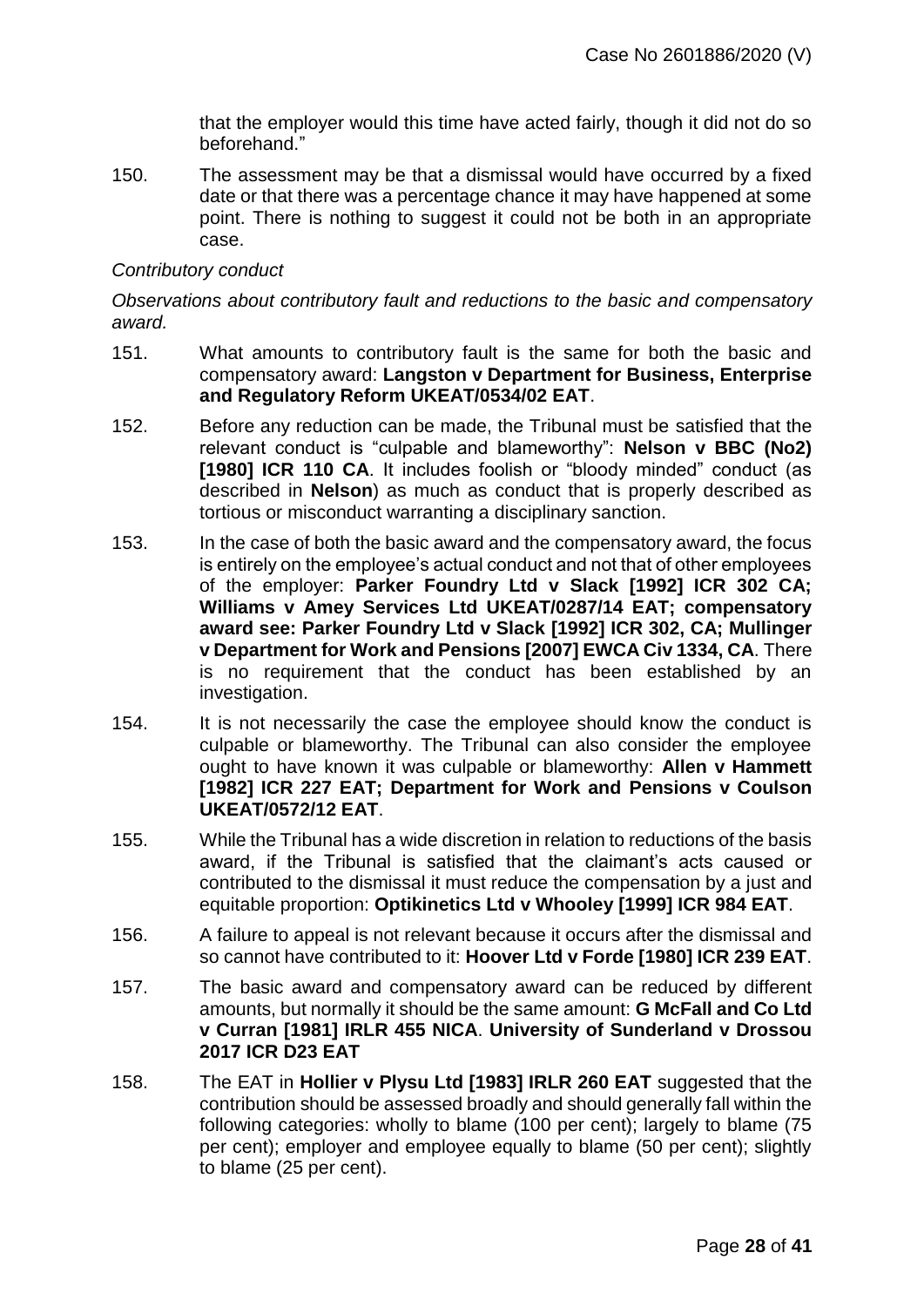#### *The basic award*

159. The **Employment Rights Act 1996 section 122(2)** requires a tribunal to reduce the basic award where:

> "the tribunal considers that any conduct of the [claimant] before the dismissal (or, where the dismissal was with notice, before the notice was given) was such that it would be just and equitable to reduce or further reduce the amount of the basic award to any extent."

160. The approach I must take is as follows:

In **Steen v ASP Packaging Ltd 2014 ICR 56 EAT**, the Appeal Tribunal, summarising the correct approach under S.122(2), held that it is for the tribunal to:

- 160.1. identify the conduct which is said to give rise to possible contributory fault
- 160.2. decide whether that conduct is culpable or blameworthy, and
- 160.3. decide whether it is just and equitable to reduce the amount of the basic award to any extent.
- 161. The wording of the act is clear that, as for as the basic award is concerned, the conduct does not need to contribute to the dismissal before a reduction can be made.

#### *Compensatory award*

162. The **Employment Rights Act 1996 section 123(6)** compels the Tribunal to consider the issue of contributory fault in any case where it was possible that there was blameworthy conduct on the part of the employee relating to the unfair dismissal. This is so regardless of whether the issue was raised by the parties: **[Swallow Security Services Ltd v Millicent](https://uk.westlaw.com/Link/Document/FullText?findType=Y&serNum=2018333140&originatingDoc=IEEDD866055E011E79153C39CF1D5DBAB&refType=UC&originationContext=document&transitionType=CommentaryUKLink&contextData=(sc.Category))  [UKEAT/0297/08](https://uk.westlaw.com/Link/Document/FullText?findType=Y&serNum=2018333140&originatingDoc=IEEDD866055E011E79153C39CF1D5DBAB&refType=UC&originationContext=document&transitionType=CommentaryUKLink&contextData=(sc.Category)) EAT**.

*Unreasonable failures to follow the ACAS codes of practice*

163. The only potentially relevant code of practice is The ACAS Code of Practice Number 1 ("COP1") says

> "1. This Code is designed to help employers, employees and their representatives deal with disciplinary and grievance situations in the workplace.

> "Disciplinary situations include misconduct and/ or poor performance. If employers have a separate capability procedure they may prefer to address performance issues under this procedure. If so, however, the basic principles of fairness set out in this Code should still be followed, albeit that they may need to be adapted.

> "Grievances are concerns, problems or complaints that employees raise with their employers. The Code does not apply to redundancy dismissals or the non-renewal of fixed-term contracts on their expiry.

164. In **Phoenix House v Stockman 2017 ICR 84 EAT**, the Tribunal confirmed COP1 does not apply to dismissals for "some other substantial reason"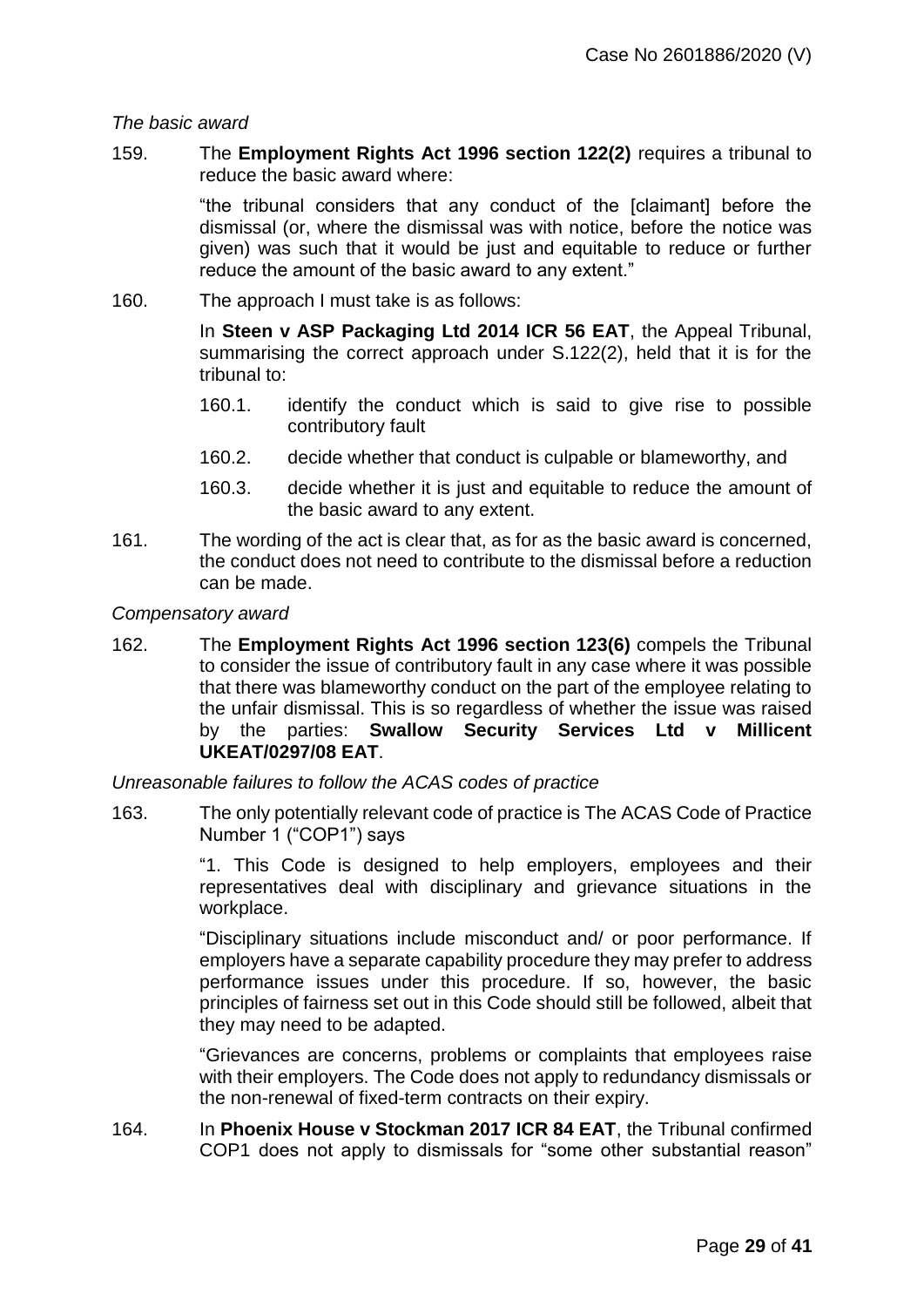because of a breakdown in the working relationship where the Tribunal observed:

"21. In my judgment, clear words in the code are required to give effect to that sanction, otherwise an employer may well be at risk of what is in reality a punitive element of a basic and compensatory award in circumstances in which he has not been clearly forewarned by Parliament and by ACAS that that would be the effect of failing to heed the code. The code does not in terms apply to dismissals for some other substantial reason. Certain of its provisions, such as for example investigation, may not be of full effect in any event in such a dismissal. What is required when a dismissal on that ground is in contemplation is that the employer should fairly consider whether or not the relationship has deteriorated to such an extent that the employee holding the position that she does cannot be re-incorporated into the workforce without unacceptable disruption. That is likely to involve, as here, a careful exploration by the decision maker, …, of the employee's state of mind and future intentions judged against the background of what has happened. Of course, it would be unfair, as it was found to be here to a marginal extent by the tribunal, to take into account matters that were not fully vented between decision maker and employee at the time that the decision was to be made. Ordinary common-sense fairness requires that. Clearly, elements of the code are capable of being, and should be, applied, for example giving the employee the opportunity to demonstrate that she can fit back into the workplace without undue disruption, but to go beyond that and impose a sanction because of a failure to comply with the letter of the ACAS code, in my judgment, is not what Parliament had in mind when it enacted **section 207A** and when the code was laid before it, as the 2009 and 2015 codes both were."

#### *Order of adjustments*

- 165. If there are any adjustments to be made to the awards, I must make them in a particular order. The approach I have taken is that set out in **IDS Employment Law Handbooks paragraph [7.214]** and the **Employment Tribunal Remedies Handbook 2020-2021** edition under "Adjustments and order of adjustments". Both these draw on the previously decided cases and in particular on the comments in **Digital Equipment Co Ltd v Clements (No.2) [1997] ICR 237 CA** and identify I should do the following (so far as relevant to this case):
	- 165.1. Calculate the total losses suffered by the claimant;
	- 165.2. Make any **Polkey** deduction;
	- 165.3. Decrease or increase for accelerated or decelerated receipt of compensation in respect of future or past loss (**Bentwood Bros (Manchester) Ltd v Shepherd [2003] EWCA Civ 380**);
	- 165.4. Apply any percentage reduction for any contributory conduct on the part of the employee;
	- 165.5. Gross up the award if taxable (**Hardie Grant Limited v Aspden [2012] ICR D12 EAT**); and
	- 165.6. Apply the statutory cap if relevant.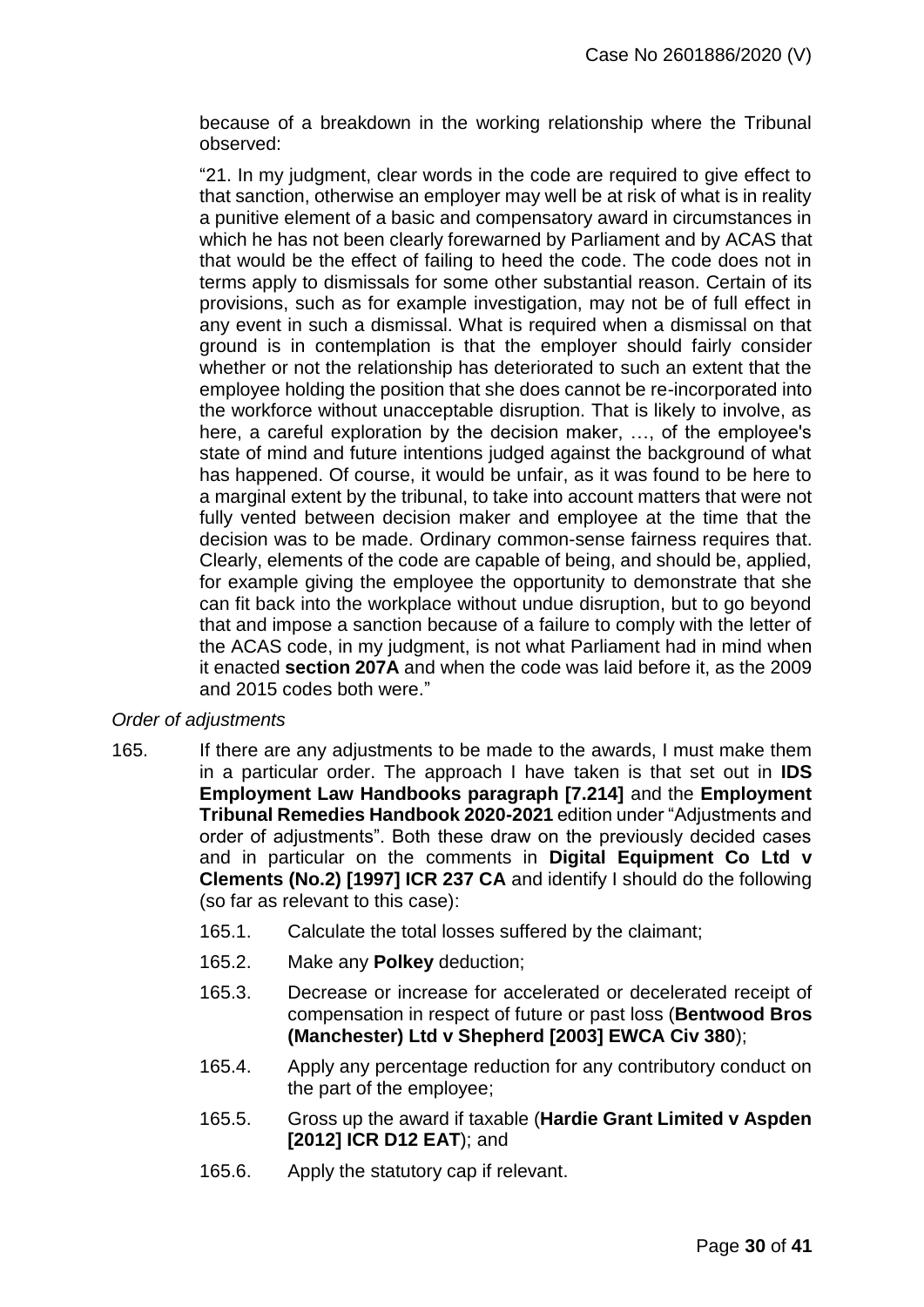### *The statutory cap*

## 166. The **Employment Rights Act 1996 section 124** provides so far as relevant

- "(1) The amount of—
- " (a) any compensation awarded to a person under section 117(1) and (2), or
- (b) a compensatory award to a person calculated in accordance with section 123,

"shall not exceed the amount specified in subsection (1ZA).

"(1ZA) The amount specified in this subsection is the lower of—

- " (a) £86,444, and
	- " (b) 52 multiplied by a week's pay of the person concerned."
- 167. **Section 220** requires "a week's pay" to be calculated in the manner set out in **sections 221 to 229 inclusive**. These sections calculated a week's pay as a gross, not net amount: **Secretary of State for Employment v John Woodrow and Sons (Builders) Ltd [1983] ICR 582 EAT.** There is nothing in **section 124** or elsewhere to suggest a net figure should be used for a week's pay for calculating the statutory cap.
- 168. There was a debate before me about what was relevant to "a weeks' pay" for the purposes of **sub-section 124(1ZA)(b)**.
- 169. The claimant referred me to extracts for **Harveys on Industrial Relations and Employment Law Div H2C(2)(d) [858]** on the issue and suggested that it should include the benefits in kind, like the costs of accommodation. The claimant accepted that there are some authorities that show board and lodgings are not remuneration (cited in **Harvey** above). The claimant however pointed out that in some cases the value of any accommodation had to be added lest there would otherwise be a breach of national minimum wage legislation: **WA Armstrong and Sons v Borrill [2000] ICR 367**.
- 170. The respondent referred me to the history that underpins the legislation that eventually became **sections 220 to 229**. The respondent also referred to the rules of statutory interpretation found in In **Benion, Bailey and Norbury on Statutory Interpretation (8th ed)**.
- 171. I have considered both arguments and prefer the respondent's argument. A week's pay is the amount of money payable from the employer to the employee and does not include and value ascribed to free accommodation that comes with the employment. I will set out my reasons in brief as follows:
	- 171.1. From the **Contracts of Employment Act 1963 schedule 2, Redundancy Payments Act 1965 schedule 1, Contracts of Employment Act 1972 schedule 2** (which repealed and reenacted the **1963 Act**), **Trade Union and Labour Relations Act 1974**, **Employment Protection (Consolidation) Act 1978 schedule 14 paras 2 and 3** (which repealed and re-enacted predecessor legislation into one Act) and the **Employment Rights Act 1996** (which repealed and re-enacted the 1978 Act)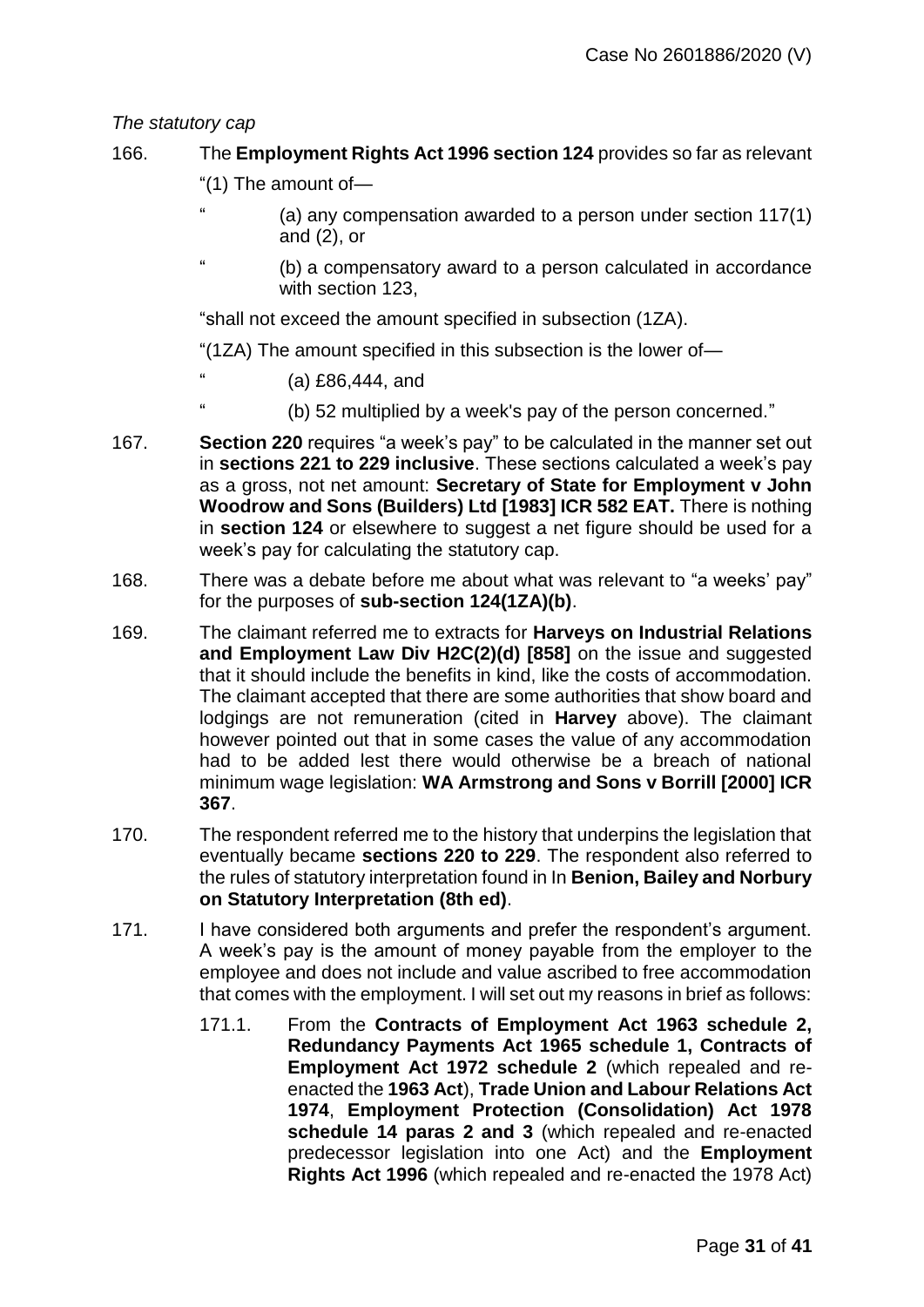there is a theme of a week's pay being calculated by reference to a "rate of remuneration" to which the employee is entitled.

- 171.2. Where Parliament passes legislation with a form of words with previous legal history there is a presumption that it intended the words to be used in the sense given by the earlier history and this is a strong presumption where the acts are about the same subject matter: **London Corp v Cusack-Smith [1955] AC 337 361 UKHL, per Lord Reid; Barras v Aberdeen Steam Trawling and Fishing Co Ltd [1933] AC 402 UKHL(Sc)**.
- 171.3. There is a presumption that a consolidation act is not intended to change the law so words should be construed as in the predecessor legislation: **Halsbury's Laws of England vol 96(2018) para 734** and the cases cited there.
- 171.4. The word "remuneration" in the context of redundancy payments under the **Redundancy Payments Act 1965 schedule 1 para 5** (which defined a week's pay by reference to the "minimum remuneration" to which the employee would be entitled that week) has been interpreted in **S & U Stores Ltd v Wilkes [1974] ICR 645 NIRC** as follows:

"In our judgment the test for determining the "average weekly rate of remuneration" is as follows. (1) Any sum which is paid as a wage or salary without qualification is part of the employee's remuneration. (2) The value of any benefit in kind (e.g., free accommodation) or paid in cash by someone other than the employer (e.g., the Easter offering) is to be disregarded as not forming part of the remuneration. (3) Any sum which is agreed to be paid by way of reimbursement or on account of expenditure incurred by the employee has to be examined to see whether in broad terms the whole or any part of the sum represents a profit or surplus in the hands of the employee. To the extent that it does represent such a profit or surplus it is part of the employee's remuneration. This is not a matter which calls for an involved accountancy exercise. It is for the tribunal of fact to form a broad common-sense view of the realities of the situation as revealed by the evidence assessed in the light of their expert knowledge and experience."

171.5. The Employment Appeal Tribunal in **Best v St Austell China Clay Museum Ltd UKEAT/0924/03 EAT** applied **S & U Stores Ltd** and held that for the purposes of a "week's pay" held that:

"free accommodation is not pay".

171.6. In **University of Sunderland v Drossou [2017] ICR D23 EAT**  the Employment Appeal Tribunal held that pension contributions could form part of a week's pay on the basis that they are clearly part of remuneration. As the respondent points out, the Tribunal did not refer to **Best** or to **S & U Stores** (it is not clear if the parties referred the Tribunal to those cases). As I read the cases there is no contradiction between the cases of **S & U Stores** or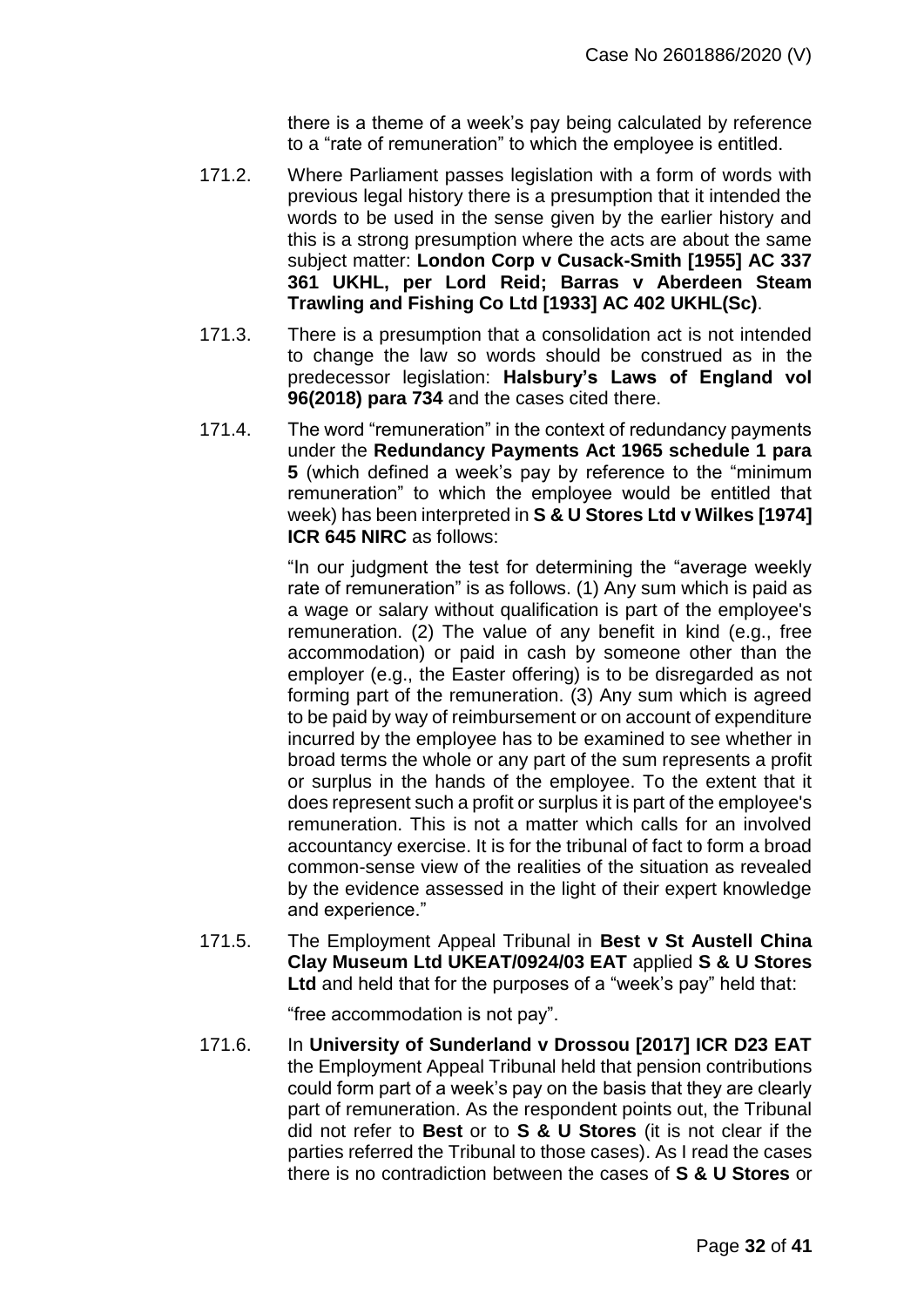**Best** on the one hand and **Drossou** on the other. I do not consider **Drossou** casts doubt on the validity of the respondent's position or the cases of **S & U Stores** or **Best**. My reasons are as follows:

171.6.1. Slade J in **Drossou** at [52] said:

"Benefits included in a compensatory award do not necessarily fall to be included in a week's pay"

- 171.6.2. **Drossou** was concerned with pension contributions being a remunerative element that were, the Tribunal concluded, clearly pure reward for doing the job. The payment was not qualified in any other way.
- 171.6.3. Things like free accommodation in which one has to live to do the job effectively are qualitatively distinct from physical payment of sums of money like pension contributions.
- 171.6.4. Therefore, the fact that a pension contribution is part of remuneration for the purposes of a week's pay does not undermine a conclusion in **Best** that free accommodation is not. It falls into the potential exemptions identified in **Drossou** at [52].
- 171.7. I do not believe **Borrill** assists (to be fair, the clamant more or less conceded this was the case). In **Borrill** it was necessary to ensure that the remuneration did not equate to less than the relevant agricultural national minimum wage laws that applied to that employment. Clearly where Parliament has passed clear legislation to address a particular problem, e.g., low pay, then other legislation should so far as possible not be interpreted so as to undermine that aim.

#### **Conclusions**

#### *As a warden, was the Claimant an employee for the purposes of the Employment Rights Act 1996 section 230?*

- 172. Yes: the contract of wardenship was a contract of employment. My reasons for this conclusion are as follows.
	- 172.1. In clause 1 the University's contract of wardenship describes what would be terminated under that clause as "employment". The fact that the University has chosen specifically to describe what is being terminated as employment, objectively judged, would suggest that "employment" is the legal character of relationship the University believed the relationship would have. The fact that Mr Sobnack accepted those terms suggests it is the character he intended it would have too.
	- 172.2. "Employment" is a specific word that is widely used to describe a common type of working relationship. It has been repeatedly used in the law for that specific type of legal relationship. I believe I can infer the choice to use a well-recognised term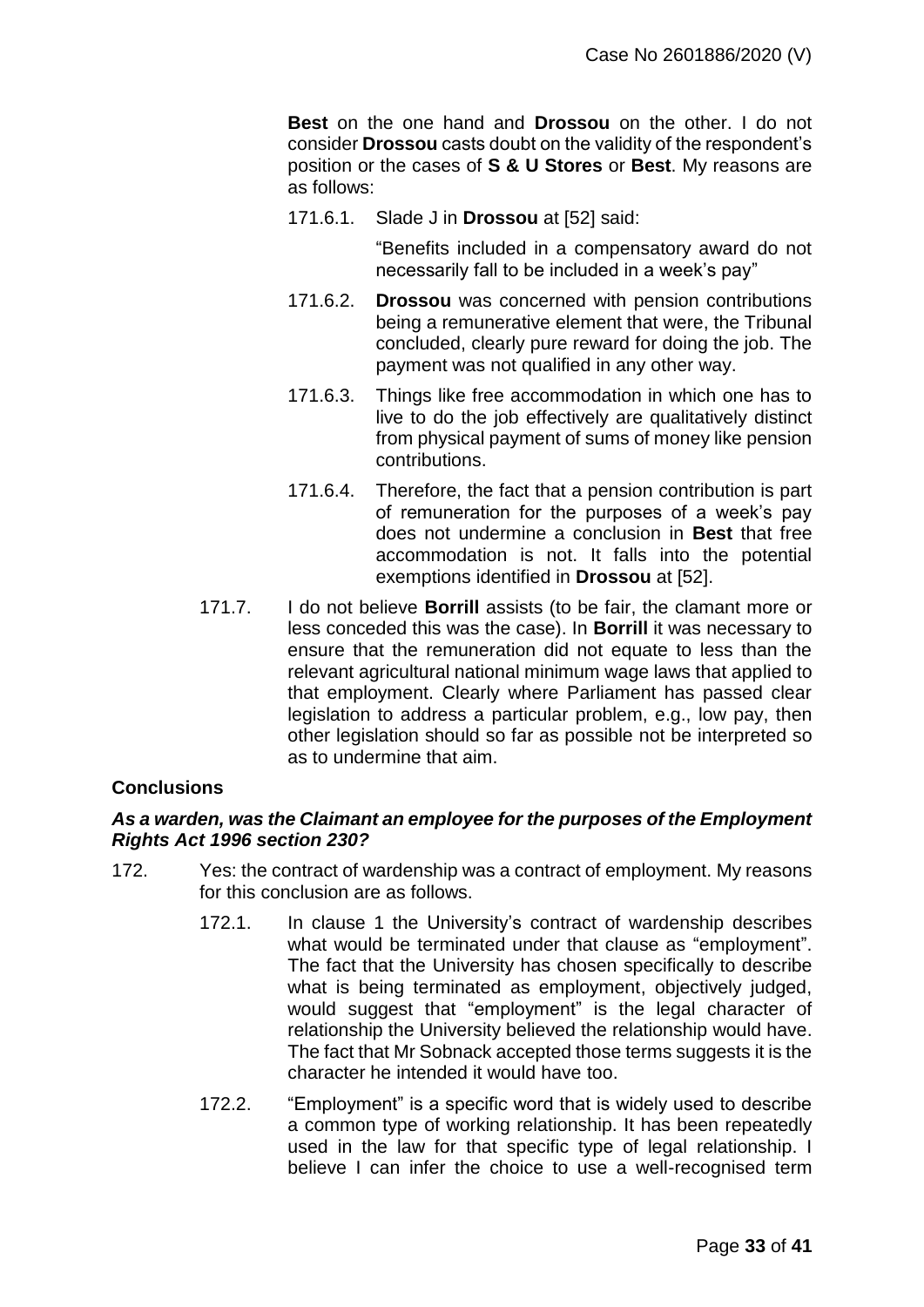repeatedly used by the courts and legislation shows that is what the parties intended. Had the University meant something other than employment and reminding myself of their resources and that they are a sophisticated employer, they could, and would, have said so.

- 172.3. Dr Alonso accepted:
	- 172.3.1. Mr Sobnack was personally expected to perform the role of warden;
	- 172.3.2. He was not able to delegate the task to anyone else without the University's consent;
	- 172.3.3. He was not able to substitute anyone else into the role without the University's consent;
	- 172.3.4. He personally had to do the job, and
	- 172.3.5. He had to do it at all times subject of course to any annual leave or rest breaks to which he might be entitled;
	- 172.3.6. The University ultimately decided who would be the substitute if Mr Sobnack were absent for whatever reason.
- 172.4. The work in being performed personally for a wage, and there is sufficient control that the University is, in old language, the master.
- 172.5. Overall, the role and obligations on each party are far more consistent with employment rather some other type of relationship. It is inherently implausible they would appoint a person as warden but not have them as an employee.
- 172.6. I have no evidence it is an "office" in any legal sense, but even it were there is nothing to show that employment in this role would be inconsistent with it also being an office.
- 172.7. There were never negotiations at various points to negotiate separate pay for separate work or services, like one may expect in a true self-employment relationship.
- 173. I do not believe that anything turns on the fact that he was already an employee of the University. No argument has been presented to me to suggest that one cannot have two contracts of employment with the same employer albeit in respect of different roles.

#### **Fairness of dismissal**

#### *Has the Respondent established a potentially fair reason for dismissal, namely some other substantial reason being a breakdown in trust and confidence?*

174. Yes. I am satisfied that upon receiving the third complaint from Ms Doma and considering its contents, Dr Alonso lost all trust and confidence in Mr Sobnack being able to discharge the duties as warden. He felt it was a similar complaint yet again to two previous complaints he had had to deal with. It is quite credible that Ms Doma's complaints, as set out above,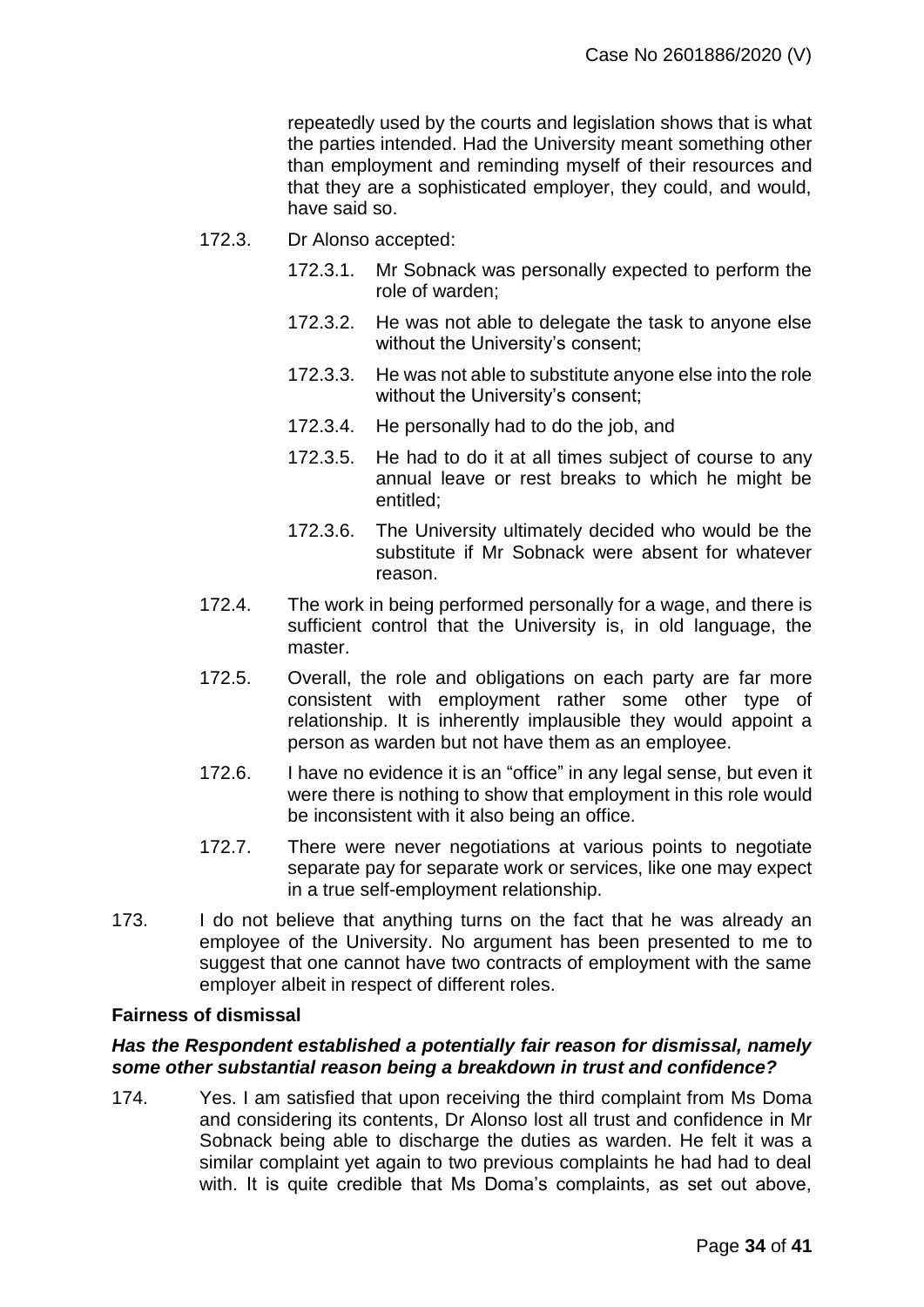coupled with these previous complains would lead him to jump to the conclusion he no longer had any trust and confidence in Mr Sobnack. He had already twice had to give him informal advice about his manner of communication with the sub-wardens. Dr Alonso was a credible witness. I perceived his evidence on this as honest. In the circumstances it is inherently plausible he might react that way. I have no reason to doubt that what he told me was his genuine, honestly held belief.

#### *Was the dismissal fair or unfair in accordance with the equity and substantial merits of the case?*

- 175. No. The dismissal was not fair for the following reasons:
	- 175.1. A reasonable employer would have acknowledged that although this was the third complaint of potentially similar matters, they would also have reflected on the fact that:
		- 175.1.1. most of the allegations made by Mr Henry and Ms Chang were found not to be proven;
		- 175.1.2. the allegations by Ms Doma were just that allegations: there had not been so much as a beginning of an investigation to ascertain their veracity or accuracy;
		- 175.1.3. Ms Doma herself might be at fault too;
		- 175.1.4. The previous allegations had not resulted in any disciplinary process or sanction;
		- 175.1.5. Mr Sobnack had been a warden for 2002 and there had been no complaints until Mr Henry's complaint;
		- 175.1.6. The contract of wardenship prescribed a process for dealing with disciplinary matters.
	- 175.2. No reasonable employer reflecting on those matters would have dismissed there and then. Instead, if they believed that they had lost trust and confidence in the employee, they would have started a process akin to a disciplinary process (as suggested in **Perkin**) (if not an actual disciplinary process). They would have realised the need to investigate and establish the facts. They would have also reflected on the fact that to dismiss without such a process would circumvent the contractual disciplinary process in the contract of employment: no reasonable employer would want to do that.
	- 175.3. In this particular case the reasonable employer would have been faced with two possible routes forward given that apparently Ms Doma did not want there to be an investigation:
		- 175.3.1. either it would have carried on regardless and investigated the matter and (if the investigation showed it were appropriate to do so) proceeded with either a disciplinary process or a quasi-disciplinary process; or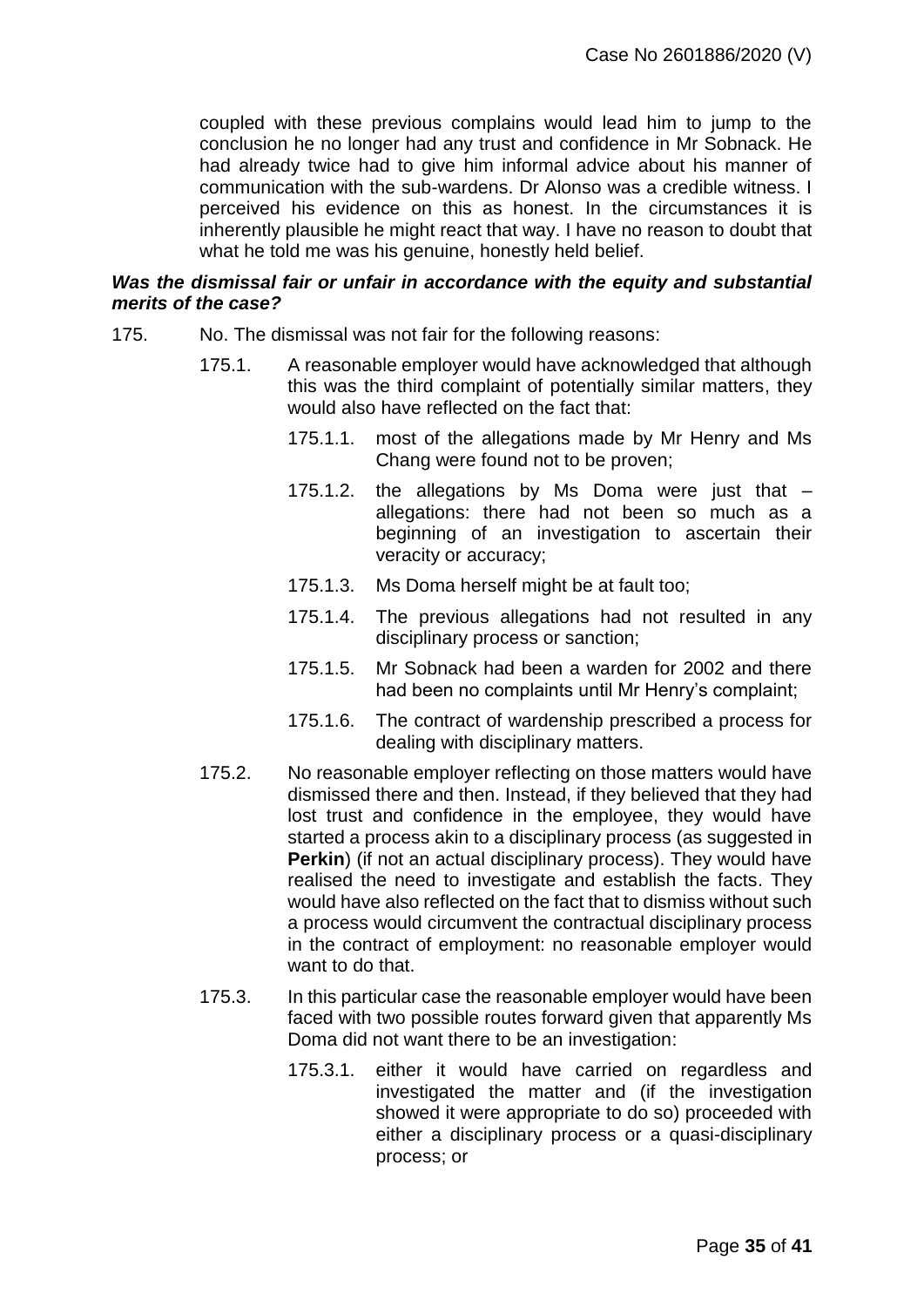175.3.2. it would have halted the matter, given the benefit of all doubt to Mr Sobnack and confined itself to giving informal advice at most.

The reasonable employer would not have decided to proceed on the basis the allegations were substantially true without investigation.

- 175.4. No reasonable employer would have met with the employee and gone into that meeting with a closed mind and pre-determined outcome they were going to dismiss the employee. Reasonable employers do not decide the outcome of a meeting before it has taken place.
- 175.5. No reasonable employer would have failed to advise Mr Sobnack of his right to appeal or denied Mr Sobnack a right of appeal. The review that took place was no appeal. It was focused on Dr Alonso's decision alone, not the process that should have underpinned it such as the jump to a decision to dismiss without any investigation. Were the review an effective appeal, the reasonable employer would have realised that if Ms Doma did not want there to be an investigation it either had to go ahead without her consent and investigate anyway or drop the matter, as Professor Thomson conceded.
- 175.6. A reasonable employer would have reflected on the lack of previous disciplinary action for apparently similar matters. A reasonable employer would not have gone from there being no disciplinary procedures whatsoever but only informal advice being given to a conclusion that dismissal with notice was appropriate.
- 175.7. No reasonable employer would have gone from Ms Doma's complaint (which was mere allegations) to deciding on receipt of the complaint instantly that all trust and confidence had gone and the employment must end, especially in view of the lack of any previous disciplinary matters.

## **Remedy**

#### *Should I make any reduction to the compensatory award under the principle set out in the rule in Polkey?*

- 176. I conclude that his compensatory losses should be limited up to 31 August 2021 because that is when he was due to retire. Suggestions he seeks to retire after this date are attempts to build up the value of his claim.
- 177. I do not believe any other reductions should be made under the rule in **Polkey** because it would require far too much speculation.
- 178. I have in mind the clear injunction that the Tribunal should be prepared to speculate as to what the University would have done had it behaved fairly. However, I have no information that enables me to sensibly speculate as to what the outcome of a fair procedure would have been for the following reasons: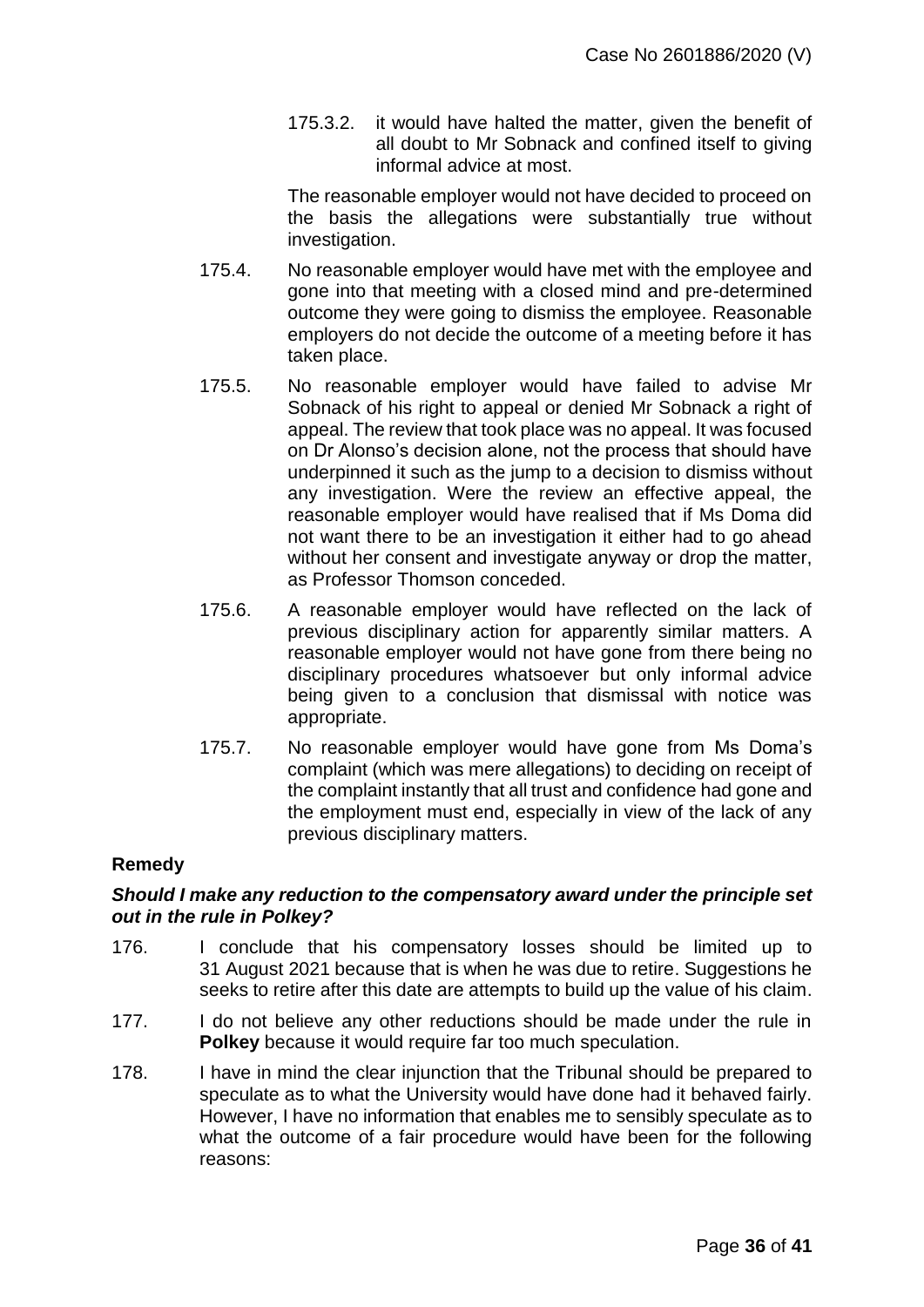- 178.1. No investigation of any kind was carried out into Ms Doma's complaints.
- 178.2. No interview was carried out with Mr Sobnack to get his version of events.
- 178.3. I cannot sensibly speculate what the investigation might have disclosed.
- 178.4. Ms Doma did not want her complaint to be investigated. I cannot speculate on whether the university would have respected that or felt it had to proceed.
- 178.5. Mr Sobnack's complaint that might cast doubt on Ms Doma was not investigated. I cannot speculate what that may have produced because I do not have any information to help.
- 179. The significant factors for me though are these:
	- 179.1. The 2 previous complaints were for the most part dismissed. This suggests that the same would have happened to Ms Doma's complaint because of the striking similarity suggests the same outcome.
	- 179.2. However even if that were wrong, if the University had investigated and embarked on a disciplinary or quasi-disciplinary process fairly, it would have noted that this was the first formal process. On the evidence I am not satisfied that that there would be any scenario in which it could have fairly concluded that the outcome for the first formal determination of misconduct (or quasi-misconduct) would have been dismissal on notice. It would have reflected on the long service, the contractual disciplinary policy, the lack of previous sanction and would imposed a sanction other than dismissal.

### *Was any dismissal caused or contributed to by Mr Sobnack's actions? And if so, is it just and equitable to reflect this in any award of compensation?*

180. Yes. Mr Sobnack's text message to Ms Doma that read

"You tried to see [X] only once yes yet again? It is a pastoral matter?"

was brusque, blunt and unnecessarily aggressive in tone. The first question is clearly accusatory in tone. In context, it cannot sensibly be read as a genuine question. It makes no effort to engage. It has the same tenor of the messages that on each occasion resulted in Dr Alonso giving informal advice to Mr Sobnack. He had been advised to watch his tone in his text communications. He had ignored it.

181. That is culpable and blameworthy conduct that contributed to everything that happened. Therefore, I consider it is just and equitable to reduce his compensation to reflect this.

#### *If so by what proportion would it be just and equitable to reduce the amount of the basic or compensatory award?*

182. His conduct only partially contributed to the dismissal. It brought about some of the complaints. It was not what all the complaints were about. It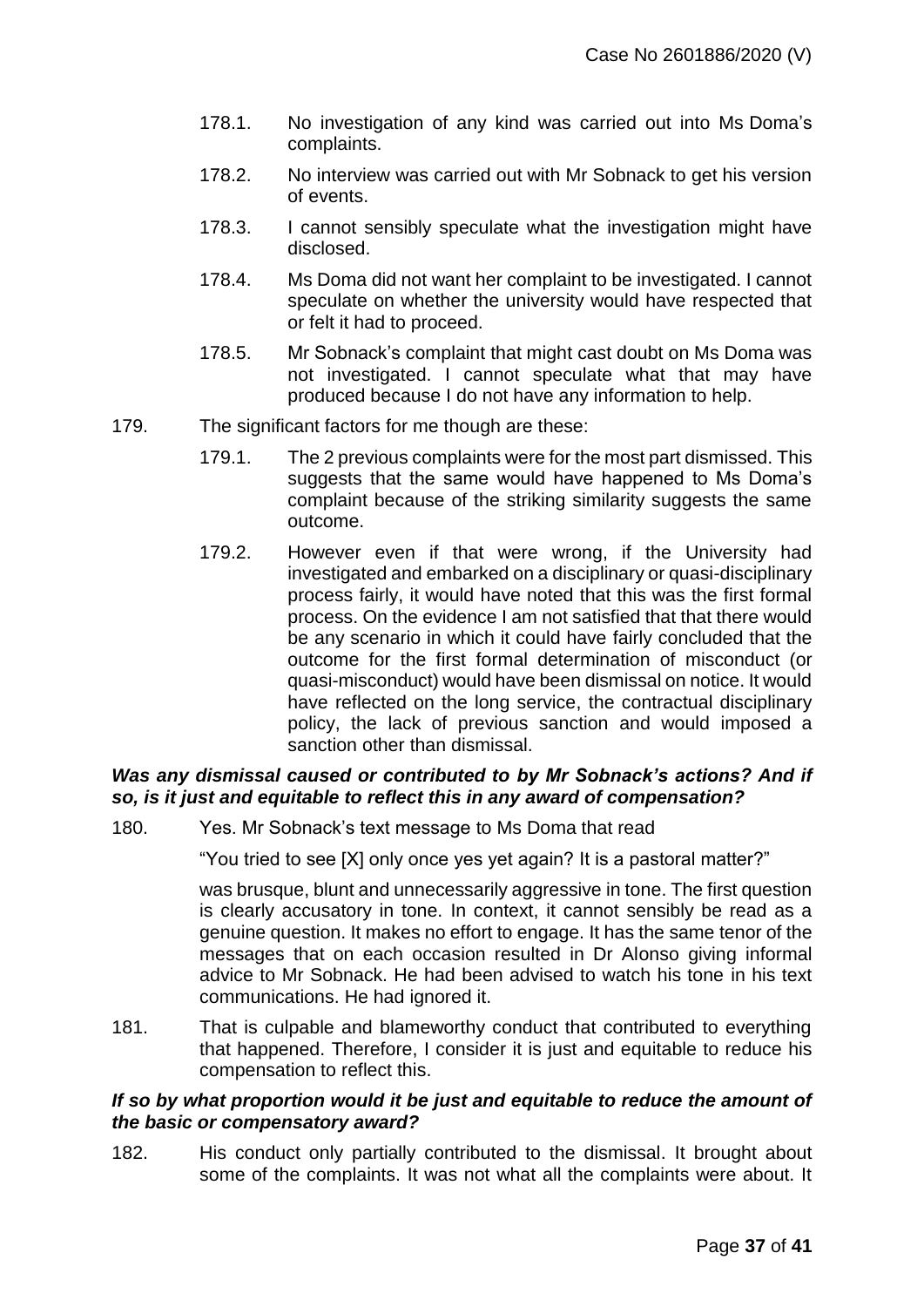was not the main factor though to his dismissal. That instead was Dr Alonso's closed mind.

- 183. It seems to me that an appropriate reduction in this case is 25%.
- 184. I have applied my mind to whether or not there is a risk of double counting given the **Polkey** reduction. Since he was going to retire on 31 August 2021 in any event, it does not seem to me there is any overlap of double counting between the **Polkey** reduction and this one. I therefore make no adjustment to the 25% reduction.
- 185. I have considered if the basic and compensatory award should be adjusted separately. I can see no reason that they should be subject to separate adjustments.

#### *Should I order reinstatement and reengagement?*

- 186. I have concluded that I should not order either reinstatement or reengagement. My reasons are as follows:
	- 186.1. While Mr Sobnack wishes to be reinstated or re-engaged, that is not a decisive factor.
	- 186.2. Mr Sobnack contributed to his dismissal in his manner of communication. He had been told about it on 2 previous occasions. He did it again. There is no reason to believe he would alter his ways after a third warning if the other 2 informal warnings failed. It would therefore seem reasonable to believe it may re-occur. I do not consider that it is just to ignore his previous conduct and how that partly brought things about. I do not consider it proper to create the substantial risk that the issues will re-occur with the burden that will cause to the University to have to deal with it.
	- 186.3. The break down in trust and confidence is genuine. I think that it would be impractical for there to be a working relationship going forward between him and Dr Alonso.
	- 186.4. In any case Mr Sobnack was due to retire in August 2021. There are only 3 or 4 months until the summer recess in any event. Therefore, his reinstatement or re-engagement would be for a very short time in any event. I do not consider it practical to reinstate or reengage someone for such a short period of time into this role which requires and expects close relationships with the sub-wardens and students only for such a short period of time.

#### *Did the ACAS Code of Practice apply?*

187. The answer is no. The genuine reason for dismissal here was some other substantial reason even if that conclusion was unreasonable. Therefore, there is no uplift for a failure to follow the code of practice.

#### *The statutory cap on compensatory award*

188. Applying the law, a week's pay does not include the benefits as Mr Sobnack contends.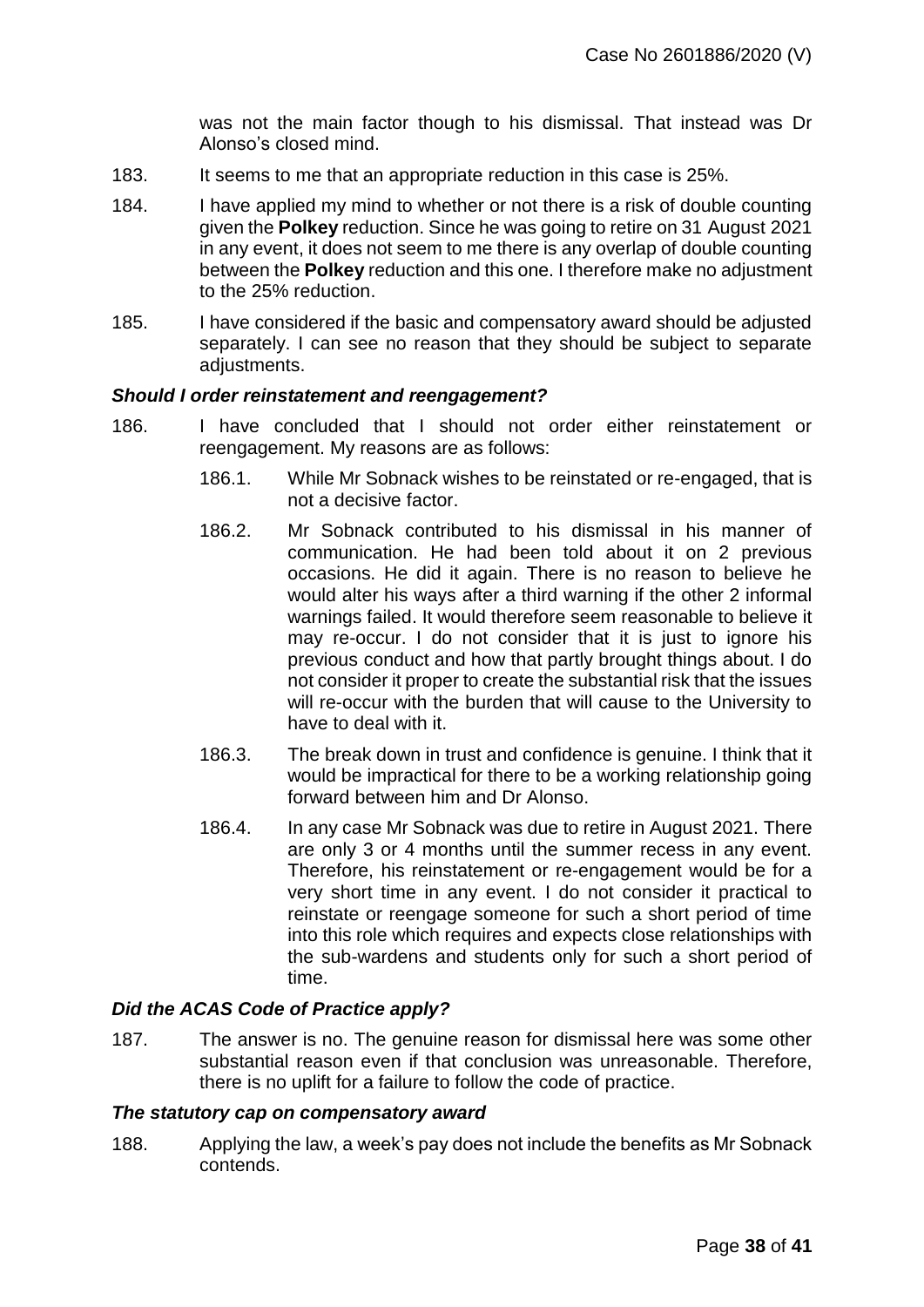- 189. Free accommodation is clearly a benefit but living on site is clearly part of necessary arrangements to do the job. Here, Mr Sobnack did not have any real choice in the matter. That he may have welcomed the arrangement, benefitted from it or have been taxed on it is neither here nor there. The accommodation could be seen as a tool of the job from which he happens to derive consequential personal benefit. I see it as no different, for example, to an employee being given a computer for work purposes but through which they are allowed unlimited personal internet use. It is beneficial to the employee, but the computer is provided as a tool of the job to do the work for which they were employed. Using the words in **S & U Stores**, it is not "profit or surplus" to Mr Sobnack, but a tool of the job. If he lived off site then he would not be able to discharge his duties nearly as effectively (or at all even).
- 190. In calculating a week's pay, the Tribunal should use the gross weekly figure. Therefore, the statutory cap is:

52 weeks  $\times$  £203.92 = £10.603.84.

#### *Specific heads of loss*

- 191. Mr Sobnack is only entitled to net weekly basic pay from the date of dismissal until 31 August 2021 when I am satisfied he would have ceased to be a warden because he would have retired. I am satisfied he would not have quit before that date given the nature of the role and that he clearly loved it.
- 192. I am satisfied that the sum of £300 reflects an appropriate loss of statutory rights.
- 193. I am not going to make any award for benefits for the loss such as gas, electricity and water. There is no evidence to support them. Besides, he was buying the house personally so they would have been incurred in any event.
- 194. As to the costs of acquiring new accommodation, I am not satisfied that these are recoverable. He would have to have moved out of the warden's accommodation at some point in the future and so therefore would have incurred the costs of conveyancing, the mortgage fees, stamp duty, removal costs and refurbishment costs in any event.
- 195. As to the costs of the mortgage I am not going to allow those. The mortgage that he was applying for was one of a residential mortgage for occupation of the property and not one for letting. He suggested that the plan was to change to a buy-to-let mortgage once the mortgagee had approved the mortgage. I saw no evidence to support that. Given I have doubts about his credibility and what he did actually apply for, I reject that suggestion. Therefore, I am not satisfied that these are costs that he would not have incurred but for his dismissal. This was a property he was going to buy as a residence for himself in any event. Even if I am wrong about that, the fact is that his claim is properly for the loss of rental income. He has provided no evidence whatsoever as to the rental income that he might have been able to recover and therefore they are not recoverable. I have no proof the property was lettable even.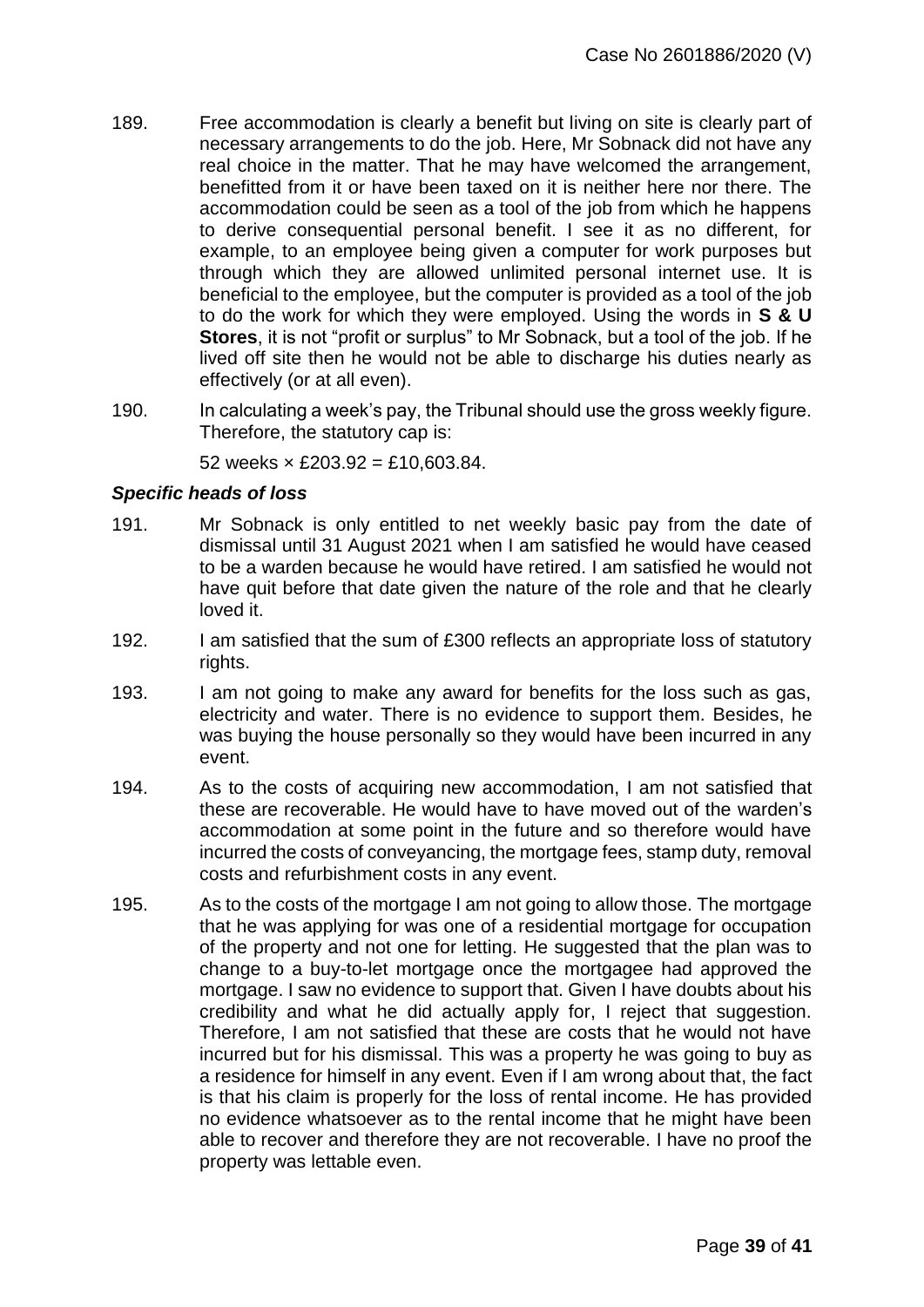- 196. In terms of future losses, I have already covered the issue of loss of earnings which takes until 31 August 2021. He would have retired after that date so would not incur any losses in any event.
- 197. Insofar as compensation is for future losses, I make no deduction for advanced receipt. The current interest rates and short period mean any such deduction would be negligible.
- 198. Grossing up will not apply because the award will be below £30,000.

#### **Calculation of compensation**

199. Therefore, Mr Sobnack is entitled to the following:

#### **Basic award**

| £203.92 $\times$ 27 (agreed relevant multiplier) =                                                                                                                                                                                                                                            | £5,505.84              |  |
|-----------------------------------------------------------------------------------------------------------------------------------------------------------------------------------------------------------------------------------------------------------------------------------------------|------------------------|--|
| Less 25% for contributory fault                                                                                                                                                                                                                                                               | $-E1,376.46$ £4,129.38 |  |
| <b>Compensatory award</b>                                                                                                                                                                                                                                                                     |                        |  |
| $\frac{1}{2}$ and $\frac{1}{2}$ and $\frac{1}{2}$ and $\frac{1}{2}$ and $\frac{1}{2}$ and $\frac{1}{2}$ and $\frac{1}{2}$ and $\frac{1}{2}$ and $\frac{1}{2}$ and $\frac{1}{2}$ and $\frac{1}{2}$ and $\frac{1}{2}$ and $\frac{1}{2}$ and $\frac{1}{2}$ and $\frac{1}{2}$ and $\frac{1}{2}$ a |                        |  |

Loss of earnings from 27 March 2020 to 12 February 2021

(46 weeks 1 day)

| 46 <sup>′</sup><br>r,<br>-- | v |
|-----------------------------|---|

Future loss of earning from 12 February 2021 to 31 August 2021 (28 weeks and 5 days) £5,152.78

#### $28^{5}/7 \times$  £179.45 =

This incorporates the limit to compensation for the purposes of the rule in **Polkey**. I have made no reduction for advanced receipt because the short period of time and low interest rates mean it would be de minimis.

| Loss of statutory rights                                                | £300.00 £13,733.12      |
|-------------------------------------------------------------------------|-------------------------|
| Less 25% for contributory fault                                         | $-E3,433.28$ £10,299.84 |
| The amount of the award is under £30,000 so grossing up does not apply. |                         |
| Statutory cap (so far as relevant)                                      | £10,603.84 > £10,299.84 |

52 weeks  $\times$  £203.92 =

- 200. Because the proposed compensatory award is below the statutory cap, the claimant is entitled to the compensatory award in full as calculated.
- 201. I therefore award the claimant a basic award of **£4,129.38** and a compensatory award of **£10,299.84**.

Employment Judge Adkinson Date: 9 March 2021 JUDGMENT SENT TO THE PARTIES ON